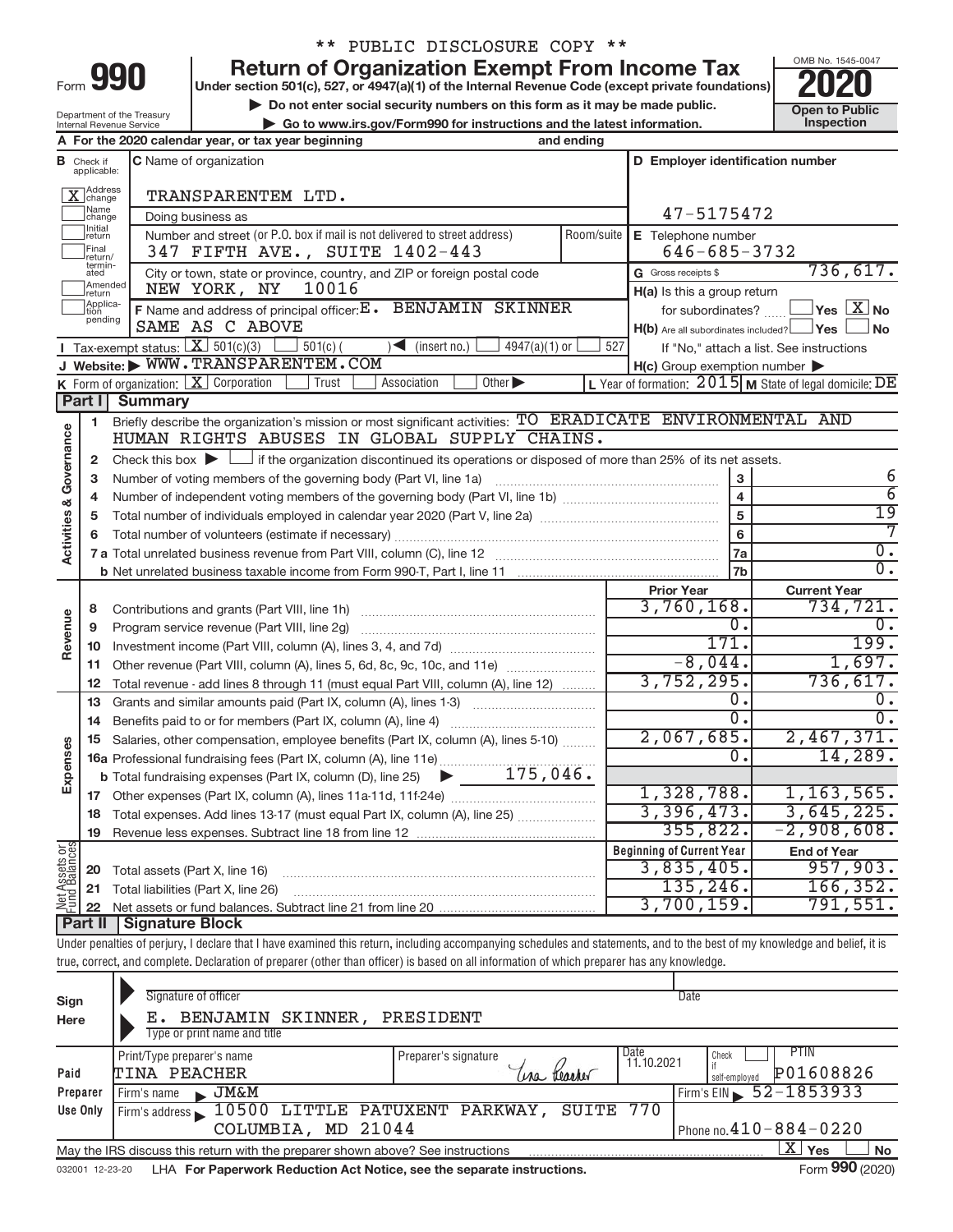|                | TRANSPARENTEM LTD.<br>Form 990 (2020)                                                                                                                                                                                                                                                                                                       | 47-5175472    | Page 2                          |
|----------------|---------------------------------------------------------------------------------------------------------------------------------------------------------------------------------------------------------------------------------------------------------------------------------------------------------------------------------------------|---------------|---------------------------------|
|                | <b>Part III   Statement of Program Service Accomplishments</b>                                                                                                                                                                                                                                                                              |               |                                 |
|                |                                                                                                                                                                                                                                                                                                                                             |               | $\boxed{\text{X}}$              |
| 1              | Briefly describe the organization's mission:<br>TO ADVANCE THE WELL-BEING OF WORKERS AND COMMUNITIES BY EXPOSING HARD<br>TRUTHS TO                                                                                                                                                                                                          |               |                                 |
|                | THOSE WITH THE POWER TO TRANSFORM INDUSTRIES. OUR GOAL IS TO ERADICATE<br>ENVIRONMENTAL AND HUMAN RIGHTS                                                                                                                                                                                                                                    |               |                                 |
| $\overline{2}$ | Did the organization undertake any significant program services during the year which were not listed on the                                                                                                                                                                                                                                |               |                                 |
|                | prior Form 990 or 990-EZ?<br>If "Yes," describe these new services on Schedule O.                                                                                                                                                                                                                                                           |               | $\exists$ Yes $\overline{X}$ No |
| 3              | Did the organization cease conducting, or make significant changes in how it conducts, any program services?<br>If "Yes," describe these changes on Schedule O.                                                                                                                                                                             |               | $Yes$ $X$ No                    |
| 4              | Describe the organization's program service accomplishments for each of its three largest program services, as measured by expenses.<br>Section 501(c)(3) and 501(c)(4) organizations are required to report the amount of grants and allocations to others, the total expenses, and<br>revenue, if any, for each program service reported. |               |                                 |
| 4a             | 3,007,452.<br>including grants of \$<br>(Code:<br>) (Expenses \$                                                                                                                                                                                                                                                                            | ) (Revenue \$ |                                 |
|                | SUPPLY CHAIN INVESTIGATIONS - SINCE OUR FOUNDING IN 2015, TRANSPARENTEM                                                                                                                                                                                                                                                                     |               |                                 |
|                | HAS USED OUR INVESTIGATIVE MODEL TO REVEAL ENVIRONMENTAL AND HUMAN                                                                                                                                                                                                                                                                          |               |                                 |
|                | RIGHTS ABUSES AROUND THE GLOBE. OUR PROJECTS HAVE SPARKED PROGRESS FOR<br>WORKERS BY PROMPTING REMEDIATION OF PERVASIVE ISSUES IN APPAREL SUPPLY                                                                                                                                                                                            |               |                                 |
|                | CHAINS, INCLUDING ENVIRONMENTAL DEGRADATION, FORCED LABOR, CHILD LABOR,                                                                                                                                                                                                                                                                     |               |                                 |
|                | AND OTHER FORMS OF WORKER EXPLOITATION. THROUGH OUR NOVEL APPROACH TO                                                                                                                                                                                                                                                                       |               |                                 |
|                | COMPANY ENGAGEMENT, OUR WORK HAS RESULTED IN THE REIMBURSEMENT OF                                                                                                                                                                                                                                                                           |               |                                 |
|                | RECRUITMENT-RELATED FEES, THE RETURN OF WITHHELD PASSPORTS TO THOUSANDS                                                                                                                                                                                                                                                                     |               |                                 |
|                | OF MIGRANT WORKERS, EXPANDED ACCESS TO GRIEVANCE CHANNELS TO HELP                                                                                                                                                                                                                                                                           |               |                                 |
|                | WORKERS ADVOCATE FOR THEMSELVES, IMPROVED LIVING AND WORKING                                                                                                                                                                                                                                                                                |               |                                 |
|                | CONDITIONS, AND ENHANCED COMPANY SOURCING AND HUMAN RIGHTS POLICIES TO                                                                                                                                                                                                                                                                      |               |                                 |
|                | <b>IMPROVE CONDITIONS THROUGHOUT COMPANIES' SUPPLY CHAINS.</b>                                                                                                                                                                                                                                                                              |               |                                 |
| 4b             | (Expenses \$<br>(Code:<br>including grants of \$                                                                                                                                                                                                                                                                                            | Revenue \$    |                                 |
|                |                                                                                                                                                                                                                                                                                                                                             |               |                                 |
|                |                                                                                                                                                                                                                                                                                                                                             |               |                                 |
|                |                                                                                                                                                                                                                                                                                                                                             |               |                                 |
|                |                                                                                                                                                                                                                                                                                                                                             |               |                                 |
|                |                                                                                                                                                                                                                                                                                                                                             |               |                                 |
|                |                                                                                                                                                                                                                                                                                                                                             |               |                                 |
|                |                                                                                                                                                                                                                                                                                                                                             |               |                                 |
|                |                                                                                                                                                                                                                                                                                                                                             |               |                                 |
|                |                                                                                                                                                                                                                                                                                                                                             |               |                                 |
| 4c             | (Code: ) (Expenses \$<br>including grants of \$                                                                                                                                                                                                                                                                                             | ) (Revenue \$ |                                 |
|                |                                                                                                                                                                                                                                                                                                                                             |               |                                 |
|                |                                                                                                                                                                                                                                                                                                                                             |               |                                 |
|                |                                                                                                                                                                                                                                                                                                                                             |               |                                 |
|                |                                                                                                                                                                                                                                                                                                                                             |               |                                 |
|                |                                                                                                                                                                                                                                                                                                                                             |               |                                 |
|                | 4d Other program services (Describe on Schedule O.)                                                                                                                                                                                                                                                                                         |               |                                 |
|                | (Expenses \$<br>including grants of \$<br>(Revenue \$<br>3,007,452.                                                                                                                                                                                                                                                                         |               |                                 |
| 4e             | Total program service expenses                                                                                                                                                                                                                                                                                                              |               | Form 990 (2020)                 |
|                | 032002 12-23-20                                                                                                                                                                                                                                                                                                                             |               |                                 |
|                | 2<br>2020.05000 TRANSPARENTEM LTD.<br>08001110 793927 17590                                                                                                                                                                                                                                                                                 |               |                                 |
|                |                                                                                                                                                                                                                                                                                                                                             | 17590         | - 1                             |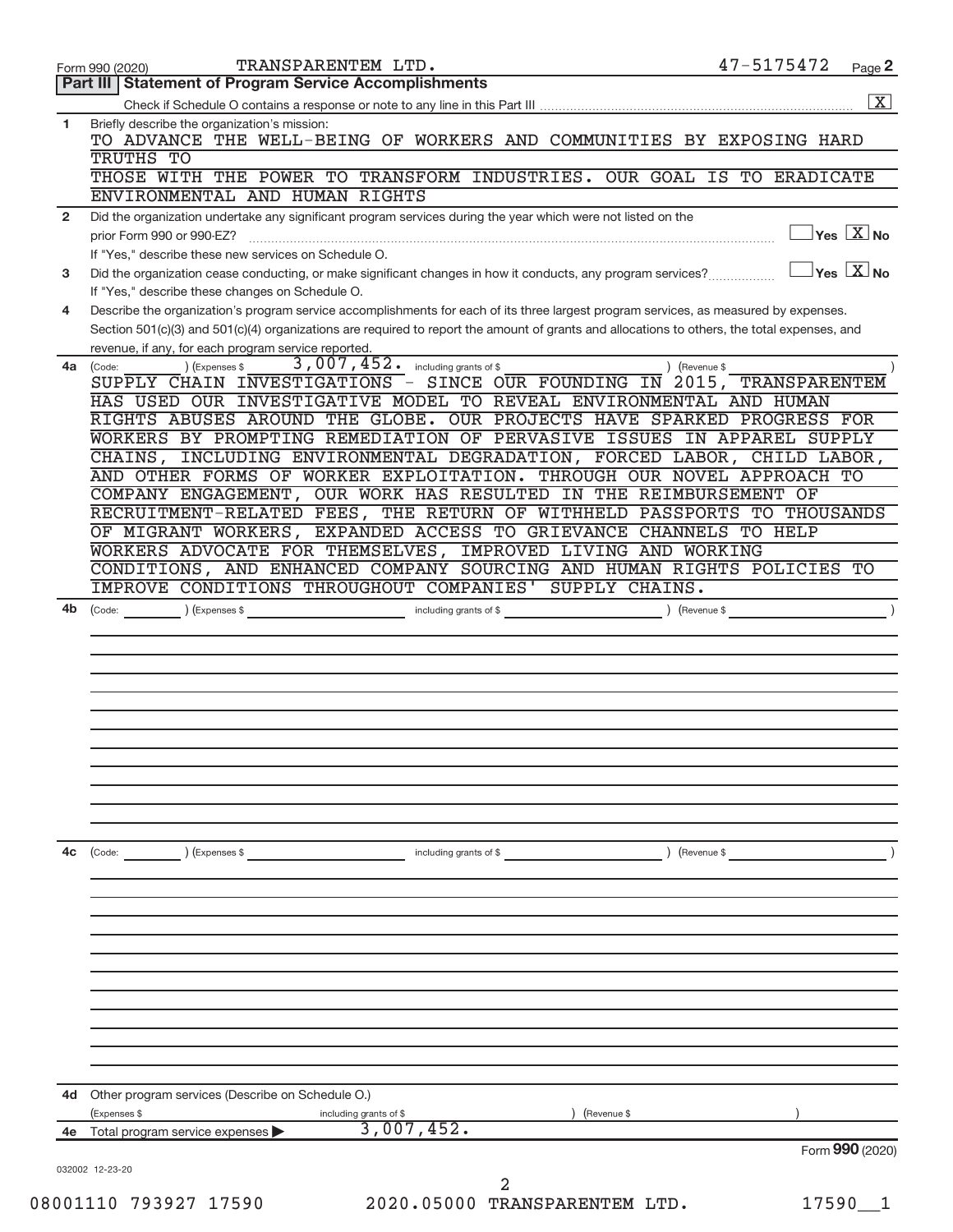**Part IV Checklist of Required Schedules**

|     |                                                                                                                                                                       |                 | Yes | No                      |
|-----|-----------------------------------------------------------------------------------------------------------------------------------------------------------------------|-----------------|-----|-------------------------|
| 1   | Is the organization described in section 501(c)(3) or 4947(a)(1) (other than a private foundation)?                                                                   |                 |     |                         |
|     |                                                                                                                                                                       | 1               | х   |                         |
| 2   | Is the organization required to complete Schedule B, Schedule of Contributors? [111] [12] the organization required to complete Schedule B, Schedule of Contributors? | $\overline{2}$  | Χ   |                         |
| 3   | Did the organization engage in direct or indirect political campaign activities on behalf of or in opposition to candidates for                                       | 3               |     | X.                      |
| 4   | Section 501(c)(3) organizations. Did the organization engage in lobbying activities, or have a section 501(h) election in effect                                      |                 |     |                         |
|     |                                                                                                                                                                       | 4               |     | х                       |
| 5   | Is the organization a section 501(c)(4), 501(c)(5), or 501(c)(6) organization that receives membership dues, assessments, or                                          |                 |     |                         |
|     |                                                                                                                                                                       | 5               |     | x                       |
| 6   | Did the organization maintain any donor advised funds or any similar funds or accounts for which donors have the right to                                             |                 |     |                         |
|     | provide advice on the distribution or investment of amounts in such funds or accounts? If "Yes," complete Schedule D, Part I                                          | 6               |     | x                       |
| 7   | Did the organization receive or hold a conservation easement, including easements to preserve open space,                                                             |                 |     |                         |
|     |                                                                                                                                                                       | $\overline{7}$  |     | Χ                       |
| 8   | Did the organization maintain collections of works of art, historical treasures, or other similar assets? If "Yes," complete                                          |                 |     |                         |
|     |                                                                                                                                                                       | 8               |     | Χ                       |
| 9   | Did the organization report an amount in Part X, line 21, for escrow or custodial account liability, serve as a custodian for                                         |                 |     |                         |
|     | amounts not listed in Part X; or provide credit counseling, debt management, credit repair, or debt negotiation services?                                             |                 |     |                         |
|     |                                                                                                                                                                       | 9               |     | x                       |
| 10  | Did the organization, directly or through a related organization, hold assets in donor-restricted endowments                                                          |                 |     |                         |
|     |                                                                                                                                                                       | 10              |     | x                       |
| 11  | If the organization's answer to any of the following questions is "Yes," then complete Schedule D, Parts VI, VII, VIII, IX, or X                                      |                 |     |                         |
|     | as applicable.                                                                                                                                                        |                 |     |                         |
|     | a Did the organization report an amount for land, buildings, and equipment in Part X, line 10? If "Yes," complete Schedule D,                                         |                 |     |                         |
|     |                                                                                                                                                                       | 11a             | X   |                         |
|     | <b>b</b> Did the organization report an amount for investments - other securities in Part X, line 12, that is 5% or more of its total                                 |                 |     | X.                      |
|     |                                                                                                                                                                       | 11b             |     |                         |
|     | c Did the organization report an amount for investments - program related in Part X, line 13, that is 5% or more of its total                                         | 11c             |     | x                       |
|     | d Did the organization report an amount for other assets in Part X, line 15, that is 5% or more of its total assets reported in                                       |                 |     |                         |
|     |                                                                                                                                                                       | 11d             |     | X                       |
|     |                                                                                                                                                                       | 11e             |     | X                       |
|     | f Did the organization's separate or consolidated financial statements for the tax year include a footnote that addresses                                             |                 |     |                         |
|     | the organization's liability for uncertain tax positions under FIN 48 (ASC 740)? If "Yes," complete Schedule D, Part X                                                | 11f             | X   |                         |
|     | 12a Did the organization obtain separate, independent audited financial statements for the tax year? If "Yes," complete                                               |                 |     |                         |
|     |                                                                                                                                                                       | 12a             | X   |                         |
|     | b Was the organization included in consolidated, independent audited financial statements for the tax year?                                                           |                 |     |                         |
|     | If "Yes," and if the organization answered "No" to line 12a, then completing Schedule D, Parts XI and XII is optional                                                 | 12 <sub>b</sub> | X   |                         |
| 13  |                                                                                                                                                                       | 13              |     | $\overline{\textbf{X}}$ |
| 14a |                                                                                                                                                                       | 14a             |     | X.                      |
| b   | Did the organization have aggregate revenues or expenses of more than \$10,000 from grantmaking, fundraising, business,                                               |                 |     |                         |
|     | investment, and program service activities outside the United States, or aggregate foreign investments valued at \$100,000                                            |                 |     |                         |
|     |                                                                                                                                                                       | 14b             | Х   |                         |
| 15  | Did the organization report on Part IX, column (A), line 3, more than \$5,000 of grants or other assistance to or for any                                             |                 |     |                         |
|     |                                                                                                                                                                       | 15              |     | x                       |
| 16  | Did the organization report on Part IX, column (A), line 3, more than \$5,000 of aggregate grants or other assistance to                                              |                 |     | х                       |
|     |                                                                                                                                                                       | 16              |     |                         |
| 17  | Did the organization report a total of more than \$15,000 of expenses for professional fundraising services on Part IX,                                               | 17              |     | х                       |
| 18  | Did the organization report more than \$15,000 total of fundraising event gross income and contributions on Part VIII, lines                                          |                 |     |                         |
|     |                                                                                                                                                                       | 18              |     | х                       |
| 19  | Did the organization report more than \$15,000 of gross income from gaming activities on Part VIII, line 9a? If "Yes,"                                                |                 |     |                         |
|     |                                                                                                                                                                       | 19              |     | х                       |
| 20a |                                                                                                                                                                       | 20a             |     | X.                      |
| b   |                                                                                                                                                                       | 20 <sub>b</sub> |     |                         |
| 21  | Did the organization report more than \$5,000 of grants or other assistance to any domestic organization or                                                           |                 |     |                         |
|     |                                                                                                                                                                       | 21              |     | x                       |
|     | 032003 12-23-20                                                                                                                                                       |                 |     | Form 990 (2020)         |

08001110 793927 17590 2020.05000 TRANSPARENTEM LTD. 17590\_1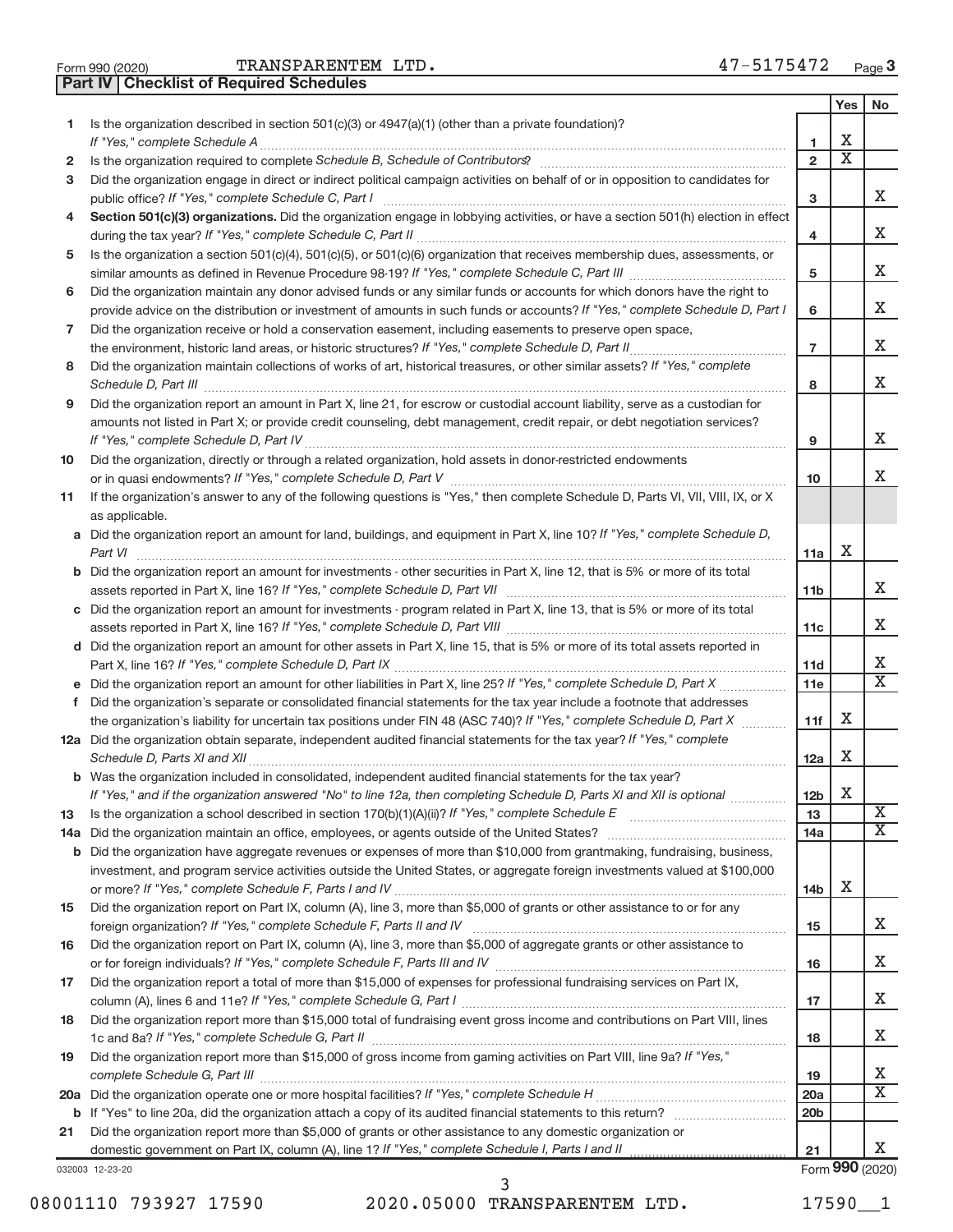|  | Form 990 (2020) |
|--|-----------------|
|  |                 |

*(continued)* **Part IV Checklist of Required Schedules**

|        |                                                                                                                                                                                                                        |                 | Yes | No                           |
|--------|------------------------------------------------------------------------------------------------------------------------------------------------------------------------------------------------------------------------|-----------------|-----|------------------------------|
| 22     | Did the organization report more than \$5,000 of grants or other assistance to or for domestic individuals on                                                                                                          |                 |     | X.                           |
| 23     | Did the organization answer "Yes" to Part VII, Section A, line 3, 4, or 5 about compensation of the organization's current                                                                                             | 22              |     |                              |
|        | and former officers, directors, trustees, key employees, and highest compensated employees? If "Yes," complete                                                                                                         |                 |     |                              |
|        | Schedule J                                                                                                                                                                                                             | 23              | х   |                              |
|        | 24a Did the organization have a tax-exempt bond issue with an outstanding principal amount of more than \$100,000 as of the                                                                                            |                 |     |                              |
|        | last day of the year, that was issued after December 31, 2002? If "Yes," answer lines 24b through 24d and complete                                                                                                     |                 |     |                              |
|        |                                                                                                                                                                                                                        | 24a             |     | X                            |
|        | <b>b</b> Did the organization invest any proceeds of tax-exempt bonds beyond a temporary period exception?                                                                                                             | 24 <sub>b</sub> |     |                              |
|        | c Did the organization maintain an escrow account other than a refunding escrow at any time during the year to defease                                                                                                 |                 |     |                              |
|        | any tax-exempt bonds?                                                                                                                                                                                                  | 24c             |     |                              |
|        |                                                                                                                                                                                                                        | 24d             |     |                              |
|        | 25a Section 501(c)(3), 501(c)(4), and 501(c)(29) organizations. Did the organization engage in an excess benefit                                                                                                       | 25a             |     | X.                           |
|        | b Is the organization aware that it engaged in an excess benefit transaction with a disqualified person in a prior year, and                                                                                           |                 |     |                              |
|        | that the transaction has not been reported on any of the organization's prior Forms 990 or 990-EZ? If "Yes," complete                                                                                                  |                 |     |                              |
|        | Schedule L, Part I                                                                                                                                                                                                     | 25b             |     | X                            |
| 26     | Did the organization report any amount on Part X, line 5 or 22, for receivables from or payables to any current                                                                                                        |                 |     |                              |
|        | or former officer, director, trustee, key employee, creator or founder, substantial contributor, or 35%                                                                                                                |                 |     |                              |
|        |                                                                                                                                                                                                                        | 26              |     | х                            |
| 27     | Did the organization provide a grant or other assistance to any current or former officer, director, trustee, key employee,                                                                                            |                 |     |                              |
|        | creator or founder, substantial contributor or employee thereof, a grant selection committee member, or to a 35% controlled                                                                                            |                 |     | x                            |
|        | entity (including an employee thereof) or family member of any of these persons? If "Yes," complete Schedule L, Part III                                                                                               | 27              |     |                              |
| 28     | Was the organization a party to a business transaction with one of the following parties (see Schedule L, Part IV<br>instructions, for applicable filing thresholds, conditions, and exceptions):                      |                 |     |                              |
|        | a A current or former officer, director, trustee, key employee, creator or founder, or substantial contributor? If                                                                                                     |                 |     |                              |
|        |                                                                                                                                                                                                                        | 28a             |     | х                            |
|        |                                                                                                                                                                                                                        | 28 <sub>b</sub> |     | $\overline{\mathtt{x}}$      |
|        | c A 35% controlled entity of one or more individuals and/or organizations described in lines 28a or 28b?/f                                                                                                             |                 |     |                              |
|        |                                                                                                                                                                                                                        | 28c             |     | х                            |
| 29     |                                                                                                                                                                                                                        | 29              |     | $\overline{\mathtt{x}}$      |
| 30     | Did the organization receive contributions of art, historical treasures, or other similar assets, or qualified conservation                                                                                            |                 |     |                              |
|        |                                                                                                                                                                                                                        | 30              |     | х<br>$\overline{\mathtt{x}}$ |
| 31     | Did the organization liquidate, terminate, or dissolve and cease operations? If "Yes," complete Schedule N, Part I                                                                                                     | 31              |     |                              |
| 32     | Did the organization sell, exchange, dispose of, or transfer more than 25% of its net assets? If "Yes," complete<br>Schedule N, Part II                                                                                | 32              |     | Χ                            |
| 33     | Did the organization own 100% of an entity disregarded as separate from the organization under Regulations                                                                                                             |                 |     |                              |
|        |                                                                                                                                                                                                                        | 33              | х   |                              |
| 34     | Was the organization related to any tax-exempt or taxable entity? If "Yes," complete Schedule R, Part II, III, or IV, and                                                                                              |                 |     |                              |
|        | Part V, line 1                                                                                                                                                                                                         | 34              |     | X                            |
|        |                                                                                                                                                                                                                        | 35a             |     | $\overline{\mathtt{x}}$      |
|        | b If "Yes" to line 35a, did the organization receive any payment from or engage in any transaction with a controlled entity                                                                                            |                 |     |                              |
|        |                                                                                                                                                                                                                        | 35 <sub>b</sub> |     |                              |
| 36     | Section 501(c)(3) organizations. Did the organization make any transfers to an exempt non-charitable related organization?                                                                                             |                 |     | X                            |
| 37     | Did the organization conduct more than 5% of its activities through an entity that is not a related organization                                                                                                       | 36              |     |                              |
|        |                                                                                                                                                                                                                        | 37              |     | X                            |
| 38     | Did the organization complete Schedule O and provide explanations in Schedule O for Part VI, lines 11b and 19?                                                                                                         |                 |     |                              |
|        |                                                                                                                                                                                                                        | 38              | х   |                              |
| Part V | <b>Statements Regarding Other IRS Filings and Tax Compliance</b>                                                                                                                                                       |                 |     |                              |
|        | Check if Schedule O contains a response or note to any line in this Part V [11] [12] Check if Schedule O contains a response or note to any line in this Part V                                                        |                 |     |                              |
|        |                                                                                                                                                                                                                        |                 | Yes | No                           |
|        | 16I<br>1a<br>$\Omega$                                                                                                                                                                                                  |                 |     |                              |
|        | <b>b</b> Enter the number of Forms W-2G included in line 1a. Enter -0- if not applicable<br>1b<br>c Did the organization comply with backup withholding rules for reportable payments to vendors and reportable gaming |                 |     |                              |
|        |                                                                                                                                                                                                                        | 1c              | х   |                              |
|        | 032004 12-23-20                                                                                                                                                                                                        |                 |     | Form 990 (2020)              |
|        | 4                                                                                                                                                                                                                      |                 |     |                              |

08001110 793927 17590 2020.05000 TRANSPARENTEM LTD. 17590\_1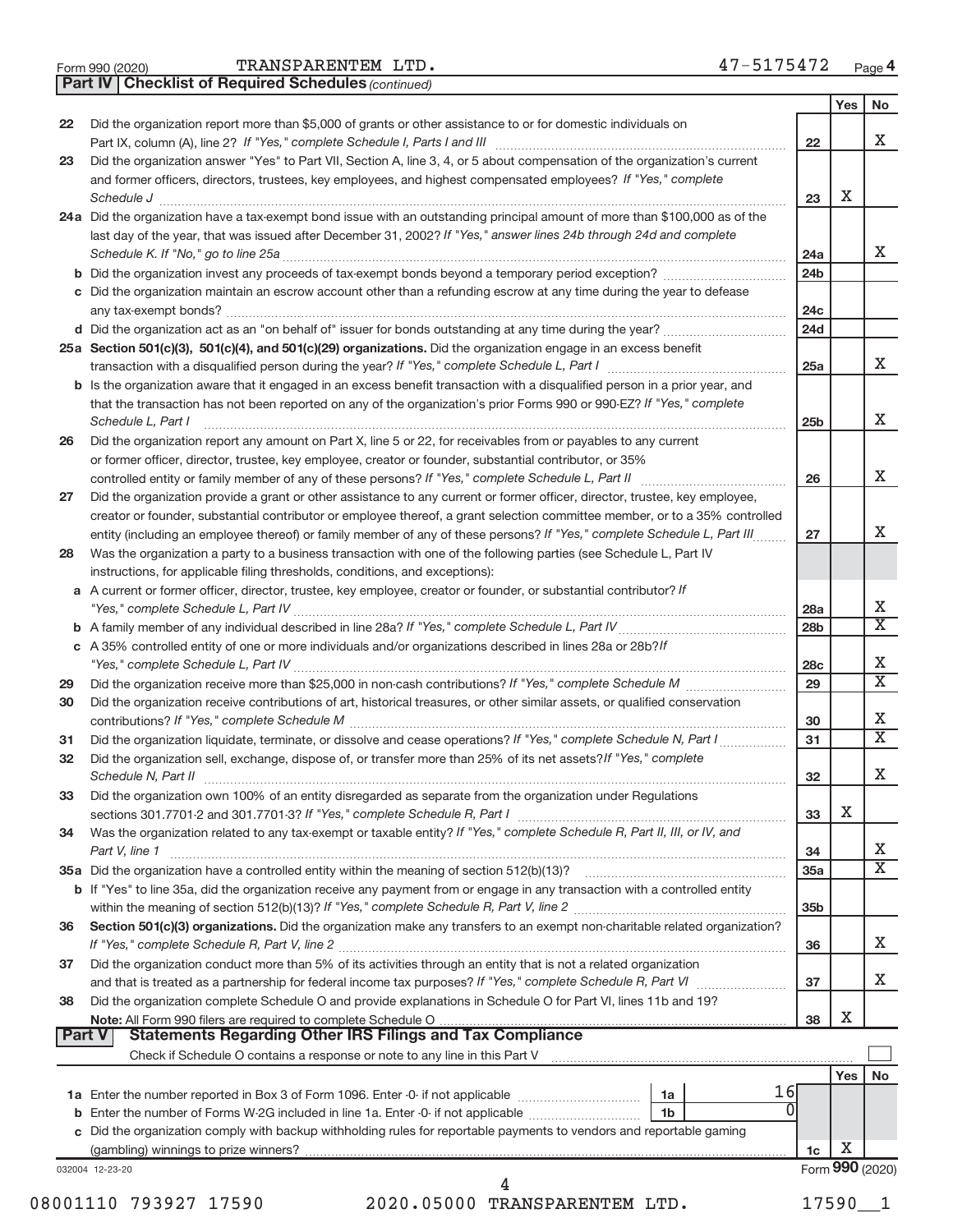| TRANSPARENTEM LTD. |  | 47-5175472 |
|--------------------|--|------------|
|--------------------|--|------------|

| <b>Part V</b> | Statements Regarding Other IRS Filings and Tax Compliance (continued)                                                                           |                 |     |                         |
|---------------|-------------------------------------------------------------------------------------------------------------------------------------------------|-----------------|-----|-------------------------|
|               |                                                                                                                                                 |                 | Yes | No                      |
|               | 2a Enter the number of employees reported on Form W-3, Transmittal of Wage and Tax Statements,                                                  |                 |     |                         |
|               | 19<br>filed for the calendar year ending with or within the year covered by this return<br>2a                                                   |                 |     |                         |
| b             |                                                                                                                                                 | 2 <sub>b</sub>  | X   |                         |
|               | Note: If the sum of lines 1a and 2a is greater than 250, you may be required to e-file (see instructions) <i></i>                               |                 |     |                         |
|               | 3a Did the organization have unrelated business gross income of \$1,000 or more during the year?                                                | 3a              |     | х                       |
| b             |                                                                                                                                                 | 3b              |     |                         |
|               | 4a At any time during the calendar year, did the organization have an interest in, or a signature or other authority over, a                    |                 |     |                         |
|               | financial account in a foreign country (such as a bank account, securities account, or other financial account)?                                | 4a              |     | X                       |
|               | <b>b</b> If "Yes," enter the name of the foreign country                                                                                        |                 |     |                         |
|               | See instructions for filing requirements for FinCEN Form 114, Report of Foreign Bank and Financial Accounts (FBAR).                             |                 |     |                         |
| 5a            |                                                                                                                                                 | 5a              |     | Х                       |
| b             |                                                                                                                                                 | 5 <sub>b</sub>  |     | $\overline{\mathbf{X}}$ |
| С             |                                                                                                                                                 | 5c              |     |                         |
|               | 6a Does the organization have annual gross receipts that are normally greater than \$100,000, and did the organization solicit                  |                 |     |                         |
|               |                                                                                                                                                 | 6a              |     | X                       |
| b             | If "Yes," did the organization include with every solicitation an express statement that such contributions or gifts                            |                 |     |                         |
|               |                                                                                                                                                 | 6b              |     |                         |
| 7             | Organizations that may receive deductible contributions under section 170(c).                                                                   |                 |     |                         |
| a             | Did the organization receive a payment in excess of \$75 made partly as a contribution and partly for goods and services provided to the payor? | 7a              |     | x                       |
| b             |                                                                                                                                                 | 7b              |     |                         |
|               | Did the organization sell, exchange, or otherwise dispose of tangible personal property for which it was required                               |                 |     |                         |
|               |                                                                                                                                                 | 7c              |     | х                       |
|               | 7d                                                                                                                                              |                 |     |                         |
|               | Did the organization receive any funds, directly or indirectly, to pay premiums on a personal benefit contract?                                 | 7e              |     | Х                       |
| f             |                                                                                                                                                 | 7f              |     | $\overline{\mathbf{X}}$ |
| g             | If the organization received a contribution of qualified intellectual property, did the organization file Form 8899 as required?                | 7g              |     |                         |
| h             | If the organization received a contribution of cars, boats, airplanes, or other vehicles, did the organization file a Form 1098-C?              | 7h              |     |                         |
| 8             | Sponsoring organizations maintaining donor advised funds. Did a donor advised fund maintained by the                                            |                 |     |                         |
|               |                                                                                                                                                 | 8               |     |                         |
| 9             | Sponsoring organizations maintaining donor advised funds.                                                                                       |                 |     |                         |
| а             | Did the sponsoring organization make any taxable distributions under section 4966?                                                              | 9а<br>9b        |     |                         |
| b             |                                                                                                                                                 |                 |     |                         |
| 10            | Section 501(c)(7) organizations. Enter:<br>10a                                                                                                  |                 |     |                         |
| а             | 10 <sub>b</sub><br>Gross receipts, included on Form 990, Part VIII, line 12, for public use of club facilities                                  |                 |     |                         |
| 11            | Section 501(c)(12) organizations. Enter:                                                                                                        |                 |     |                         |
| а             | 11a                                                                                                                                             |                 |     |                         |
| b             | Gross income from other sources (Do not net amounts due or paid to other sources against                                                        |                 |     |                         |
|               | 11b                                                                                                                                             |                 |     |                         |
|               | 12a Section 4947(a)(1) non-exempt charitable trusts. Is the organization filing Form 990 in lieu of Form 1041?                                  | 12a             |     |                         |
|               | <b>b</b> If "Yes," enter the amount of tax-exempt interest received or accrued during the year<br>12 <sub>b</sub>                               |                 |     |                         |
| 13            | Section 501(c)(29) qualified nonprofit health insurance issuers.                                                                                |                 |     |                         |
|               | a Is the organization licensed to issue qualified health plans in more than one state?                                                          | 13a             |     |                         |
|               | Note: See the instructions for additional information the organization must report on Schedule O.                                               |                 |     |                         |
| b             | Enter the amount of reserves the organization is required to maintain by the states in which the                                                |                 |     |                         |
|               | 13 <sub>b</sub>                                                                                                                                 |                 |     |                         |
| С             | 13 <sub>c</sub>                                                                                                                                 |                 |     |                         |
|               | 14a Did the organization receive any payments for indoor tanning services during the tax year?                                                  | 14a             |     | x                       |
|               | <b>b</b> If "Yes," has it filed a Form 720 to report these payments? If "No," provide an explanation on Schedule O                              | 14 <sub>b</sub> |     |                         |
| 15            | Is the organization subject to the section 4960 tax on payment(s) of more than \$1,000,000 in remuneration or                                   |                 |     |                         |
|               | excess parachute payment(s) during the year?                                                                                                    | 15              |     | x                       |
|               | If "Yes," see instructions and file Form 4720, Schedule N.                                                                                      |                 |     |                         |
| 16            | Is the organization an educational institution subject to the section 4968 excise tax on net investment income?                                 | 16              |     | x                       |
|               | If "Yes," complete Form 4720, Schedule O.                                                                                                       |                 |     |                         |

Form (2020) **990**

032005 12-23-20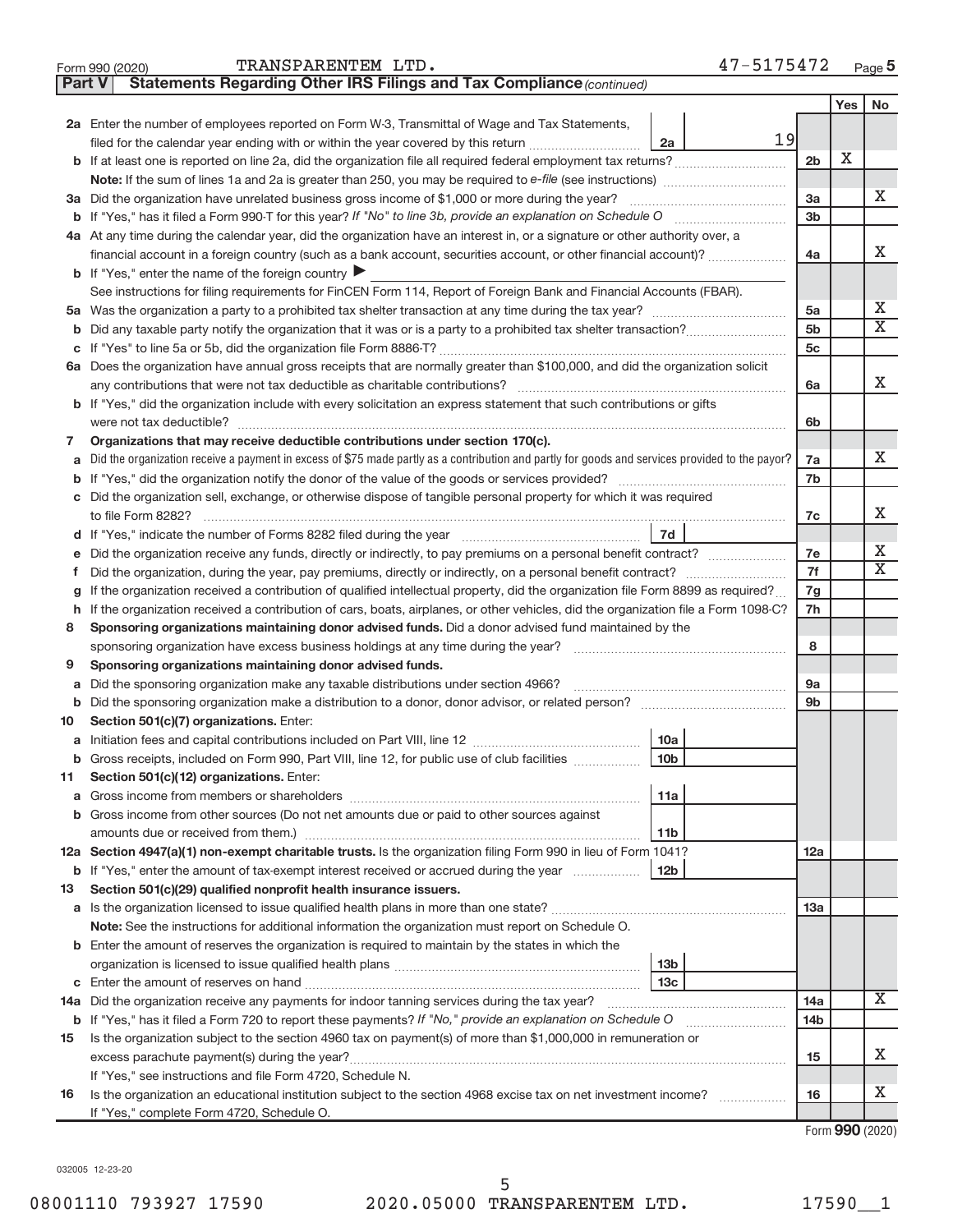| Form 990 (2020) |  |
|-----------------|--|
|-----------------|--|

Form 990 (2020) Page TRANSPARENTEM LTD. 47-5175472

**Part VI** Governance, Management, and Disclosure For each "Yes" response to lines 2 through 7b below, and for a "No" response *to line 8a, 8b, or 10b below, describe the circumstances, processes, or changes on Schedule O. See instructions.*

|                                                                                                                      |                                                                                                                                                                                     |                               |                 |                         | $\overline{\mathbf{x}}$ |
|----------------------------------------------------------------------------------------------------------------------|-------------------------------------------------------------------------------------------------------------------------------------------------------------------------------------|-------------------------------|-----------------|-------------------------|-------------------------|
|                                                                                                                      | <b>Section A. Governing Body and Management</b>                                                                                                                                     |                               |                 |                         |                         |
|                                                                                                                      |                                                                                                                                                                                     |                               |                 | <b>Yes</b>              | No                      |
|                                                                                                                      | 1a Enter the number of voting members of the governing body at the end of the tax year                                                                                              | 1a                            | 61              |                         |                         |
|                                                                                                                      | If there are material differences in voting rights among members of the governing body, or if the governing                                                                         |                               |                 |                         |                         |
|                                                                                                                      | body delegated broad authority to an executive committee or similar committee, explain on Schedule O.                                                                               |                               |                 |                         |                         |
| b                                                                                                                    | Enter the number of voting members included on line 1a, above, who are independent                                                                                                  | 1b                            | 61              |                         |                         |
| 2                                                                                                                    | Did any officer, director, trustee, or key employee have a family relationship or a business relationship with any other                                                            |                               |                 |                         |                         |
|                                                                                                                      |                                                                                                                                                                                     |                               | $\mathbf{2}$    |                         |                         |
| 3                                                                                                                    | Did the organization delegate control over management duties customarily performed by or under the direct supervision                                                               |                               |                 |                         |                         |
|                                                                                                                      |                                                                                                                                                                                     |                               | 3               |                         |                         |
| 4                                                                                                                    | Did the organization make any significant changes to its governing documents since the prior Form 990 was filed?                                                                    |                               | $\overline{4}$  |                         |                         |
| 5                                                                                                                    |                                                                                                                                                                                     |                               | 5               |                         |                         |
| 6                                                                                                                    |                                                                                                                                                                                     |                               | 6               |                         |                         |
| 7a                                                                                                                   | Did the organization have members, stockholders, or other persons who had the power to elect or appoint one or                                                                      |                               |                 |                         |                         |
|                                                                                                                      |                                                                                                                                                                                     |                               |                 |                         |                         |
|                                                                                                                      |                                                                                                                                                                                     |                               | 7a              |                         |                         |
|                                                                                                                      | b Are any governance decisions of the organization reserved to (or subject to approval by) members, stockholders, or                                                                |                               |                 |                         |                         |
|                                                                                                                      | persons other than the governing body?                                                                                                                                              |                               | 7b              |                         |                         |
| 8                                                                                                                    | Did the organization contemporaneously document the meetings held or written actions undertaken during the year by the following:                                                   |                               |                 |                         |                         |
| а                                                                                                                    |                                                                                                                                                                                     |                               | 8a              | х                       |                         |
|                                                                                                                      |                                                                                                                                                                                     |                               | 8b              | $\overline{\mathbf{X}}$ |                         |
| 9                                                                                                                    | Is there any officer, director, trustee, or key employee listed in Part VII, Section A, who cannot be reached at the                                                                |                               |                 |                         |                         |
|                                                                                                                      |                                                                                                                                                                                     |                               | 9               |                         |                         |
|                                                                                                                      | <b>Section B. Policies</b> (This Section B requests information about policies not required by the Internal Revenue Code.)                                                          |                               |                 |                         |                         |
|                                                                                                                      |                                                                                                                                                                                     |                               |                 | Yes                     |                         |
|                                                                                                                      |                                                                                                                                                                                     |                               | 10a             |                         |                         |
|                                                                                                                      | b If "Yes," did the organization have written policies and procedures governing the activities of such chapters, affiliates,                                                        |                               |                 |                         |                         |
|                                                                                                                      |                                                                                                                                                                                     |                               | 10 <sub>b</sub> |                         |                         |
|                                                                                                                      | 11a Has the organization provided a complete copy of this Form 990 to all members of its governing body before filing the form?                                                     |                               | 11a             | X                       |                         |
|                                                                                                                      | <b>b</b> Describe in Schedule O the process, if any, used by the organization to review this Form 990.                                                                              |                               |                 |                         |                         |
| 12a                                                                                                                  |                                                                                                                                                                                     |                               | 12a             | х                       |                         |
|                                                                                                                      | Were officers, directors, or trustees, and key employees required to disclose annually interests that could give rise to conflicts?                                                 |                               | 12 <sub>b</sub> | $\overline{\textbf{x}}$ |                         |
| С                                                                                                                    | Did the organization regularly and consistently monitor and enforce compliance with the policy? If "Yes," describe                                                                  |                               |                 |                         |                         |
|                                                                                                                      |                                                                                                                                                                                     |                               | 12 <sub>c</sub> | Х                       |                         |
|                                                                                                                      | in Schedule O how this was done manufactured and continuum control of the state of the state of the state of t                                                                      |                               |                 | $\overline{\textbf{X}}$ |                         |
| 13                                                                                                                   |                                                                                                                                                                                     |                               | 13              | $\overline{\textbf{X}}$ |                         |
| 14                                                                                                                   | Did the organization have a written document retention and destruction policy? [11] manufaction model of the organization have a written document retention and destruction policy? |                               | 14              |                         |                         |
| 15                                                                                                                   | Did the process for determining compensation of the following persons include a review and approval by independent                                                                  |                               |                 |                         |                         |
|                                                                                                                      | persons, comparability data, and contemporaneous substantiation of the deliberation and decision?                                                                                   |                               |                 |                         |                         |
|                                                                                                                      |                                                                                                                                                                                     |                               | 15a             |                         |                         |
|                                                                                                                      |                                                                                                                                                                                     |                               | 15 <sub>b</sub> |                         |                         |
|                                                                                                                      | If "Yes" to line 15a or 15b, describe the process in Schedule O (see instructions).                                                                                                 |                               |                 |                         |                         |
|                                                                                                                      | 16a Did the organization invest in, contribute assets to, or participate in a joint venture or similar arrangement with a                                                           |                               |                 |                         |                         |
|                                                                                                                      | taxable entity during the year?                                                                                                                                                     |                               | <b>16a</b>      |                         |                         |
|                                                                                                                      | <b>b</b> If "Yes," did the organization follow a written policy or procedure requiring the organization to evaluate its participation                                               |                               |                 |                         |                         |
|                                                                                                                      | in joint venture arrangements under applicable federal tax law, and take steps to safeguard the organization's                                                                      |                               |                 |                         |                         |
|                                                                                                                      |                                                                                                                                                                                     |                               | 16 <sub>b</sub> |                         |                         |
|                                                                                                                      | <b>Section C. Disclosure</b>                                                                                                                                                        |                               |                 |                         |                         |
| 17                                                                                                                   | List the states with which a copy of this Form 990 is required to be filed $\blacktriangleright\text{NY}$                                                                           |                               |                 |                         |                         |
| 18                                                                                                                   | Section 6104 requires an organization to make its Forms 1023 (1024 or 1024-A, if applicable), 990, and 990-T (Section 501(c)(3)s only) available                                    |                               |                 |                         |                         |
|                                                                                                                      | for public inspection. Indicate how you made these available. Check all that apply.                                                                                                 |                               |                 |                         |                         |
|                                                                                                                      | X Own website<br>$ \underline{X} $ Upon request<br>Another's website                                                                                                                | Other (explain on Schedule O) |                 |                         |                         |
| 19                                                                                                                   | Describe on Schedule O whether (and if so, how) the organization made its governing documents, conflict of interest policy, and financial                                           |                               |                 |                         |                         |
|                                                                                                                      | statements available to the public during the tax year.                                                                                                                             |                               |                 |                         |                         |
| State the name, address, and telephone number of the person who possesses the organization's books and records<br>20 |                                                                                                                                                                                     |                               |                 |                         |                         |
|                                                                                                                      | DEBBIE LI - 646-954-2579                                                                                                                                                            |                               |                 |                         |                         |
|                                                                                                                      | 347 FIFTH AVE., SUITE 1402-443, NEW YORK, NY<br>10016                                                                                                                               |                               |                 |                         |                         |
|                                                                                                                      | 032006 12-23-20                                                                                                                                                                     |                               |                 | Form 990 (2020)         |                         |
|                                                                                                                      | 6                                                                                                                                                                                   |                               |                 |                         |                         |
|                                                                                                                      | 2020.05000 TRANSPARENTEM LTD.<br>08001110 793927 17590                                                                                                                              |                               |                 | $17590 - 1$             |                         |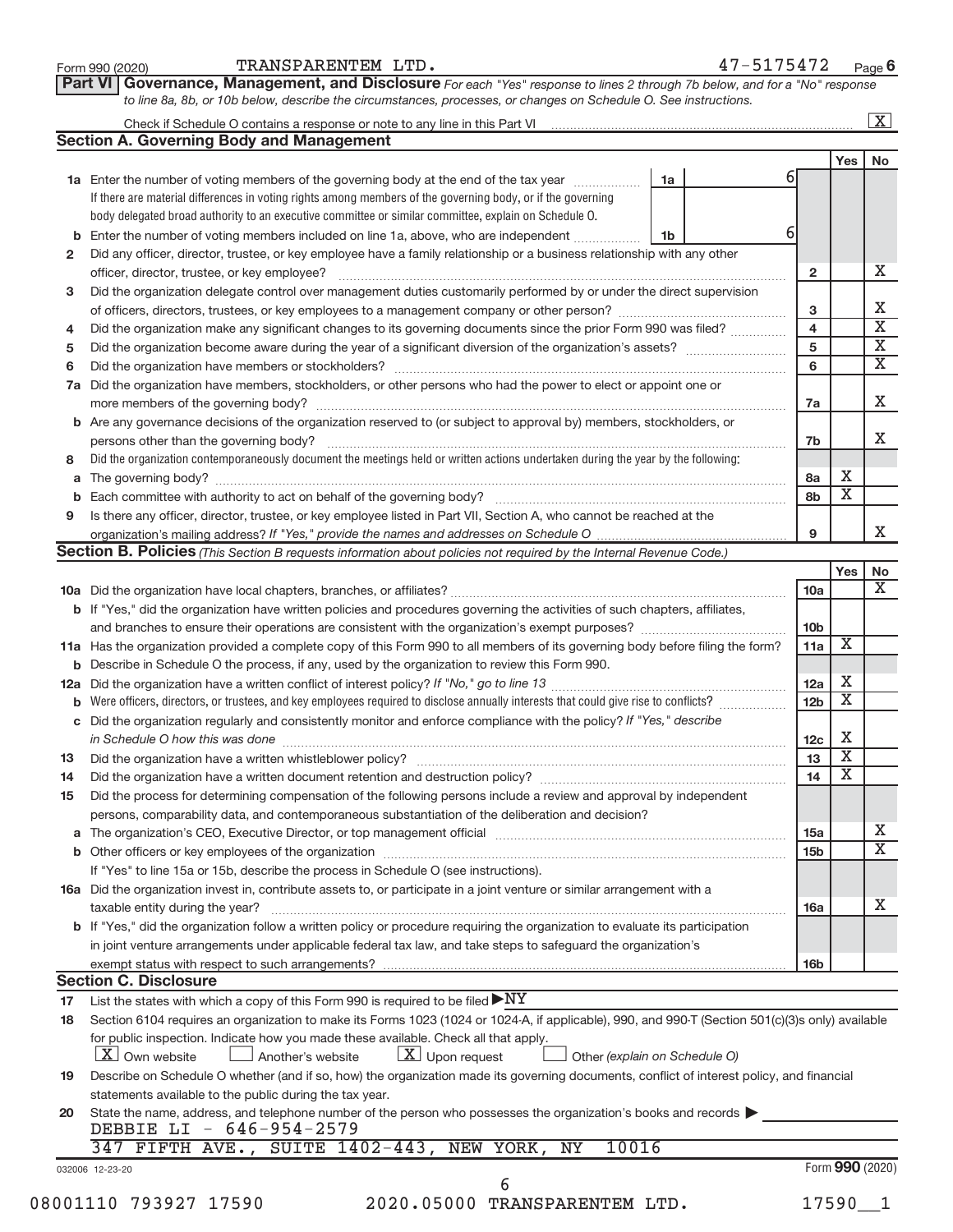| Form 990 (2020) | TRANSPARENTEM LTD.                                                                         | 47-5175472<br>Page 7 |  |  |  |  |  |
|-----------------|--------------------------------------------------------------------------------------------|----------------------|--|--|--|--|--|
|                 | Part VII Compensation of Officers, Directors, Trustees, Key Employees, Highest Compensated |                      |  |  |  |  |  |
|                 | <b>Employees, and Independent Contractors</b>                                              |                      |  |  |  |  |  |
|                 | Check if Schedule O contains a response or note to any line in this Part VII               |                      |  |  |  |  |  |
|                 | Section A. Officers, Directors, Trustees, Key Employees, and Highest Compensated Employees |                      |  |  |  |  |  |
|                 |                                                                                            |                      |  |  |  |  |  |

**1a**  Complete this table for all persons required to be listed. Report compensation for the calendar year ending with or within the organization's tax year.  $\bullet$  List all of the organization's current officers, directors, trustees (whether individuals or organizations), regardless of amount of compensation.

Enter -0- in columns (D), (E), and (F) if no compensation was paid.

**•** List all of the organization's **current** key employees, if any. See instructions for definition of "key employee."

**Examber 1** List the organization's five *current* highest compensated employees (other than an officer, director, trustee, or key employee) who received reportable compensation (Box 5 of Form W-2 and/or Box 7 of Form 1099-MISC) of more than \$100,000 from the organization and any related organizations.

 $\bullet$  List all of the organization's former officers, key employees, and highest compensated employees who received more than \$100,000 of reportable compensation from the organization and any related organizations.

**•** List all of the organization's former directors or trustees that received, in the capacity as a former director or trustee of the organization, more than \$10,000 of reportable compensation from the organization and any related organizations.

See instructions for the order in which to list the persons above.

Check this box if neither the organization nor any related organization compensated any current officer, director, or trustee.  $\overline{\phantom{a}}$ 

| (A)                                   | (B)                    |                               |                       |             | (C)          |                                                                  |        | (D)                 | (E)                              | (F)                      |
|---------------------------------------|------------------------|-------------------------------|-----------------------|-------------|--------------|------------------------------------------------------------------|--------|---------------------|----------------------------------|--------------------------|
| Name and title                        | Average                |                               |                       |             | Position     | (do not check more than one                                      |        | Reportable          | Reportable                       | Estimated                |
|                                       | hours per              |                               |                       |             |              | box, unless person is both an<br>officer and a director/trustee) |        | compensation        | compensation                     | amount of                |
|                                       | week                   |                               |                       |             |              |                                                                  |        | from                | from related                     | other                    |
|                                       | (list any<br>hours for |                               |                       |             |              |                                                                  |        | the<br>organization | organizations<br>(W-2/1099-MISC) | compensation<br>from the |
|                                       | related                |                               |                       |             |              |                                                                  |        | (W-2/1099-MISC)     |                                  | organization             |
|                                       | organizations          | ndividual trustee or director | Institutional trustee |             |              |                                                                  |        |                     |                                  | and related              |
|                                       | below                  |                               |                       |             | Key employee |                                                                  |        |                     |                                  | organizations            |
|                                       | line)                  |                               |                       | Officer     |              | Highest compensated<br>employee                                  | Former |                     |                                  |                          |
| TIMOTHY R. SANDLER<br>(1)             | 40.00                  |                               |                       |             |              |                                                                  |        |                     |                                  |                          |
| VP OF INVESTIGATIONS                  |                        |                               |                       |             | $\mathbf X$  |                                                                  |        | 234,852.            | 0.                               | 30, 135.                 |
| E. BENJAMIN SKINNER<br>(2)            | 40.00                  |                               |                       |             |              |                                                                  |        |                     |                                  |                          |
| PRESIDENT                             |                        |                               |                       | $\mathbf X$ |              |                                                                  |        | 206,000.            | 0.                               | 9,064.                   |
| CAM TU RINSCHE<br>(3)                 | 40.00                  |                               |                       |             |              |                                                                  |        |                     |                                  |                          |
| VP OF STRATEGIC ENGAGEMENT            |                        |                               |                       |             |              | $\mathbf X$                                                      |        | 191,274.            | 0.                               | 19,281.                  |
| RACHEL G. JACKSON, VP OF<br>(4)       | 40.00                  |                               |                       |             |              |                                                                  |        |                     |                                  |                          |
| OPERATIONS AND SECRETARY              |                        |                               |                       | X           |              |                                                                  |        | 124,016.            | 0.                               | 16,279.                  |
| (5)<br>BRANDIE SASSER                 | 40.00                  |                               |                       |             |              |                                                                  |        |                     |                                  |                          |
| DEP. VP OF STRATEGIC ENGAGEMENT       |                        |                               |                       |             |              | $\mathbf X$                                                      |        | 115,291.            | $\mathbf 0$ .                    | 18,729.                  |
| ARAM SCHVEY<br>(6)                    | 40.00                  |                               |                       |             |              |                                                                  |        |                     |                                  |                          |
| DEPUTY VP OF INVESTIGATION            |                        |                               |                       |             |              | X                                                                |        | 124,000.            | 0.                               | 5,784.                   |
| <b>ANDREW KORFHAGE</b><br>(7)         | 40.00                  |                               |                       |             |              |                                                                  |        |                     |                                  |                          |
| STRATEGIC ENGAGEMENT MANAGER          |                        |                               |                       |             |              | $\overline{\mathbf{X}}$                                          |        | 113,709.            | 0.                               | 15,996.                  |
| (8)<br>SHEELA AHLUWALIA               | 40.00                  |                               |                       |             |              |                                                                  |        |                     |                                  |                          |
| SENIOR LABOR ANALYST                  |                        |                               |                       |             |              | $\overline{\text{X}}$                                            |        | 114,000.            | $\mathbf 0$ .                    | 5,365.                   |
| EMILY MARTINEZ, DIRECTOR, THEN<br>(9) | 1.00                   |                               |                       |             |              |                                                                  |        |                     |                                  |                          |
| CO-CHAIR AS OF JUNE 2020              |                        | $\mathbf X$                   |                       | $\mathbf X$ |              |                                                                  |        | 0.                  | 0.                               | $0$ .                    |
| (10) DAN VIEDERMAN, DIRECTOR, THEN    | 1.00                   |                               |                       |             |              |                                                                  |        |                     |                                  |                          |
| CO-CHAIR AS OF JUNE 2020              |                        | X                             |                       | $\mathbf X$ |              |                                                                  |        | 0.                  | 0.                               | $0$ .                    |
| (11) M. KYLE WRIGHT                   | 1.00                   |                               |                       |             |              |                                                                  |        |                     |                                  |                          |
| <b>TREASURER</b>                      |                        | X                             |                       | $\mathbf X$ |              |                                                                  |        | 0.                  | 0.                               | $\mathbf 0$ .            |
| (12) HISHAM MUNDOL                    | 1.00                   |                               |                       |             |              |                                                                  |        |                     |                                  |                          |
| <b>DIRECTOR</b>                       |                        | X                             |                       |             |              |                                                                  |        | 0.                  | 0.                               | $0$ .                    |
| (13) NEHA MISRA                       | 1.00                   |                               |                       |             |              |                                                                  |        |                     |                                  |                          |
| DIRECTOR AS OF JUNE 2020              |                        | $\mathbf X$                   |                       |             |              |                                                                  |        | 0.                  | 0.                               | $\mathbf 0$ .            |
| (14) ARUNA KASHYAP                    | 1.00                   |                               |                       |             |              |                                                                  |        |                     |                                  |                          |
| DIRECTOR AS OF SEPT. 2020             |                        | X                             |                       |             |              |                                                                  |        | 0.                  | 0.                               | $0$ .                    |
| (15) AMOL MEHRA                       | 1.00                   |                               |                       |             |              |                                                                  |        |                     |                                  |                          |
| CHAIR UNTIL JUNE 2020                 |                        | X                             |                       | X           |              |                                                                  |        | 0.                  | $\mathbf 0$ .                    | $0$ .                    |
|                                       |                        |                               |                       |             |              |                                                                  |        |                     |                                  |                          |
|                                       |                        |                               |                       |             |              |                                                                  |        |                     |                                  |                          |
|                                       |                        |                               |                       |             |              |                                                                  |        |                     |                                  |                          |
|                                       |                        |                               |                       |             |              |                                                                  |        |                     |                                  |                          |

032007 12-23-20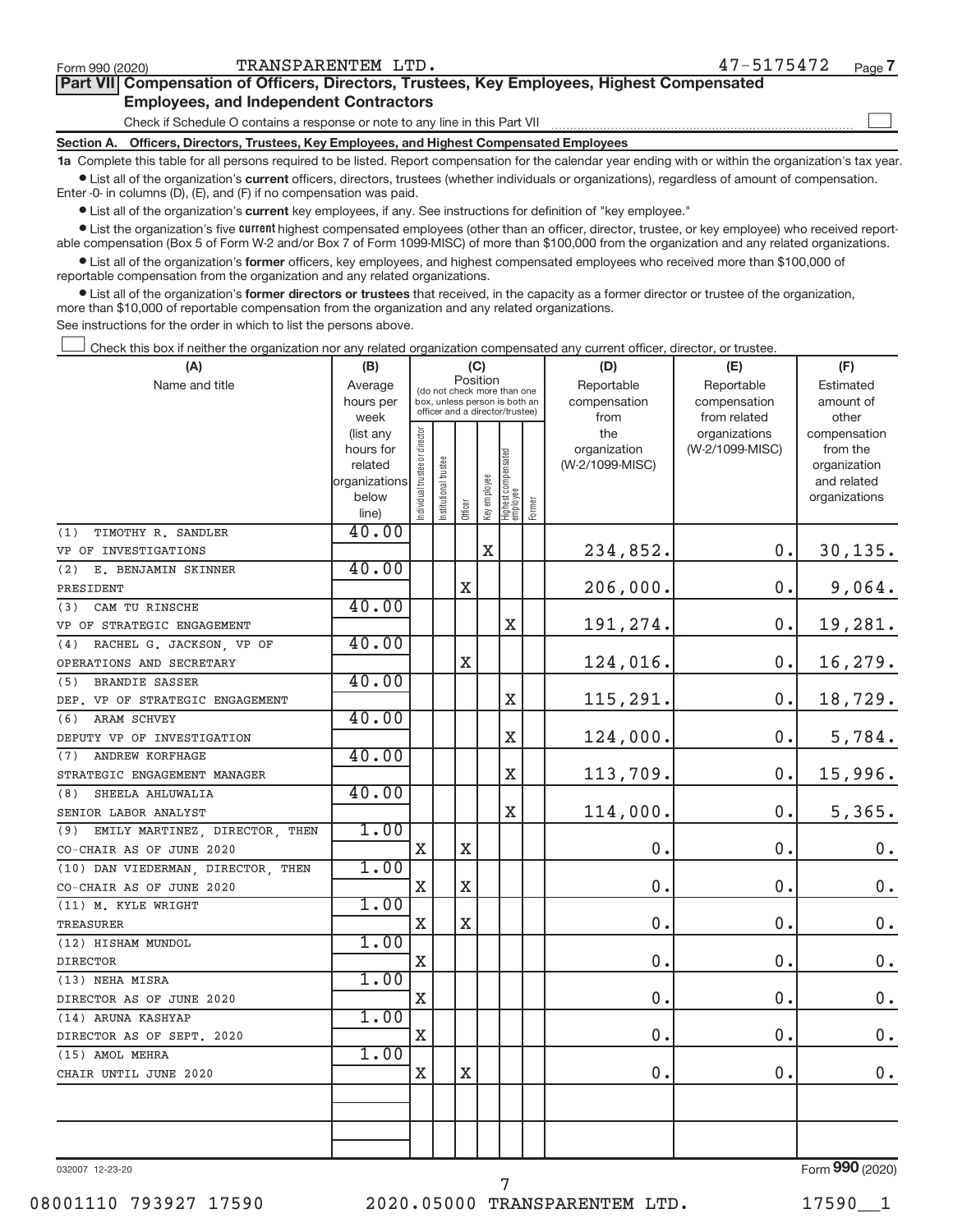|    | TRANSPARENTEM LTD.<br>Form 990 (2020)                                                                                                                                                    |                                                         |                                |                       |                 |              |                                                                                                 |        |                                           | 47-5175472                                        |                                      |                     |                                                                          | Page 8          |
|----|------------------------------------------------------------------------------------------------------------------------------------------------------------------------------------------|---------------------------------------------------------|--------------------------------|-----------------------|-----------------|--------------|-------------------------------------------------------------------------------------------------|--------|-------------------------------------------|---------------------------------------------------|--------------------------------------|---------------------|--------------------------------------------------------------------------|-----------------|
|    | <b>Part VII</b><br>Section A. Officers, Directors, Trustees, Key Employees, and Highest Compensated Employees (continued)                                                                |                                                         |                                |                       |                 |              |                                                                                                 |        |                                           |                                                   |                                      |                     |                                                                          |                 |
|    | (A)<br>Name and title                                                                                                                                                                    | (B)<br>Average<br>hours per<br>week<br>(list any        |                                |                       | (C)<br>Position |              | (do not check more than one<br>box, unless person is both an<br>officer and a director/trustee) |        | (D)<br>Reportable<br>compensation<br>from | (E)<br>Reportable<br>compensation<br>from related |                                      |                     | (F)<br>Estimated<br>amount of<br>other                                   |                 |
|    |                                                                                                                                                                                          | hours for<br>related<br>organizations<br>below<br>line) | Individual trustee or director | Institutional trustee | Officer         | Key employee | Highest compensated<br>  employee                                                               | Former | the<br>organization<br>(W-2/1099-MISC)    | organizations<br>(W-2/1099-MISC)                  |                                      |                     | compensation<br>from the<br>organization<br>and related<br>organizations |                 |
|    |                                                                                                                                                                                          |                                                         |                                |                       |                 |              |                                                                                                 |        |                                           |                                                   |                                      |                     |                                                                          |                 |
|    |                                                                                                                                                                                          |                                                         |                                |                       |                 |              |                                                                                                 |        |                                           |                                                   |                                      |                     |                                                                          |                 |
|    |                                                                                                                                                                                          |                                                         |                                |                       |                 |              |                                                                                                 |        |                                           |                                                   |                                      |                     |                                                                          |                 |
|    |                                                                                                                                                                                          |                                                         |                                |                       |                 |              |                                                                                                 |        |                                           |                                                   |                                      |                     |                                                                          |                 |
|    |                                                                                                                                                                                          |                                                         |                                |                       |                 |              |                                                                                                 |        |                                           |                                                   |                                      |                     |                                                                          |                 |
|    |                                                                                                                                                                                          |                                                         |                                |                       |                 |              |                                                                                                 |        |                                           |                                                   |                                      |                     |                                                                          |                 |
|    |                                                                                                                                                                                          |                                                         |                                |                       |                 |              |                                                                                                 |        |                                           |                                                   |                                      |                     |                                                                          |                 |
|    |                                                                                                                                                                                          |                                                         |                                |                       |                 |              |                                                                                                 |        |                                           |                                                   |                                      |                     |                                                                          |                 |
|    |                                                                                                                                                                                          |                                                         |                                |                       |                 |              |                                                                                                 |        |                                           |                                                   |                                      |                     |                                                                          |                 |
|    | 1b Subtotal<br>c Total from continuation sheets to Part VII, Section A [111] [2006]                                                                                                      |                                                         |                                |                       |                 |              |                                                                                                 |        | 1, 223, 142.<br>$0$ .                     |                                                   | $\overline{0}$ .<br>$\overline{0}$ . |                     |                                                                          | 120,633.<br>0.  |
|    |                                                                                                                                                                                          |                                                         |                                |                       |                 |              |                                                                                                 |        | 1, 223, 142.                              |                                                   | $\overline{0}$ .                     |                     |                                                                          | 120,633.        |
| 2  | Total number of individuals (including but not limited to those listed above) who received more than \$100,000 of reportable<br>compensation from the organization $\blacktriangleright$ |                                                         |                                |                       |                 |              |                                                                                                 |        |                                           |                                                   |                                      |                     |                                                                          | 9               |
| 3  | Did the organization list any former officer, director, trustee, key employee, or highest compensated employee on                                                                        |                                                         |                                |                       |                 |              |                                                                                                 |        |                                           |                                                   |                                      |                     | Yes                                                                      | No.             |
| 4  | line 1a? If "Yes," complete Schedule J for such individual<br>For any individual listed on line 1a, is the sum of reportable compensation and other compensation from the organization   |                                                         |                                |                       |                 |              |                                                                                                 |        |                                           |                                                   |                                      | 3                   |                                                                          | X.              |
| 5  | Did any person listed on line 1a receive or accrue compensation from any unrelated organization or individual for services                                                               |                                                         |                                |                       |                 |              |                                                                                                 |        |                                           |                                                   |                                      | 4                   | х                                                                        |                 |
|    | <b>Section B. Independent Contractors</b>                                                                                                                                                |                                                         |                                |                       |                 |              |                                                                                                 |        |                                           |                                                   |                                      | 5                   |                                                                          | X.              |
| 1. | Complete this table for your five highest compensated independent contractors that received more than \$100,000 of compensation from                                                     |                                                         |                                |                       |                 |              |                                                                                                 |        |                                           |                                                   |                                      |                     |                                                                          |                 |
|    | the organization. Report compensation for the calendar year ending with or within the organization's tax year.<br>(A)<br>Name and business address                                       |                                                         |                                | <b>NONE</b>           |                 |              |                                                                                                 |        | (B)<br>Description of services            |                                                   |                                      | (C)<br>Compensation |                                                                          |                 |
|    |                                                                                                                                                                                          |                                                         |                                |                       |                 |              |                                                                                                 |        |                                           |                                                   |                                      |                     |                                                                          |                 |
|    |                                                                                                                                                                                          |                                                         |                                |                       |                 |              |                                                                                                 |        |                                           |                                                   |                                      |                     |                                                                          |                 |
|    |                                                                                                                                                                                          |                                                         |                                |                       |                 |              |                                                                                                 |        |                                           |                                                   |                                      |                     |                                                                          |                 |
|    |                                                                                                                                                                                          |                                                         |                                |                       |                 |              |                                                                                                 |        |                                           |                                                   |                                      |                     |                                                                          |                 |
|    |                                                                                                                                                                                          |                                                         |                                |                       |                 |              |                                                                                                 |        |                                           |                                                   |                                      |                     |                                                                          |                 |
| 2  | Total number of independent contractors (including but not limited to those listed above) who received more than                                                                         |                                                         |                                |                       |                 |              | 0                                                                                               |        |                                           |                                                   |                                      |                     |                                                                          |                 |
|    | \$100,000 of compensation from the organization                                                                                                                                          |                                                         |                                |                       |                 |              |                                                                                                 |        |                                           |                                                   |                                      |                     |                                                                          | Form 990 (2020) |

032008 12-23-20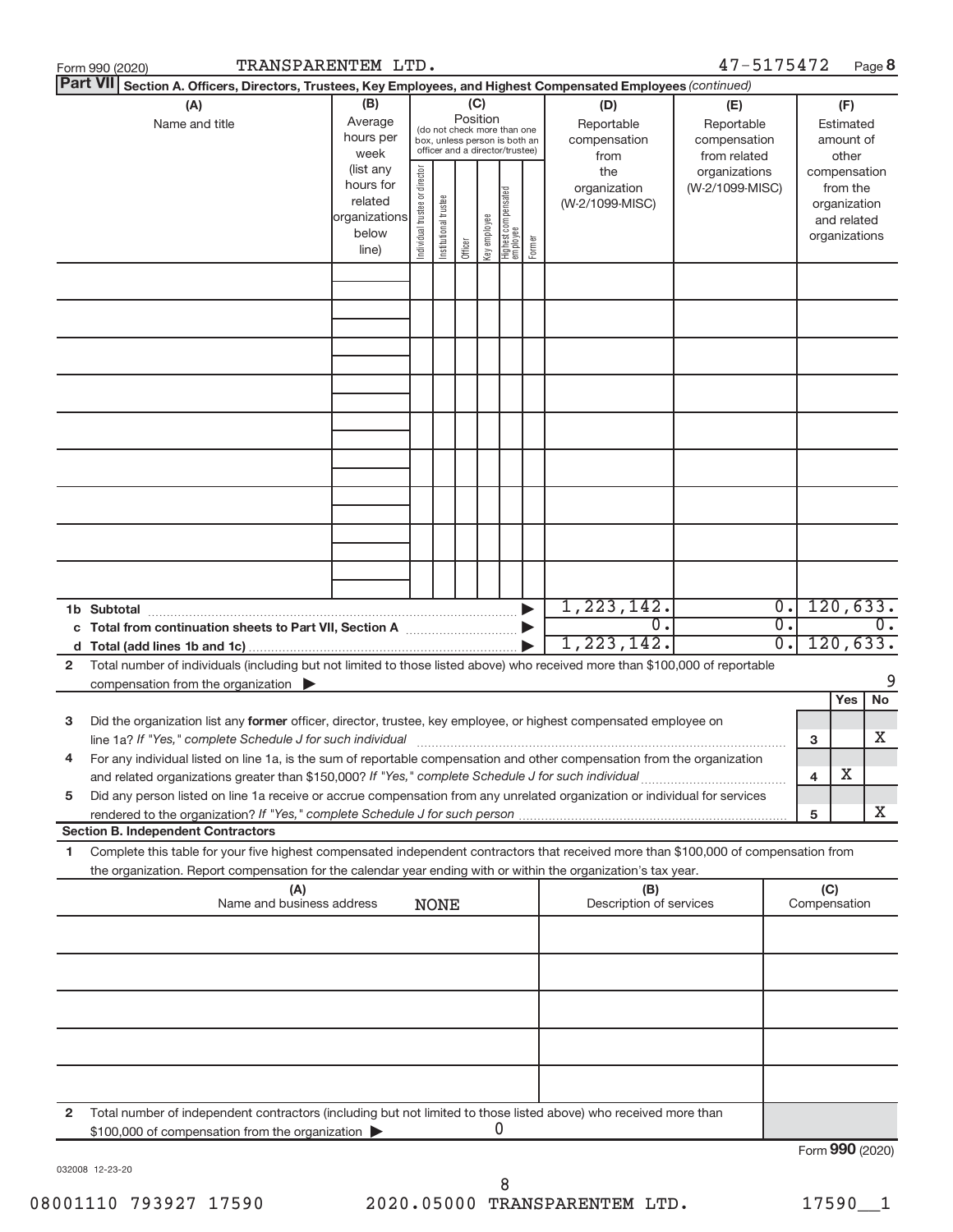|                                                           | <b>Part VIII</b> | <b>Statement of Revenue</b>                                                                                           |                                                  |                      |               |                                       |                               |                                                          |
|-----------------------------------------------------------|------------------|-----------------------------------------------------------------------------------------------------------------------|--------------------------------------------------|----------------------|---------------|---------------------------------------|-------------------------------|----------------------------------------------------------|
|                                                           |                  |                                                                                                                       |                                                  |                      |               |                                       |                               | (D)                                                      |
|                                                           |                  |                                                                                                                       |                                                  |                      | Total revenue | Related or exempt<br>function revenue | Unrelated<br>business revenue | Revenue excluded<br>from tax under<br>sections 512 - 514 |
|                                                           |                  | 1 a Federated campaigns                                                                                               | 1a                                               |                      |               |                                       |                               |                                                          |
| Contributions, Gifts, Grants<br>and Other Similar Amounts |                  | <b>b</b> Membership dues                                                                                              | 1 <sub>b</sub>                                   |                      |               |                                       |                               |                                                          |
|                                                           | С                | Fundraising events                                                                                                    | 1 <sub>c</sub>                                   |                      |               |                                       |                               |                                                          |
|                                                           |                  | d Related organizations                                                                                               | 1 <sub>d</sub>                                   |                      |               |                                       |                               |                                                          |
|                                                           |                  | Government grants (contributions)                                                                                     | 1e                                               | 250,000.             |               |                                       |                               |                                                          |
|                                                           |                  | All other contributions, gifts, grants, and                                                                           |                                                  |                      |               |                                       |                               |                                                          |
|                                                           |                  | similar amounts not included above                                                                                    | 1f                                               | 484,721.             |               |                                       |                               |                                                          |
|                                                           |                  | Noncash contributions included in lines 1a-1f                                                                         | 1g                                               |                      |               |                                       |                               |                                                          |
|                                                           |                  |                                                                                                                       |                                                  |                      | 734,721.      |                                       |                               |                                                          |
|                                                           |                  |                                                                                                                       |                                                  | <b>Business Code</b> |               |                                       |                               |                                                          |
| Program Service<br>Revenue                                | 2a               | <u> 1989 - Johann Barbara, martin amerikan basar dan berasal dalam basar dalam basar dalam basar dalam basar dala</u> |                                                  |                      |               |                                       |                               |                                                          |
|                                                           | b                | <u> 1989 - Johann Barn, fransk politik amerikansk politik (</u>                                                       |                                                  |                      |               |                                       |                               |                                                          |
|                                                           | С<br>d           | the control of the control of the control of the control of the control of                                            |                                                  |                      |               |                                       |                               |                                                          |
|                                                           |                  | <u> 1989 - Johann Barbara, martin amerikan basar da</u>                                                               |                                                  |                      |               |                                       |                               |                                                          |
|                                                           | f.               |                                                                                                                       |                                                  |                      |               |                                       |                               |                                                          |
|                                                           |                  |                                                                                                                       |                                                  |                      |               |                                       |                               |                                                          |
|                                                           | 3                | Investment income (including dividends, interest, and                                                                 |                                                  |                      |               |                                       |                               |                                                          |
|                                                           |                  |                                                                                                                       |                                                  |                      | 199.          |                                       |                               | 199.                                                     |
|                                                           | 4                | Income from investment of tax-exempt bond proceeds                                                                    |                                                  |                      |               |                                       |                               |                                                          |
|                                                           | 5                |                                                                                                                       |                                                  |                      |               |                                       |                               |                                                          |
|                                                           |                  |                                                                                                                       | (i) Real                                         | (ii) Personal        |               |                                       |                               |                                                          |
|                                                           |                  | <b>6 a</b> Gross rents<br>$\overline{\phantom{a}}$                                                                    | l6a                                              |                      |               |                                       |                               |                                                          |
|                                                           | b                | Less: rental expenses                                                                                                 | 6b                                               |                      |               |                                       |                               |                                                          |
|                                                           |                  | Rental income or (loss)                                                                                               | 6с                                               |                      |               |                                       |                               |                                                          |
|                                                           |                  | d Net rental income or (loss)                                                                                         |                                                  |                      |               |                                       |                               |                                                          |
|                                                           |                  | 7 a Gross amount from sales of                                                                                        | (i) Securities                                   | (ii) Other           |               |                                       |                               |                                                          |
|                                                           |                  | assets other than inventory                                                                                           | 7a                                               |                      |               |                                       |                               |                                                          |
|                                                           |                  | <b>b</b> Less: cost or other basis                                                                                    |                                                  |                      |               |                                       |                               |                                                          |
| Revenue                                                   |                  | and sales expenses                                                                                                    | 7b<br> 7c                                        |                      |               |                                       |                               |                                                          |
|                                                           |                  | c Gain or (loss)                                                                                                      |                                                  |                      |               |                                       |                               |                                                          |
| ৯                                                         |                  | 8 a Gross income from fundraising events (not                                                                         |                                                  |                      |               |                                       |                               |                                                          |
| $\frac{1}{2}$                                             |                  | including \$                                                                                                          | οf                                               |                      |               |                                       |                               |                                                          |
|                                                           |                  | contributions reported on line 1c). See                                                                               |                                                  |                      |               |                                       |                               |                                                          |
|                                                           |                  |                                                                                                                       | l 8a                                             |                      |               |                                       |                               |                                                          |
|                                                           |                  |                                                                                                                       | 8 <sub>b</sub>                                   |                      |               |                                       |                               |                                                          |
|                                                           |                  | c Net income or (loss) from fundraising events                                                                        |                                                  |                      |               |                                       |                               |                                                          |
|                                                           |                  | 9 a Gross income from gaming activities. See                                                                          |                                                  |                      |               |                                       |                               |                                                          |
|                                                           |                  |                                                                                                                       | 9a                                               |                      |               |                                       |                               |                                                          |
|                                                           |                  |                                                                                                                       | 9 <sub>b</sub>                                   |                      |               |                                       |                               |                                                          |
|                                                           |                  | c Net income or (loss) from gaming activities                                                                         |                                                  |                      |               |                                       |                               |                                                          |
|                                                           |                  | 10 a Gross sales of inventory, less returns                                                                           |                                                  |                      |               |                                       |                               |                                                          |
|                                                           |                  |                                                                                                                       | 10a                                              |                      |               |                                       |                               |                                                          |
|                                                           |                  | <b>b</b> Less: cost of goods sold                                                                                     | 10 <sub>b</sub>                                  |                      |               |                                       |                               |                                                          |
|                                                           |                  | c Net income or (loss) from sales of inventory                                                                        |                                                  | <b>Business Code</b> |               |                                       |                               |                                                          |
|                                                           |                  | 11 a GAIN ON FOREIGN CURREN                                                                                           |                                                  | 900099               | 1,408.        |                                       |                               | 1,408.                                                   |
|                                                           | b                | <b>CREDIT CARD REWARDS</b>                                                                                            |                                                  | 900099               | 289.          |                                       |                               | 289.                                                     |
|                                                           | с                |                                                                                                                       |                                                  |                      |               |                                       |                               |                                                          |
| Miscellaneous<br>Revenue                                  |                  |                                                                                                                       | the control of the control of the control of the |                      |               |                                       |                               |                                                          |
|                                                           |                  |                                                                                                                       |                                                  |                      | 1,697.        |                                       |                               |                                                          |
|                                                           | $12 \,$          |                                                                                                                       |                                                  |                      | 736,617.      | 0.                                    | $0$ .                         | 1,896.                                                   |
|                                                           | 032009 12-23-20  |                                                                                                                       |                                                  |                      |               |                                       |                               | Form 990 (2020)                                          |

Form 990 (2020) Page TRANSPARENTEM LTD. 47-5175472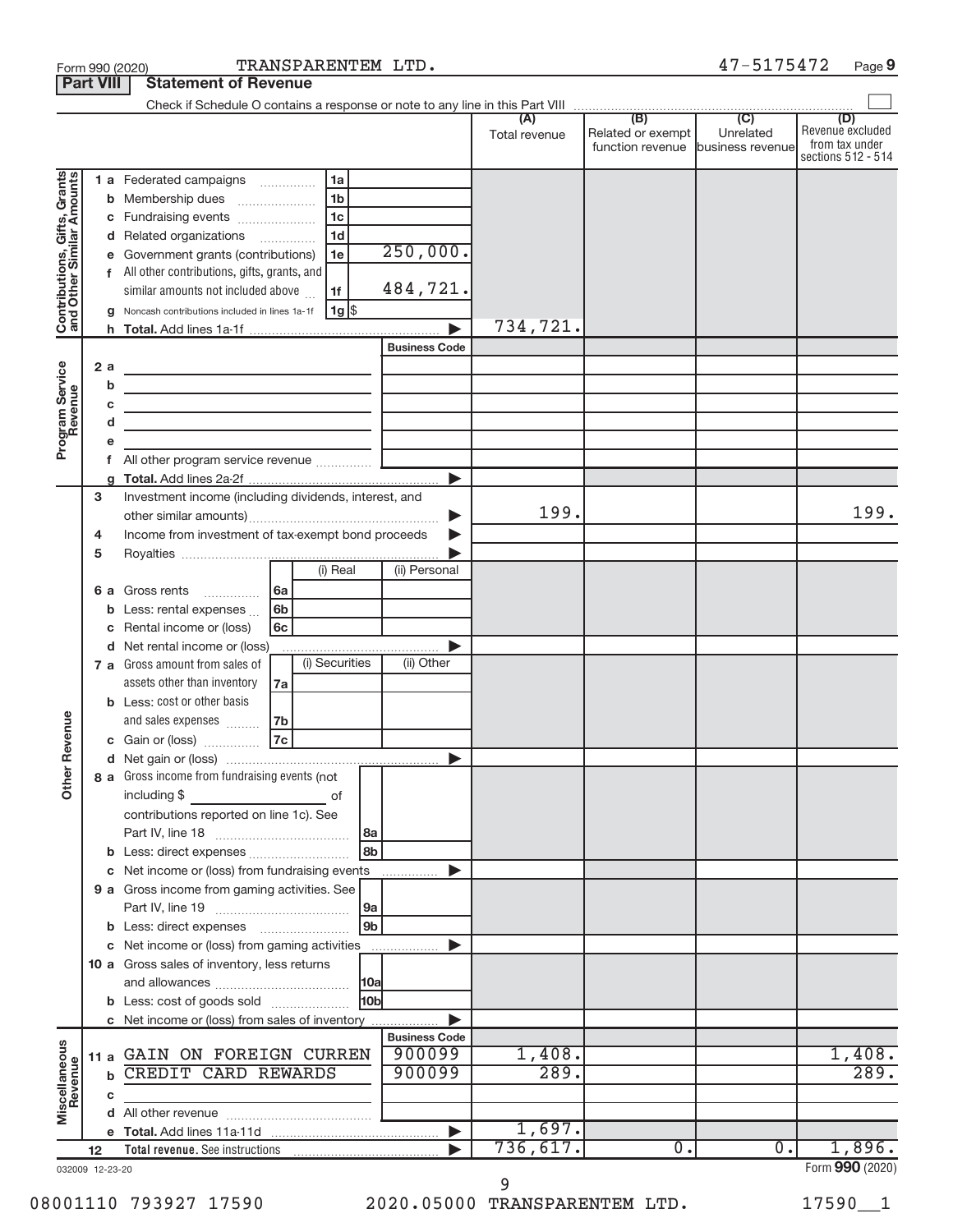Form 990 (2020) Page TRANSPARENTEM LTD. 47-5175472

**Part IX Statement of Functional Expenses**

*Section 501(c)(3) and 501(c)(4) organizations must complete all columns. All other organizations must complete column (A).*

|                 | $\overline{\mathbf{X}}$<br>Check if Schedule O contains a response or note to any line in this Part IX |                       |                                    |                                    |                                |  |  |  |  |  |  |
|-----------------|--------------------------------------------------------------------------------------------------------|-----------------------|------------------------------------|------------------------------------|--------------------------------|--|--|--|--|--|--|
|                 | Do not include amounts reported on lines 6b,<br>7b, 8b, 9b, and 10b of Part VIII.                      | (A)<br>Total expenses | (B)<br>Program service<br>expenses | Management and<br>general expenses | (D)<br>Fundraising<br>expenses |  |  |  |  |  |  |
| 1.              | Grants and other assistance to domestic organizations                                                  |                       |                                    |                                    |                                |  |  |  |  |  |  |
|                 | and domestic governments. See Part IV, line 21                                                         |                       |                                    |                                    |                                |  |  |  |  |  |  |
| $\mathbf{2}$    | Grants and other assistance to domestic                                                                |                       |                                    |                                    |                                |  |  |  |  |  |  |
|                 | individuals. See Part IV, line 22                                                                      |                       |                                    |                                    |                                |  |  |  |  |  |  |
| 3               | Grants and other assistance to foreign                                                                 |                       |                                    |                                    |                                |  |  |  |  |  |  |
|                 | organizations, foreign governments, and foreign                                                        |                       |                                    |                                    |                                |  |  |  |  |  |  |
|                 | individuals. See Part IV, lines 15 and 16                                                              |                       |                                    |                                    |                                |  |  |  |  |  |  |
| 4               | Benefits paid to or for members                                                                        |                       |                                    |                                    |                                |  |  |  |  |  |  |
| 5               | Compensation of current officers, directors,                                                           |                       |                                    |                                    |                                |  |  |  |  |  |  |
|                 | trustees, and key employees                                                                            | 620,346.              | 496,304.                           | 90,914.                            | 33,128.                        |  |  |  |  |  |  |
| 6               | Compensation not included above to disqualified                                                        |                       |                                    |                                    |                                |  |  |  |  |  |  |
|                 | persons (as defined under section 4958(f)(1)) and                                                      |                       |                                    |                                    |                                |  |  |  |  |  |  |
|                 | persons described in section 4958(c)(3)(B)                                                             |                       |                                    |                                    |                                |  |  |  |  |  |  |
| 7               | Other salaries and wages                                                                               | 1,499,774.            | 1, 203, 252.                       | 211,934.                           | 84,588.                        |  |  |  |  |  |  |
| 8               | Pension plan accruals and contributions (include                                                       |                       |                                    |                                    |                                |  |  |  |  |  |  |
|                 | section 401(k) and 403(b) employer contributions)                                                      | 54,538.               | 43,794.                            | $\frac{7,818}{35,941}$             | $\frac{2,926}{322}$            |  |  |  |  |  |  |
| 9               |                                                                                                        | 150,962.              | 114,699.                           |                                    |                                |  |  |  |  |  |  |
| 10              |                                                                                                        | 141,751.              | 114,043.                           | 21,824.                            | 5,884.                         |  |  |  |  |  |  |
| 11              | Fees for services (nonemployees):                                                                      |                       |                                    |                                    |                                |  |  |  |  |  |  |
| a               |                                                                                                        |                       |                                    |                                    |                                |  |  |  |  |  |  |
| b               |                                                                                                        | 114,000.              | 99,356.                            | 10,983.                            | $\frac{3,661}{1,576}$          |  |  |  |  |  |  |
| c               |                                                                                                        | 49,073.               | 42,769.                            | 4,728.                             |                                |  |  |  |  |  |  |
|                 | Lobbying                                                                                               |                       |                                    |                                    |                                |  |  |  |  |  |  |
|                 | Professional fundraising services. See Part IV, line 17                                                | 14,289.               |                                    |                                    | 14,289.                        |  |  |  |  |  |  |
| f               | Investment management fees                                                                             |                       |                                    |                                    |                                |  |  |  |  |  |  |
| $\mathbf{q}$    | Other. (If line 11g amount exceeds 10% of line 25,                                                     |                       |                                    |                                    |                                |  |  |  |  |  |  |
|                 | column (A) amount, list line 11g expenses on Sch O.)                                                   | 630,001.              | 611,973.                           | 10,789.                            | 7,239.                         |  |  |  |  |  |  |
| 12 <sup>°</sup> |                                                                                                        |                       |                                    |                                    |                                |  |  |  |  |  |  |
| 13              |                                                                                                        | 45,432.               | 32,878.                            | 11,649.                            | 905.                           |  |  |  |  |  |  |
| 14              |                                                                                                        | 1,961.                | 80.                                | 1,881.                             |                                |  |  |  |  |  |  |
| 15              |                                                                                                        |                       |                                    |                                    | 4,121.                         |  |  |  |  |  |  |
| 16              |                                                                                                        | 80,482.<br>65,430.    | 63,997.<br>62,980.                 | 12,364.<br>827.                    | 1,623.                         |  |  |  |  |  |  |
| 17              |                                                                                                        |                       |                                    |                                    |                                |  |  |  |  |  |  |
| 18              | Payments of travel or entertainment expenses                                                           |                       |                                    |                                    |                                |  |  |  |  |  |  |
|                 | for any federal, state, or local public officials                                                      | 6,743.                | 6,743.                             |                                    |                                |  |  |  |  |  |  |
| 19              | Conferences, conventions, and meetings                                                                 |                       |                                    |                                    |                                |  |  |  |  |  |  |
| 20              | Interest                                                                                               |                       |                                    |                                    |                                |  |  |  |  |  |  |
| 21              | Depreciation, depletion, and amortization                                                              | 17,408.               | 12,429.                            | 3,382.                             | 1,597.                         |  |  |  |  |  |  |
| 22<br>23        | Insurance                                                                                              | 51,258.               | 27,019.                            | 22, 309.                           | 1,930.                         |  |  |  |  |  |  |
| 24              | Other expenses. Itemize expenses not covered                                                           |                       |                                    |                                    |                                |  |  |  |  |  |  |
|                 | above (List miscellaneous expenses on line 24e. If                                                     |                       |                                    |                                    |                                |  |  |  |  |  |  |
|                 | line 24e amount exceeds 10% of line 25, column (A)<br>amount, list line 24e expenses on Schedule O.)   |                       |                                    |                                    |                                |  |  |  |  |  |  |
| a               | DUES AND SUBSCRIPTIONS                                                                                 | 65,980.               | 57,441.                            | 5,087.                             | 3,452.                         |  |  |  |  |  |  |
| b               | STAFF DEVELOPMENT                                                                                      | 25,695.               | 17,695.                            | 8,000.                             |                                |  |  |  |  |  |  |
|                 | LICENSES AND REGISTRATI                                                                                | 8,658.                |                                    | 1,448.                             | 7,210.                         |  |  |  |  |  |  |
| d               | <b>RECRUITMENT</b>                                                                                     | 1,444.                |                                    | 849.                               | 595.                           |  |  |  |  |  |  |
|                 | e All other expenses                                                                                   |                       |                                    |                                    |                                |  |  |  |  |  |  |
| 25              | Total functional expenses. Add lines 1 through 24e                                                     | 3,645,225.            | 3,007,452.                         | 462,727.                           | 175,046.                       |  |  |  |  |  |  |
| 26              | Joint costs. Complete this line only if the organization                                               |                       |                                    |                                    |                                |  |  |  |  |  |  |
|                 | reported in column (B) joint costs from a combined                                                     |                       |                                    |                                    |                                |  |  |  |  |  |  |
|                 | educational campaign and fundraising solicitation.                                                     |                       |                                    |                                    |                                |  |  |  |  |  |  |
|                 | Check here $\blacktriangleright$<br>if following SOP 98-2 (ASC 958-720)                                |                       |                                    |                                    |                                |  |  |  |  |  |  |

032010 12-23-20

Form (2020) **990**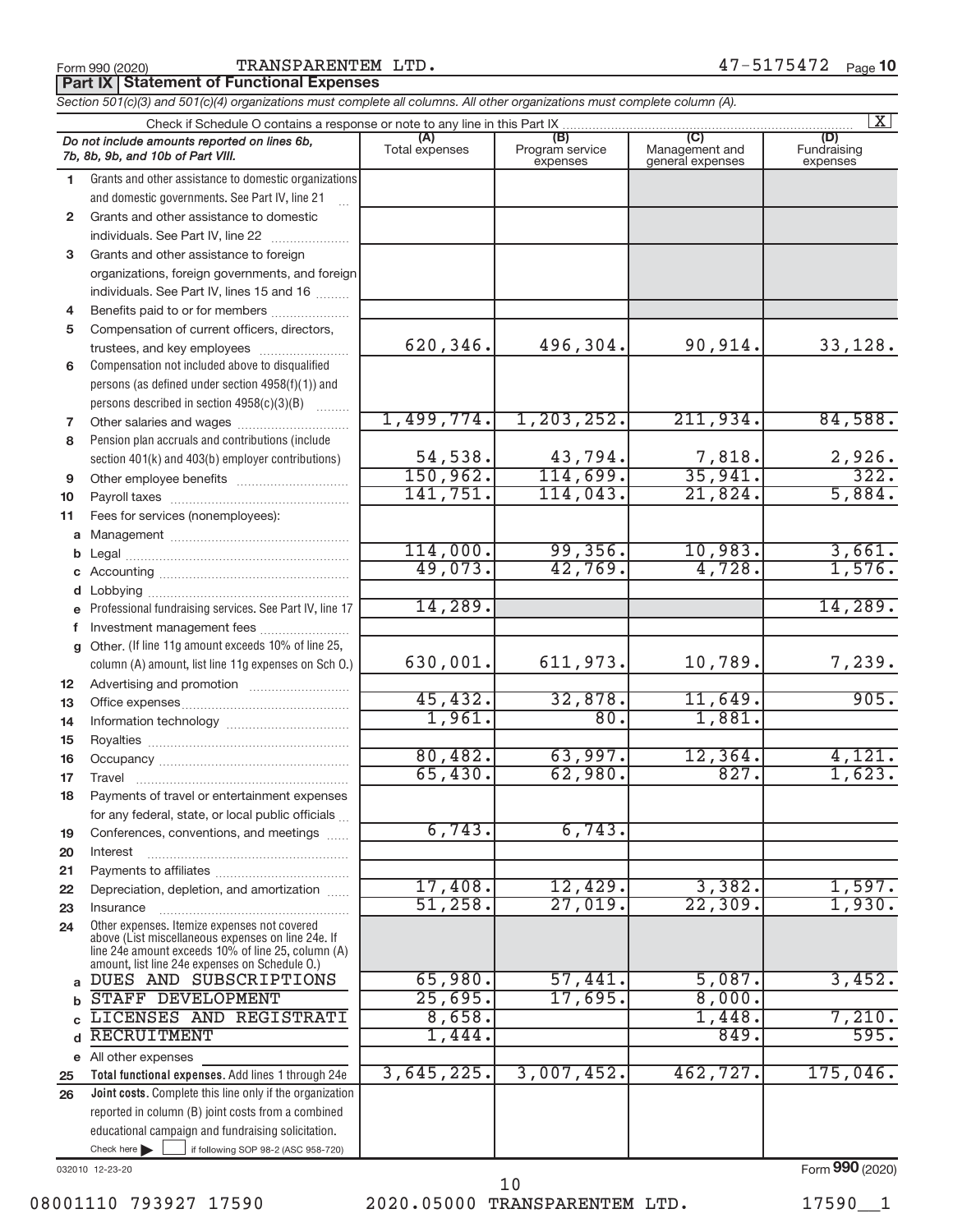TRANSPARENTEM LTD.

Check if Schedule O contains a response or note to any line in this Part X

**(A) (B)** Beginning of year  $\vert$  | End of year  $644, 557.$  1 441,833. **1 1** Cash - non-interest-bearing ~~~~~~~~~~~~~~~~~~~~~~~~~ 385,294. 385,383. **2 2** Savings and temporary cash investments ~~~~~~~~~~~~~~~~~~ 2,682,934. 56,549. **3 3** Pledges and grants receivable, net ~~~~~~~~~~~~~~~~~~~~~ **4 4** Accounts receivable, net ~~~~~~~~~~~~~~~~~~~~~~~~~~ **5** Loans and other receivables from any current or former officer, director, trustee, key employee, creator or founder, substantial contributor, or 35% controlled entity or family member of any of these persons  $\ldots$ ........................ **5 6** Loans and other receivables from other disqualified persons (as defined under section 4958(f)(1)), and persons described in section 4958(c)(3)(B)  $\ldots$ **6 7 7 Assets** Notes and loans receivable, net ~~~~~~~~~~~~~~~~~~~~~~~ **8 8** Inventories for sale or use ~~~~~~~~~~~~~~~~~~~~~~~~~~ 76,581. 49,865. **9 9** Prepaid expenses and deferred charges ~~~~~~~~~~~~~~~~~~ **10 a** Land, buildings, and equipment: cost or other 78,747. basis. Complete Part VI of Schedule D  $\ldots$ ....... | 10a  $\overline{65,879.}$  30, 276.  $\overline{10c}$  12, 868. **10c b 10b** Less: accumulated depreciation ~~~~~~ **11 11** Investments - publicly traded securities ~~~~~~~~~~~~~~~~~~~ **12 12** Investments - other securities. See Part IV, line 11 ~~~~~~~~~~~~~~ **13 13** Investments - program-related. See Part IV, line 11 ~~~~~~~~~~~~~ **14 14** Intangible assets ~~~~~~~~~~~~~~~~~~~~~~~~~~~~~~ Other assets. See Part IV, line 11 ~~~~~~~~~~~~~~~~~~~~~~  $15,763.$  15 11,405. **15 15** 3,835,405. 957,903. **16 16 Total assets.**  Add lines 1 through 15 (must equal line 33)  $135, 246.$  17 166, 352. **17 17** Accounts payable and accrued expenses ~~~~~~~~~~~~~~~~~~ **18 18** Grants payable ~~~~~~~~~~~~~~~~~~~~~~~~~~~~~~~ **19 19** Deferred revenue ~~~~~~~~~~~~~~~~~~~~~~~~~~~~~~ **20 20** Tax-exempt bond liabilities ~~~~~~~~~~~~~~~~~~~~~~~~~ **21 21** Escrow or custodial account liability. Complete Part IV of Schedule D  $\ldots$ **22** Loans and other payables to any current or former officer, director, **Liabilities** trustee, key employee, creator or founder, substantial contributor, or 35% **22** controlled entity or family member of any of these persons ~~~~~~~~~ **23** Secured mortgages and notes payable to unrelated third parties  $\ldots$ ................. **23 24** Unsecured notes and loans payable to unrelated third parties **24 25** Other liabilities (including federal income tax, payables to related third parties, and other liabilities not included on lines 17-24). Complete Part X of Schedule D ~~~~~~~~~~~~~~~~~~~~~~~~~~~~~~~ **25 26**  $135,246.$  26 166,352. **26 Total liabilities.**  Add lines 17 through 25 Organizations that follow FASB ASC 958, check here  $\blacktriangleright \boxed{X}$ Net Assets or Fund Balances **Net Assets or Fund Balances and complete lines 27, 28, 32, and 33.** 586,924. 729,225. **27 27** Net assets without donor restrictions ~~~~~~~~~~~~~~~~~~~~ 3,113,235. 62,326. **28 28** Net assets with donor restrictions ~~~~~~~~~~~~~~~~~~~~~~ **Organizations that do not follow FASB ASC 958, check here** | **and complete lines 29 through 33. 29 29** Capital stock or trust principal, or current funds ~~~~~~~~~~~~~~~ **30 30** Paid-in or capital surplus, or land, building, or equipment fund ...................... **31 31** Retained earnings, endowment, accumulated income, or other funds ............ Total net assets or fund balances ~~~~~~~~~~~~~~~~~~~~~~ 3,700,159**.** 32 | 791,551**. 32 32**  $835,405.$   $33$  957,903. **33 33**

 $\Box$ 

Form (2020) **990**

Total liabilities and net assets/fund balances

**Part X** | **Balance Sheet**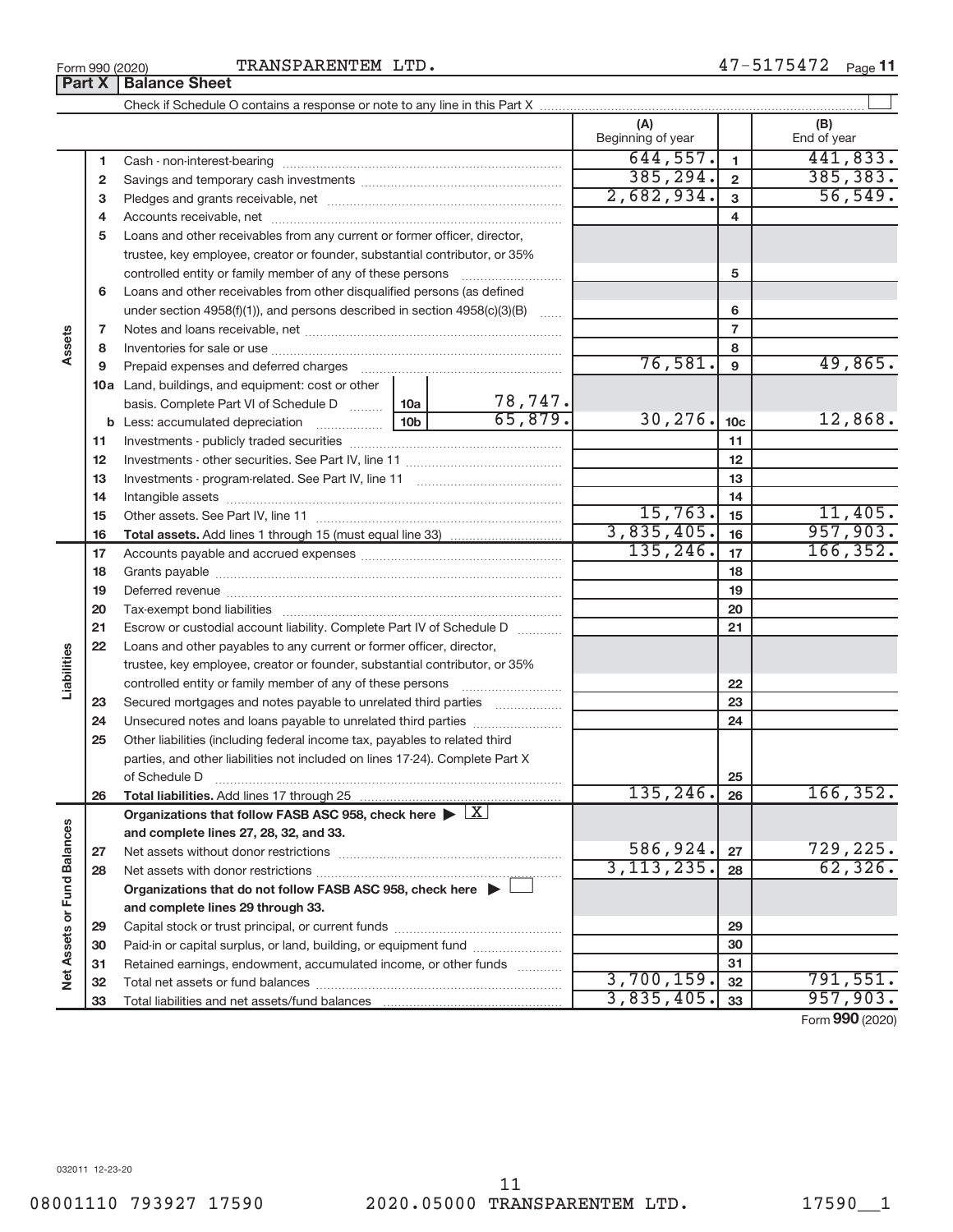| Form 990 (2020)                                                                                                                 | TRANSPARENTEM LTD.                                                                                                                   |                         | 47-5175472     |                     | Page 12                 |  |
|---------------------------------------------------------------------------------------------------------------------------------|--------------------------------------------------------------------------------------------------------------------------------------|-------------------------|----------------|---------------------|-------------------------|--|
| <b>Part XI Reconciliation of Net Assets</b>                                                                                     |                                                                                                                                      |                         |                |                     |                         |  |
|                                                                                                                                 |                                                                                                                                      |                         |                |                     |                         |  |
|                                                                                                                                 |                                                                                                                                      |                         |                |                     |                         |  |
| 1                                                                                                                               |                                                                                                                                      | 1.                      |                | 736,617.            |                         |  |
| 2                                                                                                                               |                                                                                                                                      | $\overline{2}$          | 3,645,225.     |                     |                         |  |
| 3                                                                                                                               |                                                                                                                                      | 3                       | $-2,908,608.$  |                     |                         |  |
| 4                                                                                                                               |                                                                                                                                      | $\overline{\mathbf{4}}$ | 3,700,159.     |                     |                         |  |
| 5                                                                                                                               |                                                                                                                                      | 5                       |                |                     |                         |  |
| 6                                                                                                                               |                                                                                                                                      | 6                       |                |                     |                         |  |
| 7                                                                                                                               | Investment expenses www.communication.com/www.communication.com/www.communication.com/www.com                                        | $\overline{7}$          |                |                     |                         |  |
| 8                                                                                                                               | Prior period adjustments www.communication.communication.communication.com/                                                          | 8                       |                |                     |                         |  |
| Other changes in net assets or fund balances (explain on Schedule O)<br>9                                                       |                                                                                                                                      | 9                       |                |                     | $\overline{0}$ .        |  |
| 10                                                                                                                              | Net assets or fund balances at end of year. Combine lines 3 through 9 (must equal Part X, line 32,                                   |                         |                |                     |                         |  |
|                                                                                                                                 |                                                                                                                                      | 10                      |                | 791,551.            |                         |  |
| Part XII Financial Statements and Reporting                                                                                     |                                                                                                                                      |                         |                |                     |                         |  |
|                                                                                                                                 |                                                                                                                                      |                         |                |                     | $\overline{\mathbf{X}}$ |  |
|                                                                                                                                 |                                                                                                                                      |                         |                | Yes                 | <b>No</b>               |  |
| Accounting method used to prepare the Form 990: [130] Cash<br>1                                                                 | $\mathbf{X}$ Accrual<br>Other<br>$\Box$                                                                                              |                         |                |                     |                         |  |
|                                                                                                                                 | If the organization changed its method of accounting from a prior year or checked "Other," explain in Schedule O.                    |                         |                |                     |                         |  |
|                                                                                                                                 |                                                                                                                                      |                         | 2a             |                     | x                       |  |
|                                                                                                                                 | If "Yes," check a box below to indicate whether the financial statements for the year were compiled or reviewed on a                 |                         |                |                     |                         |  |
| separate basis, consolidated basis, or both:                                                                                    |                                                                                                                                      |                         |                |                     |                         |  |
| Separate basis                                                                                                                  | Consolidated basis<br>Both consolidated and separate basis                                                                           |                         |                |                     |                         |  |
|                                                                                                                                 |                                                                                                                                      |                         | 2 <sub>b</sub> | x                   |                         |  |
|                                                                                                                                 | If "Yes," check a box below to indicate whether the financial statements for the year were audited on a separate basis,              |                         |                |                     |                         |  |
| consolidated basis, or both:                                                                                                    |                                                                                                                                      |                         |                |                     |                         |  |
| Separate basis                                                                                                                  | $\lfloor x \rfloor$ Consolidated basis<br>Both consolidated and separate basis                                                       |                         |                |                     |                         |  |
|                                                                                                                                 | c If "Yes" to line 2a or 2b, does the organization have a committee that assumes responsibility for oversight of the audit,          |                         |                |                     |                         |  |
|                                                                                                                                 | review, or compilation of its financial statements and selection of an independent accountant?                                       |                         | 2c             | х                   |                         |  |
|                                                                                                                                 | If the organization changed either its oversight process or selection process during the tax year, explain on Schedule O.            |                         |                |                     |                         |  |
| 3a As a result of a federal award, was the organization required to undergo an audit or audits as set forth in the Single Audit |                                                                                                                                      |                         |                |                     |                         |  |
| Act and OMB Circular A-133?                                                                                                     |                                                                                                                                      |                         | 3a             |                     | x                       |  |
|                                                                                                                                 | <b>b</b> If "Yes," did the organization undergo the required audit or audits? If the organization did not undergo the required audit |                         |                |                     |                         |  |
|                                                                                                                                 |                                                                                                                                      |                         | 3b             | $000 \text{ hours}$ |                         |  |

Form (2020) **990**

032012 12-23-20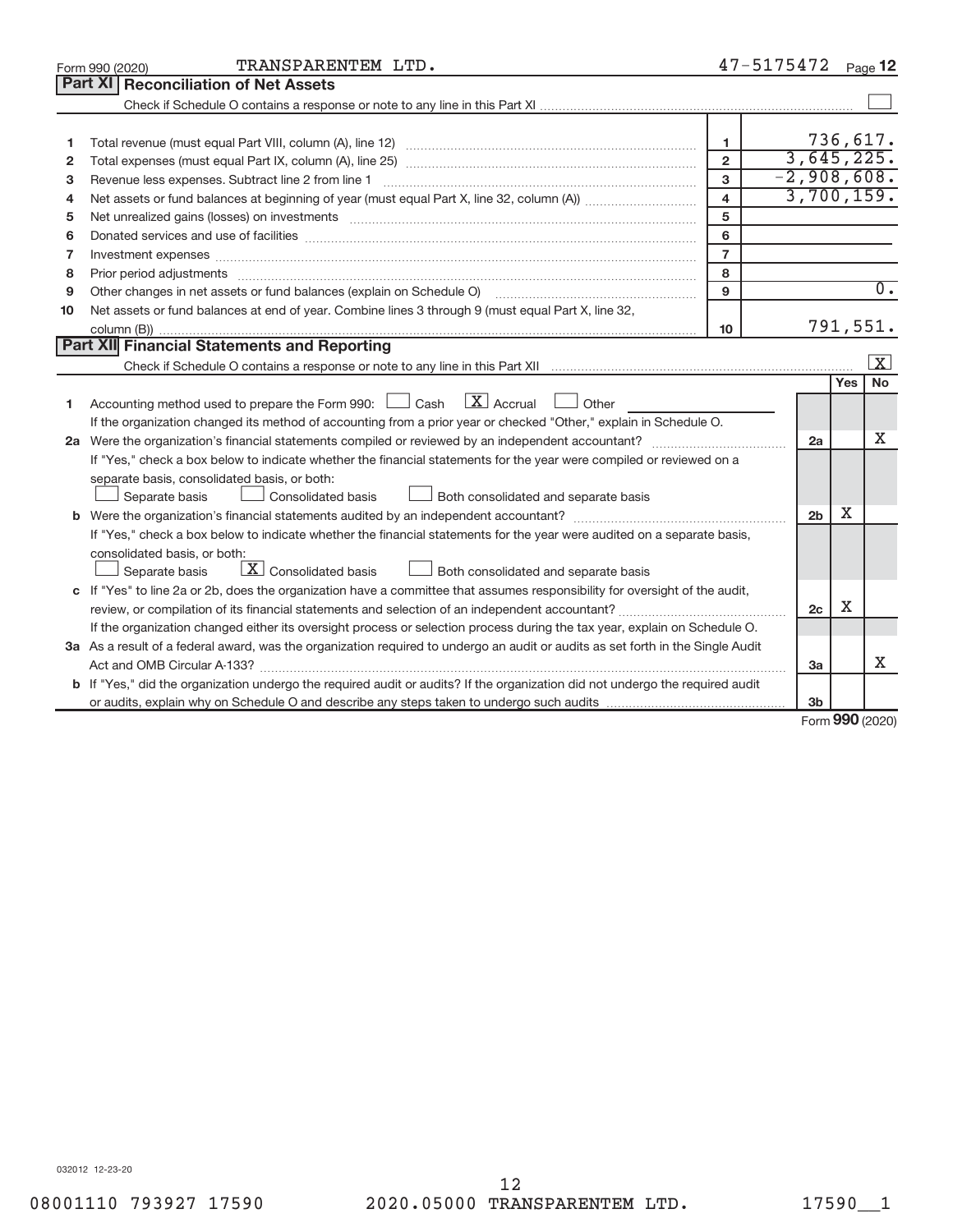**SCHEDULE A**

Department of the Treasury Internal Revenue Service

# Form 990 or 990-EZ) **Public Charity Status and Public Support**<br>
Complete if the organization is a section 501(c)(3) organization or a section<br> **2020**

**4947(a)(1) nonexempt charitable trust. | Attach to Form 990 or Form 990-EZ.** 

**| Go to www.irs.gov/Form990 for instructions and the latest information.**

| OMB No 1545-0047                    |
|-------------------------------------|
| 1120                                |
| <b>Open to Public</b><br>Inspection |

|  | Name of the organization |
|--|--------------------------|
|--|--------------------------|

|                | Name of the organization<br><b>Employer identification number</b>                                                             |                                                                                                                                              |                    |                                                        |     |                                                                |                                                      |  |                                                    |  |
|----------------|-------------------------------------------------------------------------------------------------------------------------------|----------------------------------------------------------------------------------------------------------------------------------------------|--------------------|--------------------------------------------------------|-----|----------------------------------------------------------------|------------------------------------------------------|--|----------------------------------------------------|--|
|                |                                                                                                                               |                                                                                                                                              | TRANSPARENTEM LTD. |                                                        |     |                                                                |                                                      |  | 47-5175472                                         |  |
| Part I         |                                                                                                                               | Reason for Public Charity Status. (All organizations must complete this part.) See instructions.                                             |                    |                                                        |     |                                                                |                                                      |  |                                                    |  |
|                |                                                                                                                               | The organization is not a private foundation because it is: (For lines 1 through 12, check only one box.)                                    |                    |                                                        |     |                                                                |                                                      |  |                                                    |  |
| 1              |                                                                                                                               | A church, convention of churches, or association of churches described in section 170(b)(1)(A)(i).                                           |                    |                                                        |     |                                                                |                                                      |  |                                                    |  |
| 2              |                                                                                                                               | A school described in section 170(b)(1)(A)(ii). (Attach Schedule E (Form 990 or 990-EZ).)                                                    |                    |                                                        |     |                                                                |                                                      |  |                                                    |  |
| з              |                                                                                                                               | A hospital or a cooperative hospital service organization described in section 170(b)(1)(A)(iii).                                            |                    |                                                        |     |                                                                |                                                      |  |                                                    |  |
|                |                                                                                                                               | A medical research organization operated in conjunction with a hospital described in section 170(b)(1)(A)(iii). Enter the hospital's name,   |                    |                                                        |     |                                                                |                                                      |  |                                                    |  |
|                |                                                                                                                               | city, and state:                                                                                                                             |                    |                                                        |     |                                                                |                                                      |  |                                                    |  |
| 5              |                                                                                                                               | An organization operated for the benefit of a college or university owned or operated by a governmental unit described in                    |                    |                                                        |     |                                                                |                                                      |  |                                                    |  |
|                |                                                                                                                               | section 170(b)(1)(A)(iv). (Complete Part II.)                                                                                                |                    |                                                        |     |                                                                |                                                      |  |                                                    |  |
| 6              |                                                                                                                               | A federal, state, or local government or governmental unit described in section 170(b)(1)(A)(v).                                             |                    |                                                        |     |                                                                |                                                      |  |                                                    |  |
| $\overline{7}$ | $\lfloor x \rfloor$                                                                                                           | An organization that normally receives a substantial part of its support from a governmental unit or from the general public described in    |                    |                                                        |     |                                                                |                                                      |  |                                                    |  |
|                | section 170(b)(1)(A)(vi). (Complete Part II.)                                                                                 |                                                                                                                                              |                    |                                                        |     |                                                                |                                                      |  |                                                    |  |
| 8              |                                                                                                                               | A community trust described in section 170(b)(1)(A)(vi). (Complete Part II.)                                                                 |                    |                                                        |     |                                                                |                                                      |  |                                                    |  |
| 9              | An agricultural research organization described in section 170(b)(1)(A)(ix) operated in conjunction with a land-grant college |                                                                                                                                              |                    |                                                        |     |                                                                |                                                      |  |                                                    |  |
|                |                                                                                                                               | or university or a non-land-grant college of agriculture (see instructions). Enter the name, city, and state of the college or               |                    |                                                        |     |                                                                |                                                      |  |                                                    |  |
|                |                                                                                                                               | university:                                                                                                                                  |                    |                                                        |     |                                                                |                                                      |  |                                                    |  |
| 10             |                                                                                                                               | An organization that normally receives (1) more than 33 1/3% of its support from contributions, membership fees, and gross receipts from     |                    |                                                        |     |                                                                |                                                      |  |                                                    |  |
|                |                                                                                                                               | activities related to its exempt functions, subject to certain exceptions; and (2) no more than 33 1/3% of its support from gross investment |                    |                                                        |     |                                                                |                                                      |  |                                                    |  |
|                |                                                                                                                               | income and unrelated business taxable income (less section 511 tax) from businesses acquired by the organization after June 30, 1975.        |                    |                                                        |     |                                                                |                                                      |  |                                                    |  |
|                |                                                                                                                               | See section 509(a)(2). (Complete Part III.)                                                                                                  |                    |                                                        |     |                                                                |                                                      |  |                                                    |  |
| 11             |                                                                                                                               | An organization organized and operated exclusively to test for public safety. See section 509(a)(4).                                         |                    |                                                        |     |                                                                |                                                      |  |                                                    |  |
| 12             |                                                                                                                               | An organization organized and operated exclusively for the benefit of, to perform the functions of, or to carry out the purposes of one or   |                    |                                                        |     |                                                                |                                                      |  |                                                    |  |
|                |                                                                                                                               | more publicly supported organizations described in section 509(a)(1) or section 509(a)(2). See section 509(a)(3). Check the box in           |                    |                                                        |     |                                                                |                                                      |  |                                                    |  |
|                |                                                                                                                               | lines 12a through 12d that describes the type of supporting organization and complete lines 12e, 12f, and 12g.                               |                    |                                                        |     |                                                                |                                                      |  |                                                    |  |
| а              |                                                                                                                               | Type I. A supporting organization operated, supervised, or controlled by its supported organization(s), typically by giving                  |                    |                                                        |     |                                                                |                                                      |  |                                                    |  |
|                |                                                                                                                               | the supported organization(s) the power to regularly appoint or elect a majority of the directors or trustees of the supporting              |                    |                                                        |     |                                                                |                                                      |  |                                                    |  |
|                |                                                                                                                               | organization. You must complete Part IV, Sections A and B.                                                                                   |                    |                                                        |     |                                                                |                                                      |  |                                                    |  |
| b              |                                                                                                                               | Type II. A supporting organization supervised or controlled in connection with its supported organization(s), by having                      |                    |                                                        |     |                                                                |                                                      |  |                                                    |  |
|                |                                                                                                                               | control or management of the supporting organization vested in the same persons that control or manage the supported                         |                    |                                                        |     |                                                                |                                                      |  |                                                    |  |
|                |                                                                                                                               | organization(s). You must complete Part IV, Sections A and C.                                                                                |                    |                                                        |     |                                                                |                                                      |  |                                                    |  |
|                |                                                                                                                               | Type III functionally integrated. A supporting organization operated in connection with, and functionally integrated with,                   |                    |                                                        |     |                                                                |                                                      |  |                                                    |  |
|                |                                                                                                                               | its supported organization(s) (see instructions). You must complete Part IV, Sections A, D, and E.                                           |                    |                                                        |     |                                                                |                                                      |  |                                                    |  |
| d              |                                                                                                                               | Type III non-functionally integrated. A supporting organization operated in connection with its supported organization(s)                    |                    |                                                        |     |                                                                |                                                      |  |                                                    |  |
|                |                                                                                                                               | that is not functionally integrated. The organization generally must satisfy a distribution requirement and an attentiveness                 |                    |                                                        |     |                                                                |                                                      |  |                                                    |  |
|                |                                                                                                                               | requirement (see instructions). You must complete Part IV, Sections A and D, and Part V.                                                     |                    |                                                        |     |                                                                |                                                      |  |                                                    |  |
| е              |                                                                                                                               | Check this box if the organization received a written determination from the IRS that it is a Type I, Type II, Type III                      |                    |                                                        |     |                                                                |                                                      |  |                                                    |  |
|                |                                                                                                                               | functionally integrated, or Type III non-functionally integrated supporting organization.                                                    |                    |                                                        |     |                                                                |                                                      |  |                                                    |  |
|                |                                                                                                                               |                                                                                                                                              |                    |                                                        |     |                                                                |                                                      |  |                                                    |  |
|                |                                                                                                                               | g Provide the following information about the supported organization(s).                                                                     |                    |                                                        |     |                                                                |                                                      |  |                                                    |  |
|                |                                                                                                                               | (i) Name of supported<br>organization                                                                                                        | (ii) EIN           | (iii) Type of organization<br>(described on lines 1-10 |     | (iv) Is the organization listed<br>in your governing document? | (v) Amount of monetary<br>support (see instructions) |  | (vi) Amount of other<br>support (see instructions) |  |
|                |                                                                                                                               |                                                                                                                                              |                    | above (see instructions))                              | Yes | No                                                             |                                                      |  |                                                    |  |
|                |                                                                                                                               |                                                                                                                                              |                    |                                                        |     |                                                                |                                                      |  |                                                    |  |
|                |                                                                                                                               |                                                                                                                                              |                    |                                                        |     |                                                                |                                                      |  |                                                    |  |
|                |                                                                                                                               |                                                                                                                                              |                    |                                                        |     |                                                                |                                                      |  |                                                    |  |
|                |                                                                                                                               |                                                                                                                                              |                    |                                                        |     |                                                                |                                                      |  |                                                    |  |
|                |                                                                                                                               |                                                                                                                                              |                    |                                                        |     |                                                                |                                                      |  |                                                    |  |
|                |                                                                                                                               |                                                                                                                                              |                    |                                                        |     |                                                                |                                                      |  |                                                    |  |
|                |                                                                                                                               |                                                                                                                                              |                    |                                                        |     |                                                                |                                                      |  |                                                    |  |
|                |                                                                                                                               |                                                                                                                                              |                    |                                                        |     |                                                                |                                                      |  |                                                    |  |
|                |                                                                                                                               |                                                                                                                                              |                    |                                                        |     |                                                                |                                                      |  |                                                    |  |
|                |                                                                                                                               |                                                                                                                                              |                    |                                                        |     |                                                                |                                                      |  |                                                    |  |
| <b>Total</b>   |                                                                                                                               |                                                                                                                                              |                    |                                                        |     |                                                                |                                                      |  |                                                    |  |

LHA For Paperwork Reduction Act Notice, see the Instructions for Form 990 or 990-EZ. 032021 01-25-21 Schedule A (Form 990 or 990-EZ) 2020 13

08001110 793927 17590 2020.05000 TRANSPARENTEM LTD. 17590\_1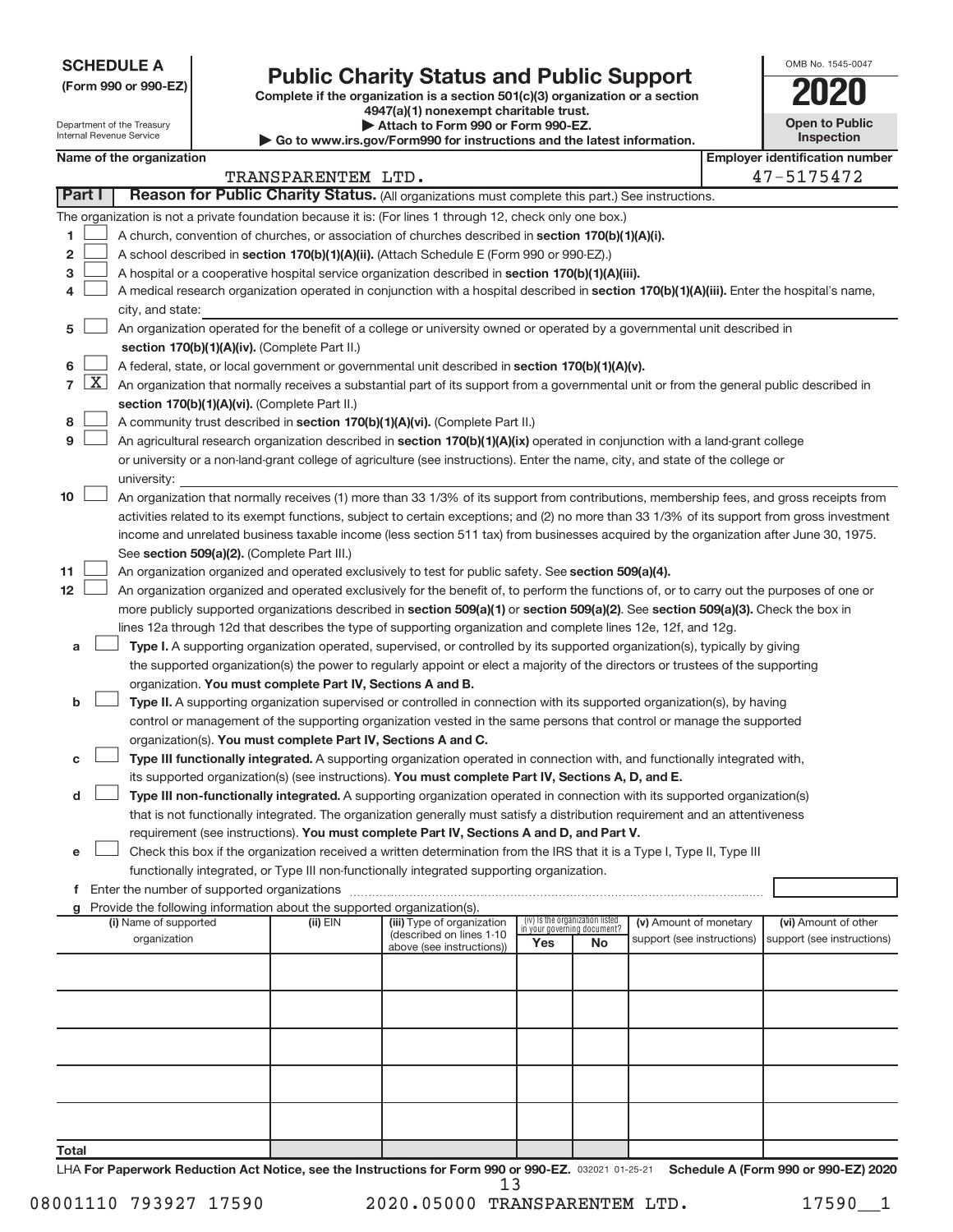## Schedule A (Form 990 or 990-EZ) 2020 Page TRANSPARENTEM LTD. 47-5175472

(Complete only if you checked the box on line 5, 7, or 8 of Part I or if the organization failed to qualify under Part III. If the organization fails to qualify under the tests listed below, please complete Part III.) **Part II** Support Schedule for Organizations Described in Sections 170(b)(1)(A)(iv) and 170(b)(1)(A)(vi)

|    | <b>Section A. Public Support</b>                                                                                                                                                                                                                       |          |          |            |            |          |                                      |  |  |  |
|----|--------------------------------------------------------------------------------------------------------------------------------------------------------------------------------------------------------------------------------------------------------|----------|----------|------------|------------|----------|--------------------------------------|--|--|--|
|    | Calendar year (or fiscal year beginning in)                                                                                                                                                                                                            | (a) 2016 | (b) 2017 | $(c)$ 2018 | $(d)$ 2019 | (e) 2020 | (f) Total                            |  |  |  |
|    | 1 Gifts, grants, contributions, and                                                                                                                                                                                                                    |          |          |            |            |          |                                      |  |  |  |
|    | membership fees received. (Do not                                                                                                                                                                                                                      |          |          |            |            |          |                                      |  |  |  |
|    | include any "unusual grants.")                                                                                                                                                                                                                         | 2047855. | 3185381. | 4553514.   | 3760168.   |          | 734,721.14281639.                    |  |  |  |
|    | 2 Tax revenues levied for the organ-                                                                                                                                                                                                                   |          |          |            |            |          |                                      |  |  |  |
|    | ization's benefit and either paid to                                                                                                                                                                                                                   |          |          |            |            |          |                                      |  |  |  |
|    | or expended on its behalf                                                                                                                                                                                                                              |          |          |            |            |          |                                      |  |  |  |
|    | 3 The value of services or facilities                                                                                                                                                                                                                  |          |          |            |            |          |                                      |  |  |  |
|    | furnished by a governmental unit to                                                                                                                                                                                                                    |          |          |            |            |          |                                      |  |  |  |
|    | the organization without charge                                                                                                                                                                                                                        |          |          |            |            |          |                                      |  |  |  |
|    | 4 Total. Add lines 1 through 3                                                                                                                                                                                                                         | 2047855. | 3185381. | 4553514.   | 3760168.   |          | 734,721.14281639.                    |  |  |  |
| 5. | The portion of total contributions                                                                                                                                                                                                                     |          |          |            |            |          |                                      |  |  |  |
|    | by each person (other than a                                                                                                                                                                                                                           |          |          |            |            |          |                                      |  |  |  |
|    | governmental unit or publicly                                                                                                                                                                                                                          |          |          |            |            |          |                                      |  |  |  |
|    | supported organization) included                                                                                                                                                                                                                       |          |          |            |            |          |                                      |  |  |  |
|    | on line 1 that exceeds 2% of the                                                                                                                                                                                                                       |          |          |            |            |          |                                      |  |  |  |
|    | amount shown on line 11,                                                                                                                                                                                                                               |          |          |            |            |          |                                      |  |  |  |
|    | column (f)                                                                                                                                                                                                                                             |          |          |            |            |          | 10418258.                            |  |  |  |
|    | 6 Public support. Subtract line 5 from line 4.                                                                                                                                                                                                         |          |          |            |            |          | 3863381.                             |  |  |  |
|    | <b>Section B. Total Support</b>                                                                                                                                                                                                                        |          |          |            |            |          |                                      |  |  |  |
|    | Calendar year (or fiscal year beginning in)                                                                                                                                                                                                            | (a) 2016 | (b) 2017 | $(c)$ 2018 | $(d)$ 2019 | (e) 2020 | (f) Total                            |  |  |  |
|    | <b>7</b> Amounts from line 4                                                                                                                                                                                                                           | 2047855  | 3185381  | 4553514    | 3760168    |          | 734, 721. 14281639.                  |  |  |  |
| 8  | Gross income from interest,                                                                                                                                                                                                                            |          |          |            |            |          |                                      |  |  |  |
|    | dividends, payments received on                                                                                                                                                                                                                        |          |          |            |            |          |                                      |  |  |  |
|    | securities loans, rents, royalties,                                                                                                                                                                                                                    |          |          |            |            |          |                                      |  |  |  |
|    | and income from similar sources                                                                                                                                                                                                                        |          | 8.       | 130.       | 171.       | 199.     | 508.                                 |  |  |  |
| 9  | Net income from unrelated business                                                                                                                                                                                                                     |          |          |            |            |          |                                      |  |  |  |
|    | activities, whether or not the                                                                                                                                                                                                                         |          |          |            |            |          |                                      |  |  |  |
|    | business is regularly carried on                                                                                                                                                                                                                       |          |          |            |            |          |                                      |  |  |  |
|    | 10 Other income. Do not include gain                                                                                                                                                                                                                   |          |          |            |            |          |                                      |  |  |  |
|    | or loss from the sale of capital                                                                                                                                                                                                                       |          |          |            |            |          |                                      |  |  |  |
|    | assets (Explain in Part VI.)                                                                                                                                                                                                                           |          | 72.      |            |            | 289.     | 361.                                 |  |  |  |
|    | 11 Total support. Add lines 7 through 10                                                                                                                                                                                                               |          |          |            |            |          | 14282508.                            |  |  |  |
| 12 | Gross receipts from related activities, etc. (see instructions)                                                                                                                                                                                        |          |          |            |            | 12       |                                      |  |  |  |
|    | 13 First 5 years. If the Form 990 is for the organization's first, second, third, fourth, or fifth tax year as a section 501(c)(3)                                                                                                                     |          |          |            |            |          |                                      |  |  |  |
|    | organization, check this box and stop here                                                                                                                                                                                                             |          |          |            |            |          |                                      |  |  |  |
|    | <b>Section C. Computation of Public Support Percentage</b>                                                                                                                                                                                             |          |          |            |            |          |                                      |  |  |  |
|    |                                                                                                                                                                                                                                                        |          |          |            |            | 14       | 27.05<br>%                           |  |  |  |
|    |                                                                                                                                                                                                                                                        |          |          |            |            | 15       | %                                    |  |  |  |
|    | 16a 33 1/3% support test - 2020. If the organization did not check the box on line 13, and line 14 is 33 1/3% or more, check this box and                                                                                                              |          |          |            |            |          |                                      |  |  |  |
|    | stop here. The organization qualifies as a publicly supported organization manufactured content and the organization manufactured and the state of the state of the state of the state of the state of the state of the state                          |          |          |            |            |          |                                      |  |  |  |
|    | b 33 1/3% support test - 2019. If the organization did not check a box on line 13 or 16a, and line 15 is 33 1/3% or more, check this box                                                                                                               |          |          |            |            |          |                                      |  |  |  |
|    |                                                                                                                                                                                                                                                        |          |          |            |            |          |                                      |  |  |  |
|    | 17a 10% -facts-and-circumstances test - 2020. If the organization did not check a box on line 13, 16a, or 16b, and line 14 is 10% or more,                                                                                                             |          |          |            |            |          |                                      |  |  |  |
|    | and if the organization meets the facts-and-circumstances test, check this box and stop here. Explain in Part VI how the organization                                                                                                                  |          |          |            |            |          |                                      |  |  |  |
|    | meets the facts-and-circumstances test. The organization qualifies as a publicly supported organization                                                                                                                                                |          |          |            |            |          | $\blacktriangleright$ $\mathbf{X}$   |  |  |  |
|    | b 10% -facts-and-circumstances test - 2019. If the organization did not check a box on line 13, 16a, 16b, or 17a, and line 15 is 10% or                                                                                                                |          |          |            |            |          |                                      |  |  |  |
|    |                                                                                                                                                                                                                                                        |          |          |            |            |          |                                      |  |  |  |
|    | more, and if the organization meets the facts-and-circumstances test, check this box and stop here. Explain in Part VI how the<br>organization meets the facts-and-circumstances test. The organization qualifies as a publicly supported organization |          |          |            |            |          |                                      |  |  |  |
| 18 | Private foundation. If the organization did not check a box on line 13, 16a, 16b, 17a, or 17b, check this box and see instructions                                                                                                                     |          |          |            |            |          |                                      |  |  |  |
|    |                                                                                                                                                                                                                                                        |          |          |            |            |          | Schedule A (Form 990 or 990-F7) 2020 |  |  |  |

**Schedule A (Form 990 or 990-EZ) 2020**

032022 01-25-21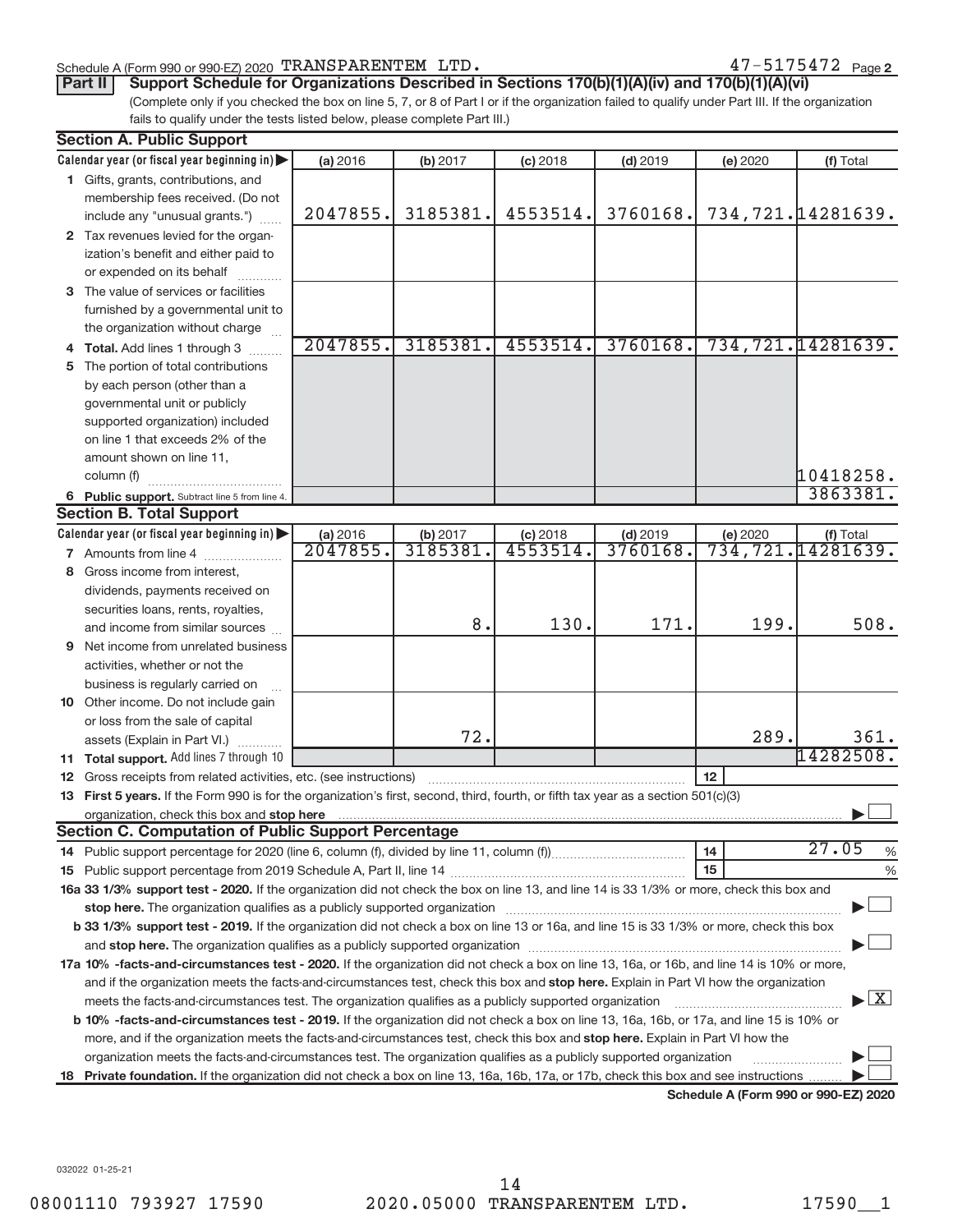## Schedule A (Form 990 or 990-EZ) 2020 Page TRANSPARENTEM LTD. 47-5175472

## **Part III | Support Schedule for Organizations Described in Section 509(a)(2)**

47-5175472 Page 3

(Complete only if you checked the box on line 10 of Part I or if the organization failed to qualify under Part II. If the organization fails to qualify under the tests listed below, please complete Part II.)

| <b>Section A. Public Support</b>                                                                                                                                                                                                    |          |          |                 |            |                 |                                      |
|-------------------------------------------------------------------------------------------------------------------------------------------------------------------------------------------------------------------------------------|----------|----------|-----------------|------------|-----------------|--------------------------------------|
| Calendar year (or fiscal year beginning in)                                                                                                                                                                                         | (a) 2016 | (b) 2017 | <b>(c)</b> 2018 | $(d)$ 2019 | (e) 2020        | (f) Total                            |
| 1 Gifts, grants, contributions, and                                                                                                                                                                                                 |          |          |                 |            |                 |                                      |
| membership fees received. (Do not                                                                                                                                                                                                   |          |          |                 |            |                 |                                      |
| include any "unusual grants.")                                                                                                                                                                                                      |          |          |                 |            |                 |                                      |
| 2 Gross receipts from admissions,<br>merchandise sold or services per-<br>formed, or facilities furnished in<br>any activity that is related to the<br>organization's tax-exempt purpose                                            |          |          |                 |            |                 |                                      |
| 3 Gross receipts from activities that                                                                                                                                                                                               |          |          |                 |            |                 |                                      |
| are not an unrelated trade or bus-                                                                                                                                                                                                  |          |          |                 |            |                 |                                      |
| iness under section 513                                                                                                                                                                                                             |          |          |                 |            |                 |                                      |
| 4 Tax revenues levied for the organ-                                                                                                                                                                                                |          |          |                 |            |                 |                                      |
| ization's benefit and either paid to<br>or expended on its behalf                                                                                                                                                                   |          |          |                 |            |                 |                                      |
| 5 The value of services or facilities                                                                                                                                                                                               |          |          |                 |            |                 |                                      |
| furnished by a governmental unit to<br>the organization without charge                                                                                                                                                              |          |          |                 |            |                 |                                      |
| 6 Total. Add lines 1 through 5                                                                                                                                                                                                      |          |          |                 |            |                 |                                      |
| 7a Amounts included on lines 1, 2, and<br>3 received from disqualified persons                                                                                                                                                      |          |          |                 |            |                 |                                      |
| <b>b</b> Amounts included on lines 2 and 3 received<br>from other than disqualified persons that<br>exceed the greater of \$5,000 or 1% of the<br>amount on line 13 for the year                                                    |          |          |                 |            |                 |                                      |
| c Add lines 7a and 7b                                                                                                                                                                                                               |          |          |                 |            |                 |                                      |
| 8 Public support. (Subtract line 7c from line 6.)<br><b>Section B. Total Support</b>                                                                                                                                                |          |          |                 |            |                 |                                      |
| Calendar year (or fiscal year beginning in)                                                                                                                                                                                         |          |          |                 |            |                 |                                      |
| 9 Amounts from line 6                                                                                                                                                                                                               | (a) 2016 | (b) 2017 | <b>(c)</b> 2018 | $(d)$ 2019 | <b>(e)</b> 2020 | (f) Total                            |
| <b>10a</b> Gross income from interest,<br>dividends, payments received on<br>securities loans, rents, royalties,<br>and income from similar sources                                                                                 |          |          |                 |            |                 |                                      |
| <b>b</b> Unrelated business taxable income<br>(less section 511 taxes) from businesses<br>acquired after June 30, 1975                                                                                                              |          |          |                 |            |                 |                                      |
| c Add lines 10a and 10b                                                                                                                                                                                                             |          |          |                 |            |                 |                                      |
| <b>11</b> Net income from unrelated business<br>activities not included in line 10b,<br>whether or not the business is<br>regularly carried on                                                                                      |          |          |                 |            |                 |                                      |
| 12 Other income. Do not include gain<br>or loss from the sale of capital<br>assets (Explain in Part VI.)                                                                                                                            |          |          |                 |            |                 |                                      |
| <b>13</b> Total support. (Add lines 9, 10c, 11, and 12.)                                                                                                                                                                            |          |          |                 |            |                 |                                      |
| 14 First 5 years. If the Form 990 is for the organization's first, second, third, fourth, or fifth tax year as a section 501(c)(3) organization,                                                                                    |          |          |                 |            |                 |                                      |
| check this box and stop here <i>manual content of the content of the state of the state and stop here</i> manual content of the state of the state of the state of the state of the state of the state of the state of the state of |          |          |                 |            |                 |                                      |
| <b>Section C. Computation of Public Support Percentage</b>                                                                                                                                                                          |          |          |                 |            |                 |                                      |
|                                                                                                                                                                                                                                     |          |          |                 |            | 15              | ℅                                    |
| 16 Public support percentage from 2019 Schedule A, Part III, line 15                                                                                                                                                                |          |          |                 |            | 16              | %                                    |
| <b>Section D. Computation of Investment Income Percentage</b>                                                                                                                                                                       |          |          |                 |            |                 |                                      |
|                                                                                                                                                                                                                                     |          |          |                 |            | 17<br>18        | %                                    |
| 18 Investment income percentage from 2019 Schedule A, Part III, line 17                                                                                                                                                             |          |          |                 |            |                 | %                                    |
| 19a 33 1/3% support tests - 2020. If the organization did not check the box on line 14, and line 15 is more than 33 1/3%, and line 17 is not                                                                                        |          |          |                 |            |                 |                                      |
| more than 33 1/3%, check this box and stop here. The organization qualifies as a publicly supported organization                                                                                                                    |          |          |                 |            |                 |                                      |
| b 33 1/3% support tests - 2019. If the organization did not check a box on line 14 or line 19a, and line 16 is more than 33 1/3%, and                                                                                               |          |          |                 |            |                 |                                      |
| line 18 is not more than 33 1/3%, check this box and stop here. The organization qualifies as a publicly supported organization                                                                                                     |          |          |                 |            |                 |                                      |
|                                                                                                                                                                                                                                     |          |          |                 |            |                 | Schedule A (Form 990 or 990-EZ) 2020 |
| 032023 01-25-21                                                                                                                                                                                                                     |          |          | 15              |            |                 |                                      |

08001110 793927 17590 2020.05000 TRANSPARENTEM LTD. 17590\_1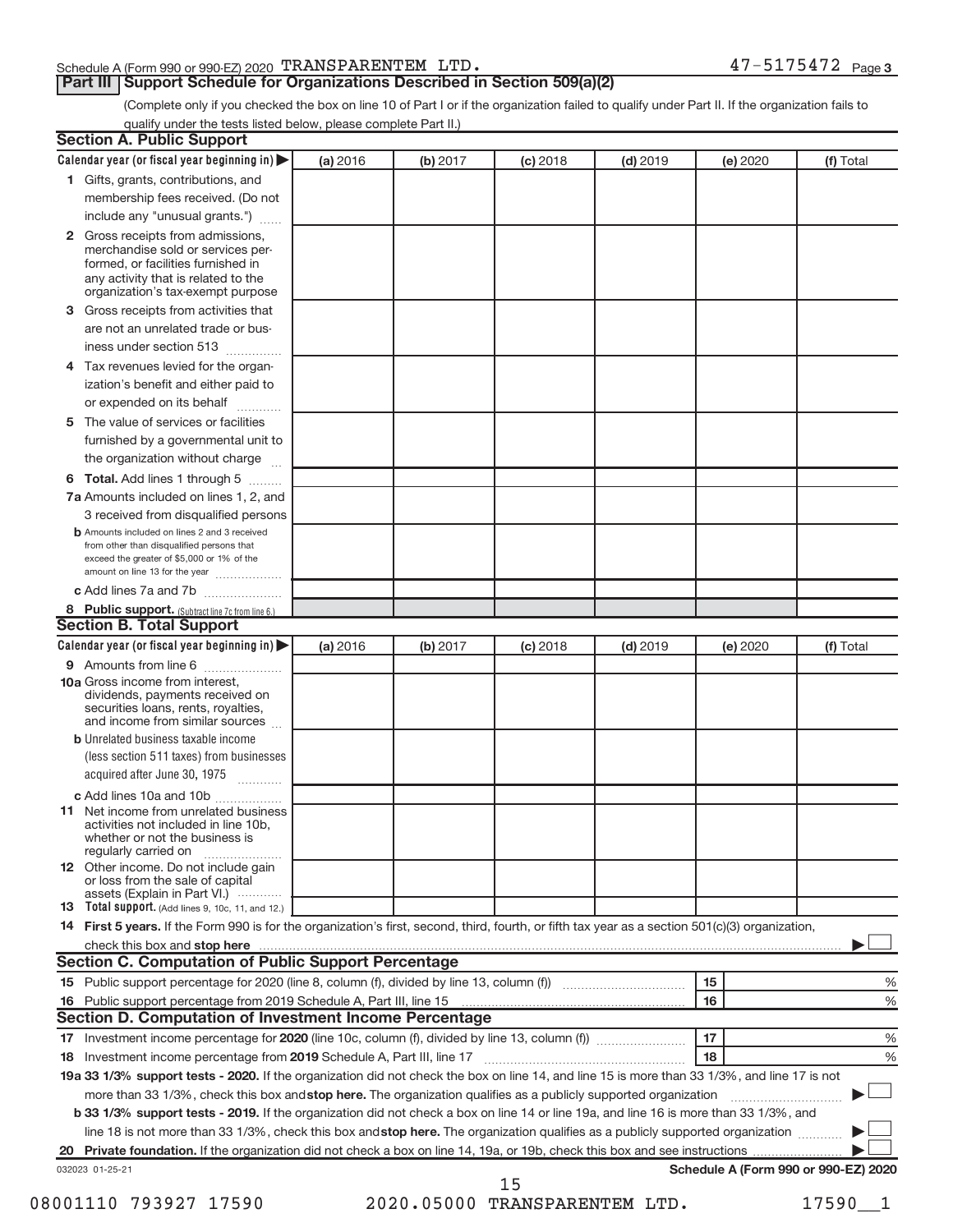**1**

**2**

**3a**

**3b**

**3c**

**4a**

**4b**

**4c**

**Yes No**

## **Part IV Supporting Organizations**

(Complete only if you checked a box in line 12 on Part I. If you checked box 12a, Part I, complete Sections A and B. If you checked box 12b, Part I, complete Sections A and C. If you checked box 12c, Part I, complete Sections A, D, and E. If you checked box 12d, Part I, complete Sections A and D, and complete Part V.)

## **Section A. All Supporting Organizations**

- **1** Are all of the organization's supported organizations listed by name in the organization's governing documents? If "No," describe in Part VI how the supported organizations are designated. If designated by *class or purpose, describe the designation. If historic and continuing relationship, explain.*
- **2** Did the organization have any supported organization that does not have an IRS determination of status under section 509(a)(1) or (2)? If "Yes," explain in Part **VI** how the organization determined that the supported *organization was described in section 509(a)(1) or (2).*
- **3a** Did the organization have a supported organization described in section 501(c)(4), (5), or (6)? If "Yes," answer *lines 3b and 3c below.*
- **b** Did the organization confirm that each supported organization qualified under section 501(c)(4), (5), or (6) and satisfied the public support tests under section 509(a)(2)? If "Yes," describe in Part VI when and how the *organization made the determination.*
- **c** Did the organization ensure that all support to such organizations was used exclusively for section 170(c)(2)(B) purposes? If "Yes," explain in Part VI what controls the organization put in place to ensure such use.
- **4 a** *If* Was any supported organization not organized in the United States ("foreign supported organization")? *"Yes," and if you checked box 12a or 12b in Part I, answer lines 4b and 4c below.*
- **b** Did the organization have ultimate control and discretion in deciding whether to make grants to the foreign supported organization? If "Yes," describe in Part VI how the organization had such control and discretion *despite being controlled or supervised by or in connection with its supported organizations.*
- **c** Did the organization support any foreign supported organization that does not have an IRS determination under sections 501(c)(3) and 509(a)(1) or (2)? If "Yes," explain in Part VI what controls the organization used *to ensure that all support to the foreign supported organization was used exclusively for section 170(c)(2)(B) purposes.*
- **5a** Did the organization add, substitute, or remove any supported organizations during the tax year? If "Yes," answer lines 5b and 5c below (if applicable). Also, provide detail in **Part VI,** including (i) the names and EIN *numbers of the supported organizations added, substituted, or removed; (ii) the reasons for each such action; (iii) the authority under the organization's organizing document authorizing such action; and (iv) how the action was accomplished (such as by amendment to the organizing document).*
- **b** Type I or Type II only. Was any added or substituted supported organization part of a class already designated in the organization's organizing document?
- **c Substitutions only.**  Was the substitution the result of an event beyond the organization's control?
- **6** Did the organization provide support (whether in the form of grants or the provision of services or facilities) to **Part VI.** support or benefit one or more of the filing organization's supported organizations? If "Yes," provide detail in anyone other than (i) its supported organizations, (ii) individuals that are part of the charitable class benefited by one or more of its supported organizations, or (iii) other supporting organizations that also
- **7** Did the organization provide a grant, loan, compensation, or other similar payment to a substantial contributor regard to a substantial contributor? If "Yes," complete Part I of Schedule L (Form 990 or 990-EZ). (as defined in section 4958(c)(3)(C)), a family member of a substantial contributor, or a 35% controlled entity with
- **8** Did the organization make a loan to a disqualified person (as defined in section 4958) not described in line 7? *If "Yes," complete Part I of Schedule L (Form 990 or 990-EZ).*
- **9 a** Was the organization controlled directly or indirectly at any time during the tax year by one or more in section 509(a)(1) or (2))? If "Yes," provide detail in **Part VI.** disqualified persons, as defined in section 4946 (other than foundation managers and organizations described
- **b** Did one or more disqualified persons (as defined in line 9a) hold a controlling interest in any entity in which the supporting organization had an interest? If "Yes," provide detail in Part VI.
- **c** Did a disqualified person (as defined in line 9a) have an ownership interest in, or derive any personal benefit from, assets in which the supporting organization also had an interest? If "Yes," provide detail in Part VI.
- **10 a** Was the organization subject to the excess business holdings rules of section 4943 because of section supporting organizations)? If "Yes," answer line 10b below. 4943(f) (regarding certain Type II supporting organizations, and all Type III non-functionally integrated
	- **b** Did the organization have any excess business holdings in the tax year? (Use Schedule C, Form 4720, to *determine whether the organization had excess business holdings.)*

032024 01-25-21

**5a 5b 5c 6 7 8 9a 9b 9c 10a 10b Schedule A (Form 990 or 990-EZ) 2020**

08001110 793927 17590 2020.05000 TRANSPARENTEM LTD. 17590\_\_1 16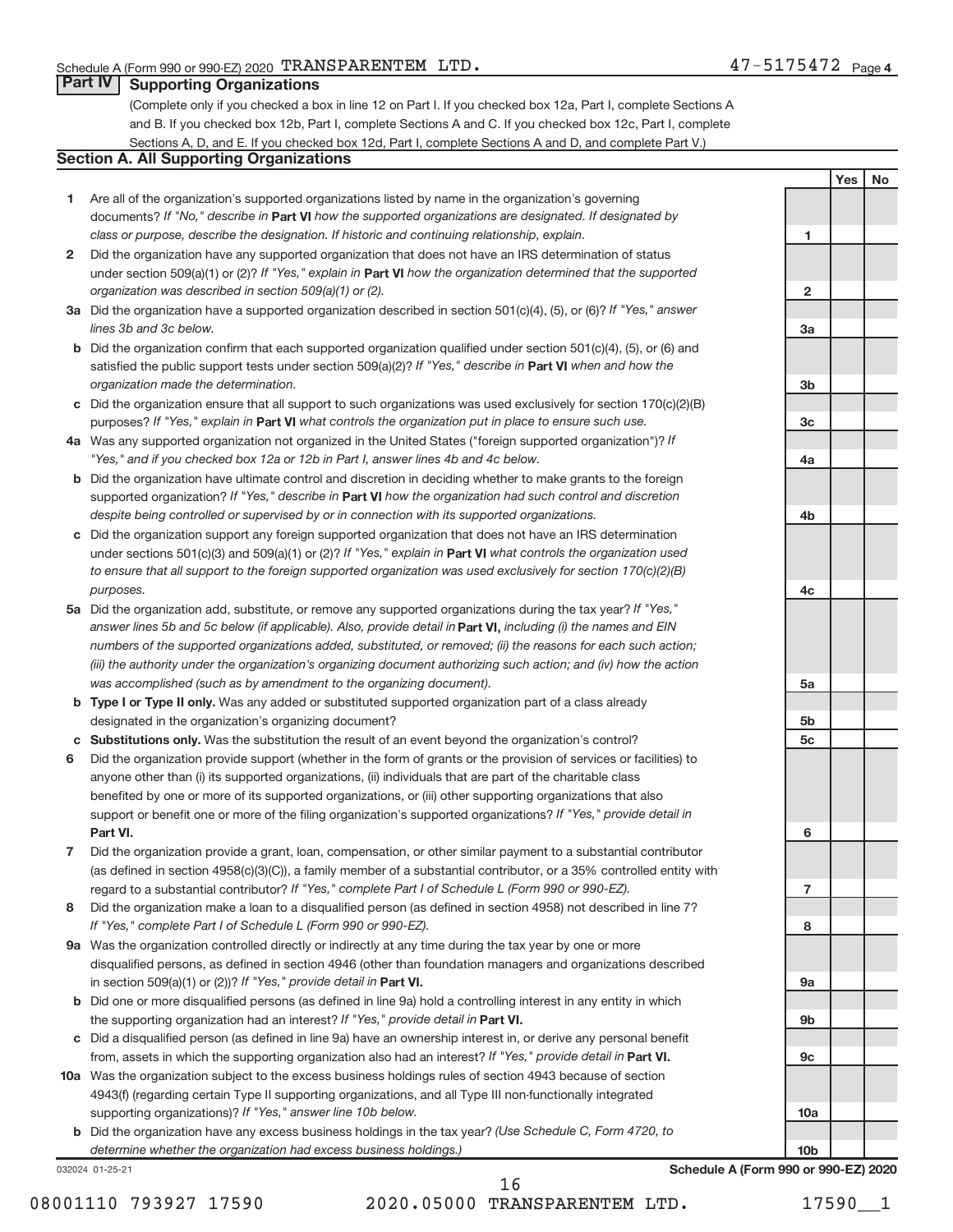|     |                                                                                                                                                                                                                                                             |                 | Yes        | <b>No</b> |
|-----|-------------------------------------------------------------------------------------------------------------------------------------------------------------------------------------------------------------------------------------------------------------|-----------------|------------|-----------|
| 11. | Has the organization accepted a gift or contribution from any of the following persons?                                                                                                                                                                     |                 |            |           |
|     | a A person who directly or indirectly controls, either alone or together with persons described in lines 11b and                                                                                                                                            |                 |            |           |
|     | 11c below, the governing body of a supported organization?                                                                                                                                                                                                  | 11a             |            |           |
|     | <b>b</b> A family member of a person described in line 11a above?                                                                                                                                                                                           | 11 <sub>b</sub> |            |           |
|     | c A 35% controlled entity of a person described in line 11a or 11b above?If "Yes" to line 11a, 11b, or 11c, provide                                                                                                                                         |                 |            |           |
|     | detail in Part VI.                                                                                                                                                                                                                                          | 11c             |            |           |
|     | <b>Section B. Type I Supporting Organizations</b>                                                                                                                                                                                                           |                 |            |           |
|     |                                                                                                                                                                                                                                                             |                 | Yes        | <b>No</b> |
|     |                                                                                                                                                                                                                                                             |                 |            |           |
| 1.  | Did the governing body, members of the governing body, officers acting in their official capacity, or membership of one or<br>more supported organizations have the power to regularly appoint or elect at least a majority of the organization's officers, |                 |            |           |
|     | directors, or trustees at all times during the tax year? If "No," describe in Part VI how the supported organization(s)                                                                                                                                     |                 |            |           |
|     | effectively operated, supervised, or controlled the organization's activities. If the organization had more than one supported                                                                                                                              |                 |            |           |
|     | organization, describe how the powers to appoint and/or remove officers, directors, or trustees were allocated among the                                                                                                                                    |                 |            |           |
|     | supported organizations and what conditions or restrictions, if any, applied to such powers during the tax year.                                                                                                                                            | 1               |            |           |
| 2   | Did the organization operate for the benefit of any supported organization other than the supported                                                                                                                                                         |                 |            |           |
|     | organization(s) that operated, supervised, or controlled the supporting organization? If "Yes," explain in                                                                                                                                                  |                 |            |           |
|     | Part VI how providing such benefit carried out the purposes of the supported organization(s) that operated,                                                                                                                                                 |                 |            |           |
|     | supervised, or controlled the supporting organization.                                                                                                                                                                                                      | 2               |            |           |
|     | <b>Section C. Type II Supporting Organizations</b>                                                                                                                                                                                                          |                 |            |           |
|     |                                                                                                                                                                                                                                                             |                 | <b>Yes</b> | No        |
| 1.  | Were a majority of the organization's directors or trustees during the tax year also a majority of the directors                                                                                                                                            |                 |            |           |
|     | or trustees of each of the organization's supported organization(s)? If "No," describe in Part VI how control                                                                                                                                               |                 |            |           |
|     | or management of the supporting organization was vested in the same persons that controlled or managed                                                                                                                                                      |                 |            |           |
|     | the supported organization(s).                                                                                                                                                                                                                              | 1               |            |           |
|     | <b>Section D. All Type III Supporting Organizations</b>                                                                                                                                                                                                     |                 |            |           |
|     |                                                                                                                                                                                                                                                             |                 | <b>Yes</b> | No        |
| 1.  | Did the organization provide to each of its supported organizations, by the last day of the fifth month of the                                                                                                                                              |                 |            |           |
|     | organization's tax year, (i) a written notice describing the type and amount of support provided during the prior tax                                                                                                                                       |                 |            |           |
|     | year, (ii) a copy of the Form 990 that was most recently filed as of the date of notification, and (iii) copies of the                                                                                                                                      |                 |            |           |
|     | organization's governing documents in effect on the date of notification, to the extent not previously provided?                                                                                                                                            | 1               |            |           |
| 2   | Were any of the organization's officers, directors, or trustees either (i) appointed or elected by the supported                                                                                                                                            |                 |            |           |
|     | organization(s) or (ii) serving on the governing body of a supported organization? If "No," explain in Part VI how                                                                                                                                          |                 |            |           |
|     | the organization maintained a close and continuous working relationship with the supported organization(s).                                                                                                                                                 | 2               |            |           |
| 3   | By reason of the relationship described in line 2, above, did the organization's supported organizations have a                                                                                                                                             |                 |            |           |
|     |                                                                                                                                                                                                                                                             |                 |            |           |
|     | significant voice in the organization's investment policies and in directing the use of the organization's                                                                                                                                                  |                 |            |           |
|     | income or assets at all times during the tax year? If "Yes," describe in Part VI the role the organization's                                                                                                                                                |                 |            |           |
|     | supported organizations played in this regard.<br>Section E. Type III Functionally Integrated Supporting Organizations                                                                                                                                      | 3               |            |           |
|     |                                                                                                                                                                                                                                                             |                 |            |           |
| 1   | Check the box next to the method that the organization used to satisfy the Integral Part Test during the yealsee instructions).                                                                                                                             |                 |            |           |
| a   | The organization satisfied the Activities Test. Complete line 2 below.                                                                                                                                                                                      |                 |            |           |
| b   | The organization is the parent of each of its supported organizations. Complete line 3 below.                                                                                                                                                               |                 |            |           |
| c   | The organization supported a governmental entity. Describe in Part VI how you supported a governmental entity (see instructions).                                                                                                                           |                 |            |           |
| 2   | Activities Test. Answer lines 2a and 2b below.                                                                                                                                                                                                              |                 | Yes        | No        |
| а   | Did substantially all of the organization's activities during the tax year directly further the exempt purposes of                                                                                                                                          |                 |            |           |
|     | the supported organization(s) to which the organization was responsive? If "Yes," then in Part VI identify                                                                                                                                                  |                 |            |           |
|     | those supported organizations and explain how these activities directly furthered their exempt purposes,                                                                                                                                                    |                 |            |           |
|     | how the organization was responsive to those supported organizations, and how the organization determined                                                                                                                                                   |                 |            |           |
|     | that these activities constituted substantially all of its activities.                                                                                                                                                                                      | 2a              |            |           |
|     | <b>b</b> Did the activities described in line 2a, above, constitute activities that, but for the organization's involvement,                                                                                                                                |                 |            |           |
|     | one or more of the organization's supported organization(s) would have been engaged in? If "Yes," explain in                                                                                                                                                |                 |            |           |
|     | <b>Part VI</b> the reasons for the organization's position that its supported organization(s) would have engaged in                                                                                                                                         |                 |            |           |
|     | these activities but for the organization's involvement.                                                                                                                                                                                                    | 2b              |            |           |
| з   | Parent of Supported Organizations. Answer lines 3a and 3b below.                                                                                                                                                                                            |                 |            |           |
|     | a Did the organization have the power to regularly appoint or elect a majority of the officers, directors, or                                                                                                                                               |                 |            |           |
|     | trustees of each of the supported organizations? If "Yes" or "No" provide details in Part VI.                                                                                                                                                               | За              |            |           |
|     | <b>b</b> Did the organization exercise a substantial degree of direction over the policies, programs, and activities of each                                                                                                                                |                 |            |           |
|     | of its supported organizations? If "Yes," describe in Part VI the role played by the organization in this regard.                                                                                                                                           | 3b              |            |           |
|     | Schedule A (Form 990 or 990-EZ) 2020<br>032025 01-25-21                                                                                                                                                                                                     |                 |            |           |

08001110 793927 17590 2020.05000 TRANSPARENTEM LTD. 17590\_1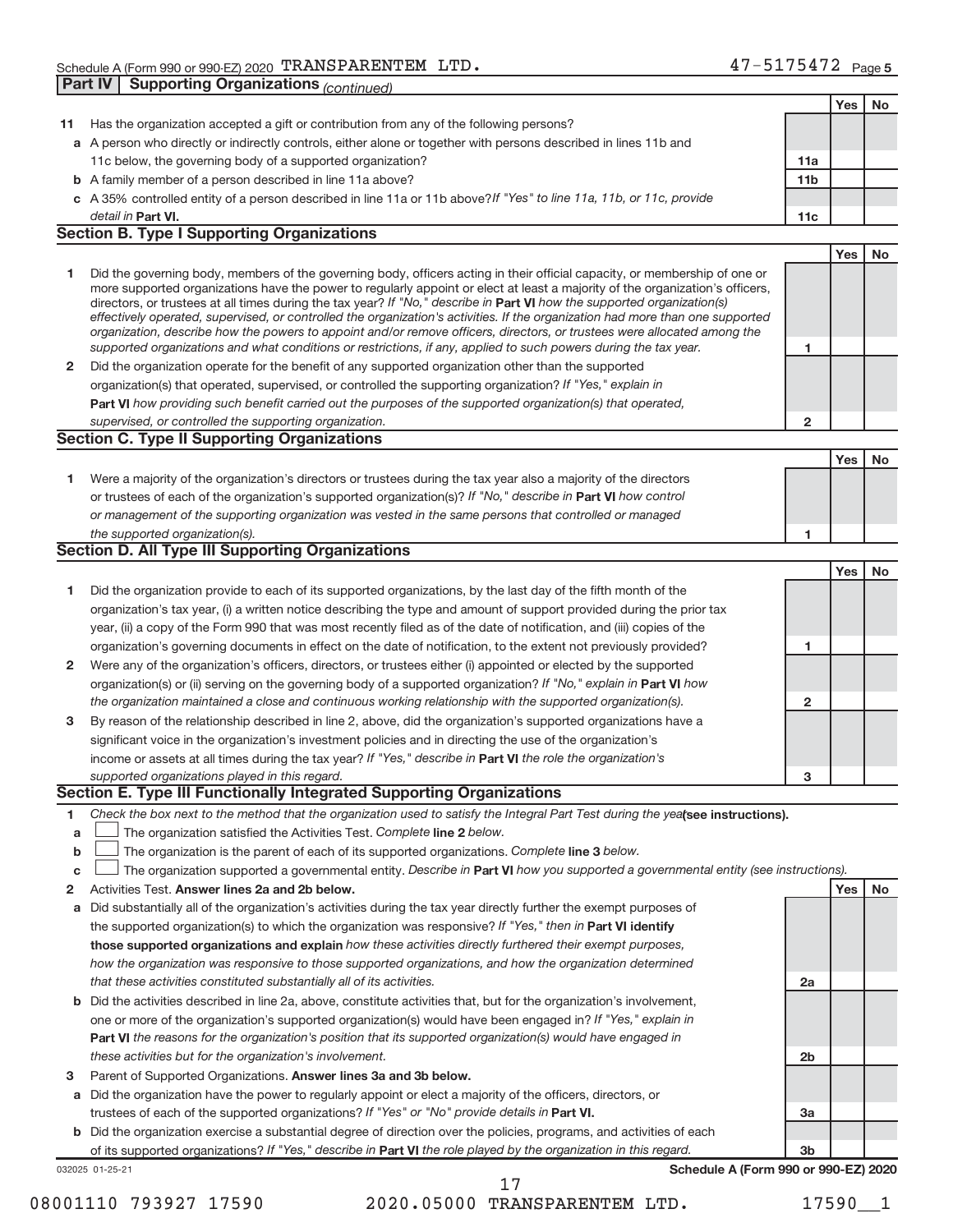## Schedule A (Form 990 or 990-EZ) 2020 Page TRANSPARENTEM LTD. 47-5175472 **Part V** | Type III Non-Functionally Integrated 509(a)(3) Supporting Organizations

1 **Luck Liet also here if the organization satisfied the Integral Part Test as a qualifying trust on Nov. 20, 1970 (***explain in* **Part VI). See instructions.** All other Type III non-functionally integrated supporting organizations must complete Sections A through E.

|                | Section A - Adjusted Net Income                                                                                                   |                         | (B) Current Year<br>(A) Prior Year<br>(optional) |                                |  |
|----------------|-----------------------------------------------------------------------------------------------------------------------------------|-------------------------|--------------------------------------------------|--------------------------------|--|
| 1              | Net short-term capital gain                                                                                                       | 1                       |                                                  |                                |  |
| $\mathbf{2}$   | Recoveries of prior-year distributions                                                                                            | $\overline{2}$          |                                                  |                                |  |
| 3              | Other gross income (see instructions)                                                                                             | 3                       |                                                  |                                |  |
| 4              | Add lines 1 through 3.                                                                                                            | 4                       |                                                  |                                |  |
| 5              | Depreciation and depletion                                                                                                        | 5                       |                                                  |                                |  |
| 6              | Portion of operating expenses paid or incurred for production or                                                                  |                         |                                                  |                                |  |
|                | collection of gross income or for management, conservation, or                                                                    |                         |                                                  |                                |  |
|                | maintenance of property held for production of income (see instructions)                                                          | 6                       |                                                  |                                |  |
| $\overline{7}$ | Other expenses (see instructions)                                                                                                 | $\overline{7}$          |                                                  |                                |  |
| 8              | Adjusted Net Income (subtract lines 5, 6, and 7 from line 4)                                                                      | 8                       |                                                  |                                |  |
|                | <b>Section B - Minimum Asset Amount</b>                                                                                           |                         | (A) Prior Year                                   | (B) Current Year<br>(optional) |  |
| 1              | Aggregate fair market value of all non-exempt-use assets (see                                                                     |                         |                                                  |                                |  |
|                | instructions for short tax year or assets held for part of year):                                                                 |                         |                                                  |                                |  |
|                | <b>a</b> Average monthly value of securities                                                                                      | 1a                      |                                                  |                                |  |
|                | <b>b</b> Average monthly cash balances                                                                                            | 1 <sub>b</sub>          |                                                  |                                |  |
|                | c Fair market value of other non-exempt-use assets                                                                                | 1c                      |                                                  |                                |  |
|                | <b>d</b> Total (add lines 1a, 1b, and 1c)                                                                                         | 1d                      |                                                  |                                |  |
|                | e Discount claimed for blockage or other factors                                                                                  |                         |                                                  |                                |  |
|                | (explain in detail in Part VI):                                                                                                   |                         |                                                  |                                |  |
| 2              | Acquisition indebtedness applicable to non-exempt-use assets                                                                      | $\mathbf{2}$            |                                                  |                                |  |
| 3              | Subtract line 2 from line 1d.                                                                                                     | 3                       |                                                  |                                |  |
| 4              | Cash deemed held for exempt use. Enter 0.015 of line 3 (for greater amount,                                                       |                         |                                                  |                                |  |
|                | see instructions).                                                                                                                | 4                       |                                                  |                                |  |
| 5              | Net value of non-exempt-use assets (subtract line 4 from line 3)                                                                  | 5                       |                                                  |                                |  |
| 6              | Multiply line 5 by 0.035.                                                                                                         | 6                       |                                                  |                                |  |
| 7              | Recoveries of prior-year distributions                                                                                            | $\overline{7}$          |                                                  |                                |  |
| 8              | Minimum Asset Amount (add line 7 to line 6)                                                                                       | 8                       |                                                  |                                |  |
|                | <b>Section C - Distributable Amount</b>                                                                                           |                         |                                                  | <b>Current Year</b>            |  |
| 1              | Adjusted net income for prior year (from Section A, line 8, column A)                                                             | $\mathbf{1}$            |                                                  |                                |  |
| $\mathbf{2}$   | Enter 0.85 of line 1.                                                                                                             | $\overline{2}$          |                                                  |                                |  |
| 3              | Minimum asset amount for prior year (from Section B, line 8, column A)                                                            | 3                       |                                                  |                                |  |
| 4              | Enter greater of line 2 or line 3.                                                                                                | $\overline{\mathbf{4}}$ |                                                  |                                |  |
| 5              | Income tax imposed in prior year                                                                                                  | 5                       |                                                  |                                |  |
| 6              | <b>Distributable Amount.</b> Subtract line 5 from line 4, unless subject to                                                       |                         |                                                  |                                |  |
|                | emergency temporary reduction (see instructions).                                                                                 | 6                       |                                                  |                                |  |
| 7              | Check here if the current year is the organization's first as a non-functionally integrated Type III supporting organization (see |                         |                                                  |                                |  |

instructions).

**Schedule A (Form 990 or 990-EZ) 2020**

032026 01-25-21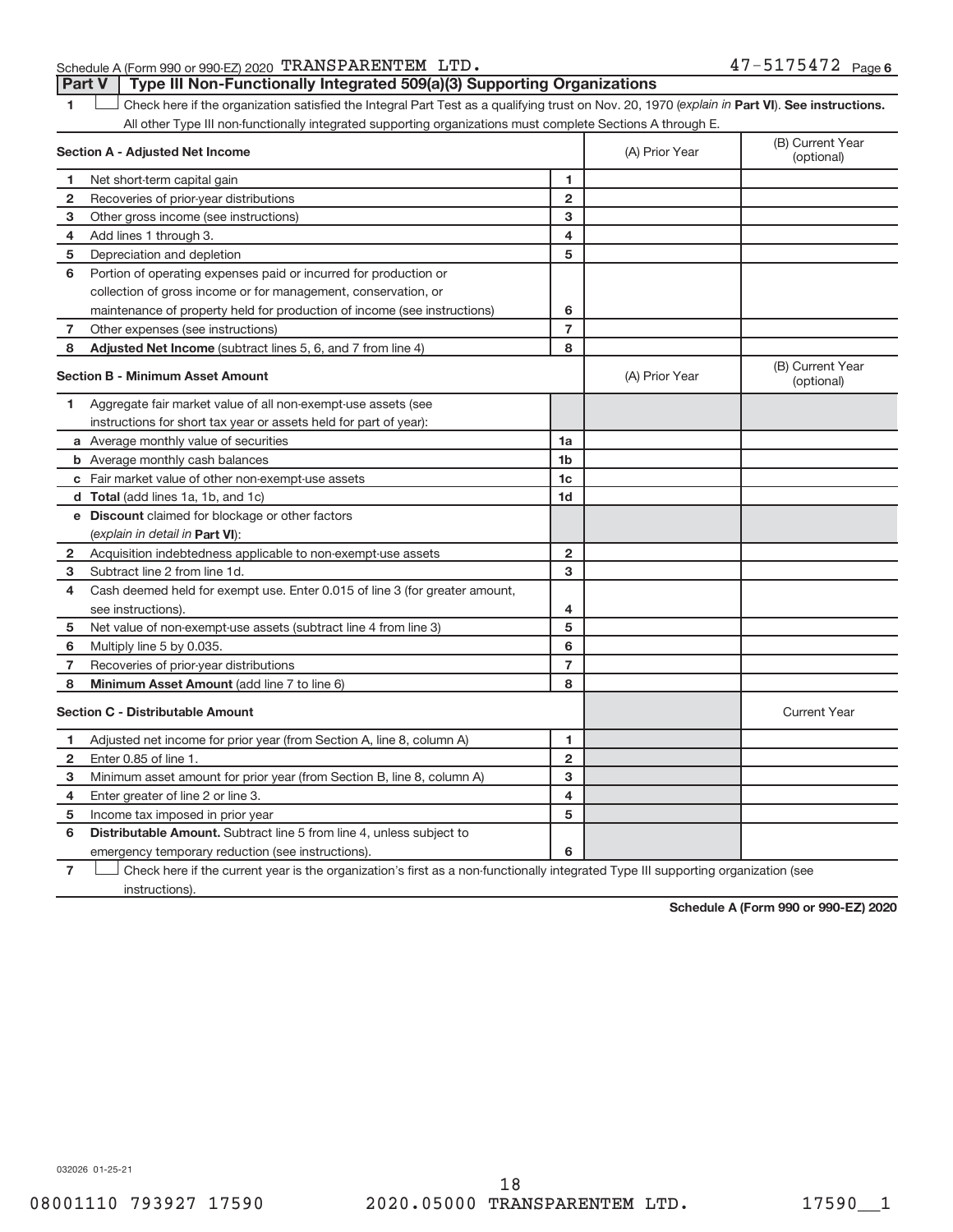| <b>Part V</b>  | Type III Non-Functionally Integrated 509(a)(3) Supporting Organizations (continued)        |                             |                                       |                |                                                |
|----------------|--------------------------------------------------------------------------------------------|-----------------------------|---------------------------------------|----------------|------------------------------------------------|
|                | <b>Section D - Distributions</b>                                                           |                             |                                       |                | <b>Current Year</b>                            |
| 1              | Amounts paid to supported organizations to accomplish exempt purposes                      |                             | 1                                     |                |                                                |
| 2              | Amounts paid to perform activity that directly furthers exempt purposes of supported       |                             |                                       |                |                                                |
|                | organizations, in excess of income from activity                                           | 2                           |                                       |                |                                                |
| 3              | Administrative expenses paid to accomplish exempt purposes of supported organizations      |                             | 3                                     |                |                                                |
| 4              | Amounts paid to acquire exempt-use assets                                                  |                             |                                       | 4              |                                                |
| 5              | Qualified set-aside amounts (prior IRS approval required - provide details in Part VI)     |                             |                                       | 5              |                                                |
| 6              | Other distributions (describe in Part VI). See instructions.                               |                             |                                       | 6              |                                                |
| 7              | Total annual distributions. Add lines 1 through 6.                                         |                             |                                       | $\overline{7}$ |                                                |
| 8              | Distributions to attentive supported organizations to which the organization is responsive |                             |                                       |                |                                                |
|                | (provide details in Part VI). See instructions.                                            |                             |                                       | 8              |                                                |
| 9              | Distributable amount for 2020 from Section C, line 6                                       |                             |                                       | 9              |                                                |
| 10             | Line 8 amount divided by line 9 amount                                                     |                             |                                       | 10             |                                                |
|                |                                                                                            | (i)                         | (ii)                                  |                | (iii)                                          |
|                | <b>Section E - Distribution Allocations (see instructions)</b>                             | <b>Excess Distributions</b> | <b>Underdistributions</b><br>Pre-2020 |                | <b>Distributable</b><br><b>Amount for 2020</b> |
| 1              | Distributable amount for 2020 from Section C, line 6                                       |                             |                                       |                |                                                |
| 2              | Underdistributions, if any, for years prior to 2020 (reason-                               |                             |                                       |                |                                                |
|                | able cause required - explain in Part VI). See instructions.                               |                             |                                       |                |                                                |
| 3              | Excess distributions carryover, if any, to 2020                                            |                             |                                       |                |                                                |
|                | a From 2015                                                                                |                             |                                       |                |                                                |
|                | <b>b</b> From 2016                                                                         |                             |                                       |                |                                                |
|                | c From 2017                                                                                |                             |                                       |                |                                                |
|                | d From 2018                                                                                |                             |                                       |                |                                                |
|                | e From 2019                                                                                |                             |                                       |                |                                                |
|                | f Total of lines 3a through 3e                                                             |                             |                                       |                |                                                |
|                | g Applied to underdistributions of prior years                                             |                             |                                       |                |                                                |
|                | h Applied to 2020 distributable amount                                                     |                             |                                       |                |                                                |
| Ť.             | Carryover from 2015 not applied (see instructions)                                         |                             |                                       |                |                                                |
|                | Remainder. Subtract lines 3g, 3h, and 3i from line 3f.                                     |                             |                                       |                |                                                |
| 4              | Distributions for 2020 from Section D,                                                     |                             |                                       |                |                                                |
|                | line $7:$                                                                                  |                             |                                       |                |                                                |
|                | a Applied to underdistributions of prior years                                             |                             |                                       |                |                                                |
|                | <b>b</b> Applied to 2020 distributable amount                                              |                             |                                       |                |                                                |
|                | c Remainder. Subtract lines 4a and 4b from line 4.                                         |                             |                                       |                |                                                |
| 5              | Remaining underdistributions for years prior to 2020, if                                   |                             |                                       |                |                                                |
|                | any. Subtract lines 3g and 4a from line 2. For result greater                              |                             |                                       |                |                                                |
|                | than zero, explain in Part VI. See instructions.                                           |                             |                                       |                |                                                |
| 6              | Remaining underdistributions for 2020. Subtract lines 3h                                   |                             |                                       |                |                                                |
|                | and 4b from line 1. For result greater than zero, explain in                               |                             |                                       |                |                                                |
|                | <b>Part VI.</b> See instructions.                                                          |                             |                                       |                |                                                |
| $\overline{7}$ | Excess distributions carryover to 2021. Add lines 3j                                       |                             |                                       |                |                                                |
|                | and 4c.                                                                                    |                             |                                       |                |                                                |
| 8              | Breakdown of line 7:                                                                       |                             |                                       |                |                                                |
|                | a Excess from 2016                                                                         |                             |                                       |                |                                                |
|                | <b>b</b> Excess from 2017                                                                  |                             |                                       |                |                                                |
|                | c Excess from 2018                                                                         |                             |                                       |                |                                                |
|                | d Excess from 2019                                                                         |                             |                                       |                |                                                |
|                | e Excess from 2020                                                                         |                             |                                       |                |                                                |

**Schedule A (Form 990 or 990-EZ) 2020**

032027 01-25-21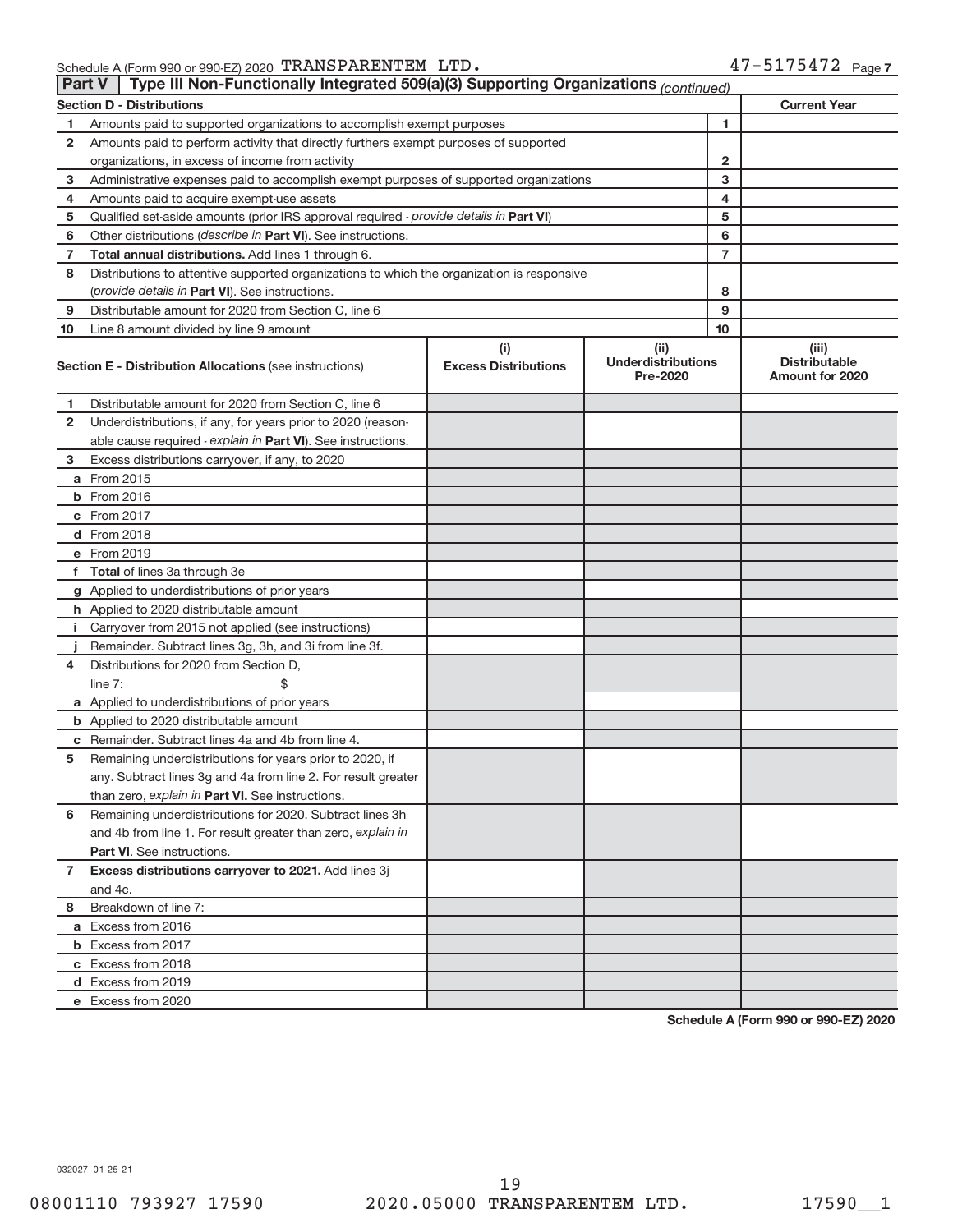Schedule A (Form 990 or 990-EZ) 2020 Page TRANSPARENTEM LTD. 47-5175472

Part VI | Supplemental Information. Provide the explanations required by Part II, line 10; Part II, line 17a or 17b; Part III, line 12; Part IV, Section A, lines 1, 2, 3b, 3c, 4b, 4c, 5a, 6, 9a, 9b, 9c, 11a, 11b, and 11c; Part IV, Section B, lines 1 and 2; Part IV, Section C, line 1; Part IV, Section D, lines 2 and 3; Part IV, Section E, lines 1c, 2a, 2b, 3a, and 3b; Part V, line 1; Part V, Section B, line 1e; Part V, Section D, lines 5, 6, and 8; and Part V, Section E, lines 2, 5, and 6. Also complete this part for any additional information. (See instructions.)

SCHEDULE A, PART II, LINE 10, EXPLANATION FOR OTHER INCOME:

MISCELLANEOUS REVENUE

2017 AMOUNT: \$ 72.

2020 AMOUNT: \$ 289.

PART II, SECTION C, LINE 17A, FACTS AND CIRCUMSTANCES TEST:

THE ORGANIZATION MEETS THE FACTS AND CIRCUMSTANCES TEST UNDER TREASURY

REGULATION SECTION 1.170A-9(F)(3) BY THE FOLLOWING:

1. THE ORGANIZATION MEETS THE 10% SUPPORT TEST AS OVER 20% OF THE

ORGANIZATION'S SUPPORT COMES FROM THE GENERAL PUBLIC AND GOVERNMENTAL

UNITS.

THE ORGANIZATION IS ORGANIZED AND OPERATED TO ATTRACT NEW AND

ADDITIONAL PUBLIC OR GOVERNMENTAL SUPPORT ON A CONTINUOUS BASIS. THE

ORGANIZATION CONTINUES TO HAVE AND SEEK CONTRIBUTIONS AND SUPPORT FROM

VARIOUS SOURCES TO SUPPORT OPERATIONS AND FULLFILL THE ORGANIZATION'S

MISSION.

3. OTHER FACTS AND CIRCUMSTANCES SHOW THAT THE ORGANIZATION QUALIFIES AS A "PUBLICLY SUPPORTED" ORGANIZATION UNDER THE FACTS AND CIRCUMSTANCES TEST BY THE FOLLOWING:

A. BY IMPACTING A BROAD CROSS-SECTION OF THE POPULATION EFFECTED BY

ENVIRONMENTAL ABUSES IN GLOBAL SUPPLY CHAINS.

B. REPRESENTATIVE GOVERNING BODY - THE ORGANIZATION'S BOARD OF DIRECTORS

032028 01-25-21 **Schedule A (Form 990 or 990-EZ) 2020** ARE HIGHLY RESPECTED INDIVIDUALS WHO ARE DEDICATED TO THE ORGANIZATION'S 08001110 793927 17590 2020.05000 TRANSPARENTEM LTD. 17590\_\_1 20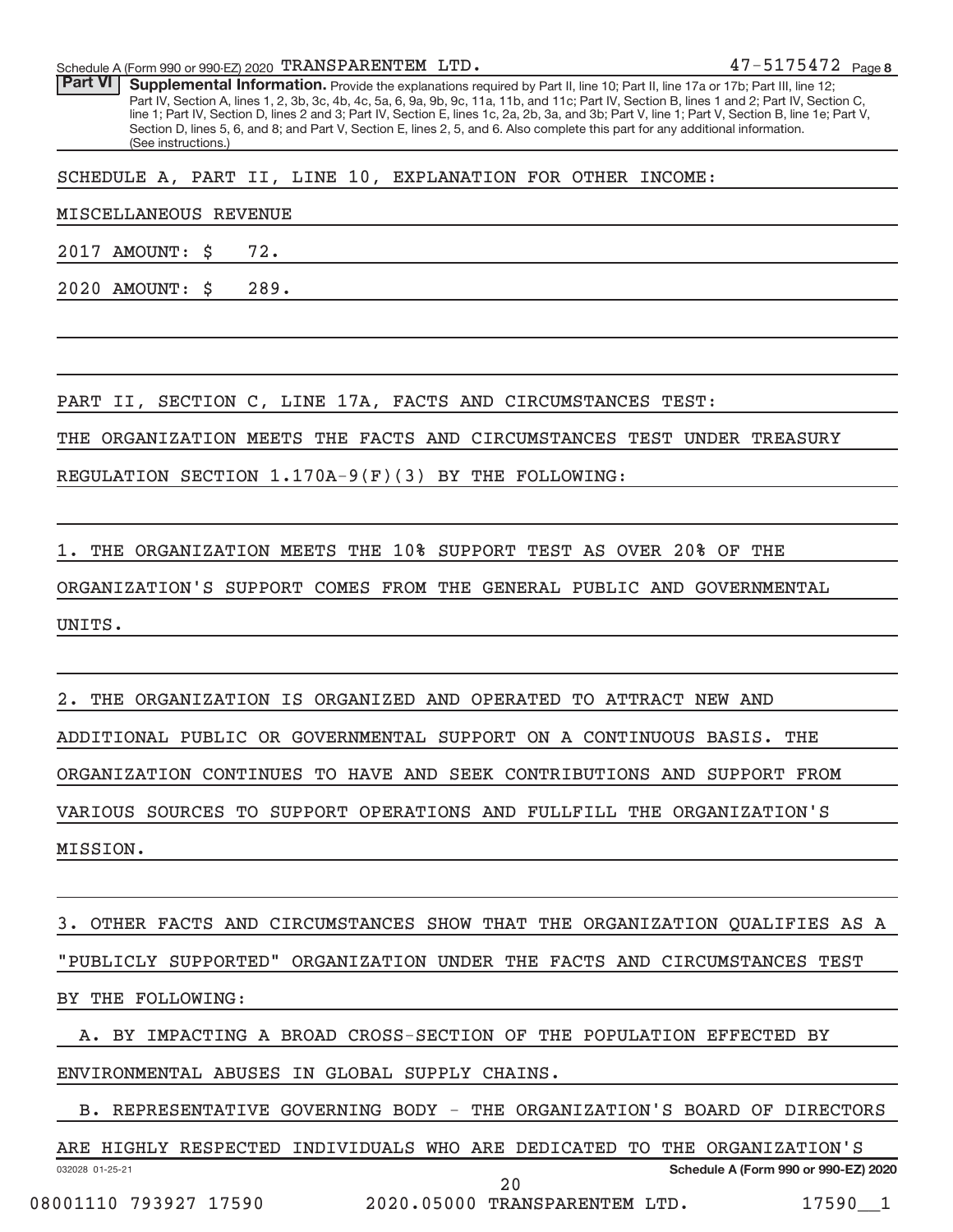Part VI | Supplemental Information. Provide the explanations required by Part II, line 10; Part II, line 17a or 17b; Part III, line 12; Part IV, Section A, lines 1, 2, 3b, 3c, 4b, 4c, 5a, 6, 9a, 9b, 9c, 11a, 11b, and 11c; Part IV, Section B, lines 1 and 2; Part IV, Section C, line 1; Part IV, Section D, lines 2 and 3; Part IV, Section E, lines 1c, 2a, 2b, 3a, and 3b; Part V, line 1; Part V, Section B, line 1e; Part V, Section D, lines 5, 6, and 8; and Part V, Section E, lines 2, 5, and 6. Also complete this part for any additional information. (See instructions.)

#### MISSION.

## C. PROGRAM ACCOMPLISHMENTS - DURING 2020 THE ORGANIZATION CONTINUED ITS

## MISSION TO ILLUMINATE HUMAN AND ENVIRONMENTAL ABUSES IN MANUFACTURING

SUPPLY CHAINS IN ORDER TO SPUR ERADICATION OF THOSE ABUSES.

**Schedule A (Form 990 or 990-EZ) 2020**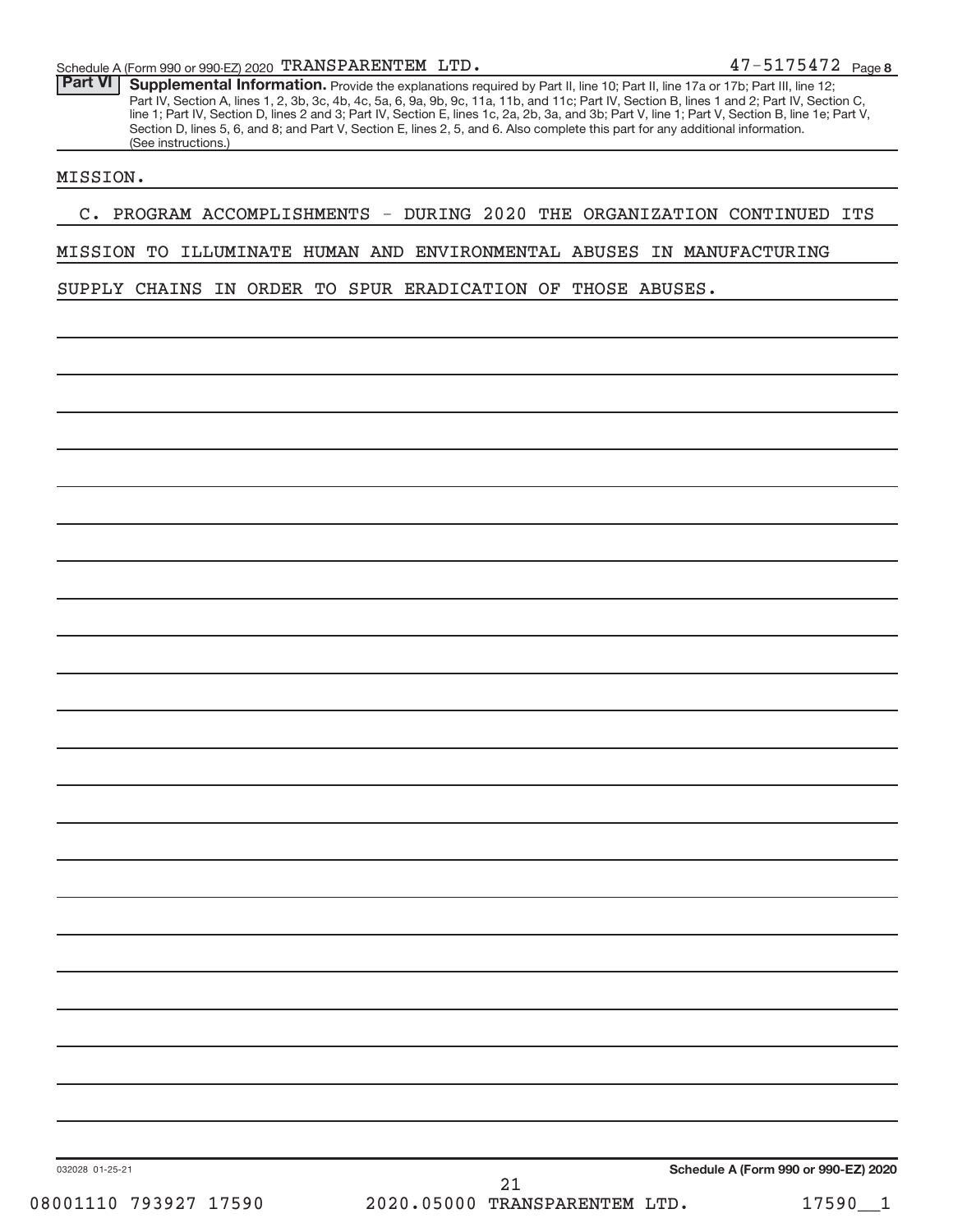**(Form 990, 990-EZ,**

Department of the Treasury Internal Revenue Service

Name of the organization

## **Schedule B Schedule of Contributors**

**or 990-PF) | Attach to Form 990, Form 990-EZ, or Form 990-PF. | Go to www.irs.gov/Form990 for the latest information.** OMB No. 1545-0047

**2020**

**Employer identification number**

| 47-5175472<br>TRANSPARENTEM LTD. |
|----------------------------------|
|----------------------------------|

| <b>Organization type (check one):</b> |                                                                           |  |  |  |
|---------------------------------------|---------------------------------------------------------------------------|--|--|--|
| Filers of:                            | Section:                                                                  |  |  |  |
| Form 990 or 990-EZ                    | $\lfloor x \rfloor$ 501(c)( 3) (enter number) organization                |  |  |  |
|                                       | 4947(a)(1) nonexempt charitable trust not treated as a private foundation |  |  |  |
|                                       | 527 political organization                                                |  |  |  |
| Form 990-PF                           | 501(c)(3) exempt private foundation                                       |  |  |  |
|                                       | 4947(a)(1) nonexempt charitable trust treated as a private foundation     |  |  |  |
|                                       | 501(c)(3) taxable private foundation                                      |  |  |  |

Check if your organization is covered by the General Rule or a Special Rule. **Note:**  Only a section 501(c)(7), (8), or (10) organization can check boxes for both the General Rule and a Special Rule. See instructions.

## **General Rule**

**K** For an organization filing Form 990, 990-EZ, or 990-PF that received, during the year, contributions totaling \$5,000 or more (in money or property) from any one contributor. Complete Parts I and II. See instructions for determining a contributor's total contributions.

#### **Special Rules**

 $\begin{array}{c} \hline \end{array}$ 

any one contributor, during the year, total contributions of the greater of (1) \$5,000; or (2) 2% of the amount on (i) Form 990, Part VIII, line 1h; For an organization described in section 501(c)(3) filing Form 990 or 990-EZ that met the 33 1/3% support test of the regulations under sections 509(a)(1) and 170(b)(1)(A)(vi), that checked Schedule A (Form 990 or 990-EZ), Part II, line 13, 16a, or 16b, and that received from or (ii) Form 990-EZ, line 1. Complete Parts I and II.  $\begin{array}{c} \hline \end{array}$ 

For an organization described in section 501(c)(7), (8), or (10) filing Form 990 or 990-EZ that received from any one contributor, during the year, total contributions of more than \$1,000 exclusively for religious, charitable, scientific, literary, or educational purposes, or for the prevention of cruelty to children or animals. Complete Parts I (entering "N/A" in column (b) instead of the contributor name and address), II, and III.  $\begin{array}{c} \hline \end{array}$ 

purpose. Don't complete any of the parts unless the General Rule applies to this organization because it received nonexclusively year, contributions exclusively for religious, charitable, etc., purposes, but no such contributions totaled more than \$1,000. If this box is checked, enter here the total contributions that were received during the year for an exclusively religious, charitable, etc., For an organization described in section 501(c)(7), (8), or (10) filing Form 990 or 990-EZ that received from any one contributor, during the religious, charitable, etc., contributions totaling \$5,000 or more during the year  $\ldots$  $\ldots$  $\ldots$  $\ldots$  $\ldots$  $\ldots$ 

**Caution:**  An organization that isn't covered by the General Rule and/or the Special Rules doesn't file Schedule B (Form 990, 990-EZ, or 990-PF),  **must** but it answer "No" on Part IV, line 2, of its Form 990; or check the box on line H of its Form 990-EZ or on its Form 990-PF, Part I, line 2, to certify that it doesn't meet the filing requirements of Schedule B (Form 990, 990-EZ, or 990-PF).

LHA For Paperwork Reduction Act Notice, see the instructions for Form 990, 990-EZ, or 990-PF. Schedule B (Form 990, 990-EZ, or 990-PF) (2020)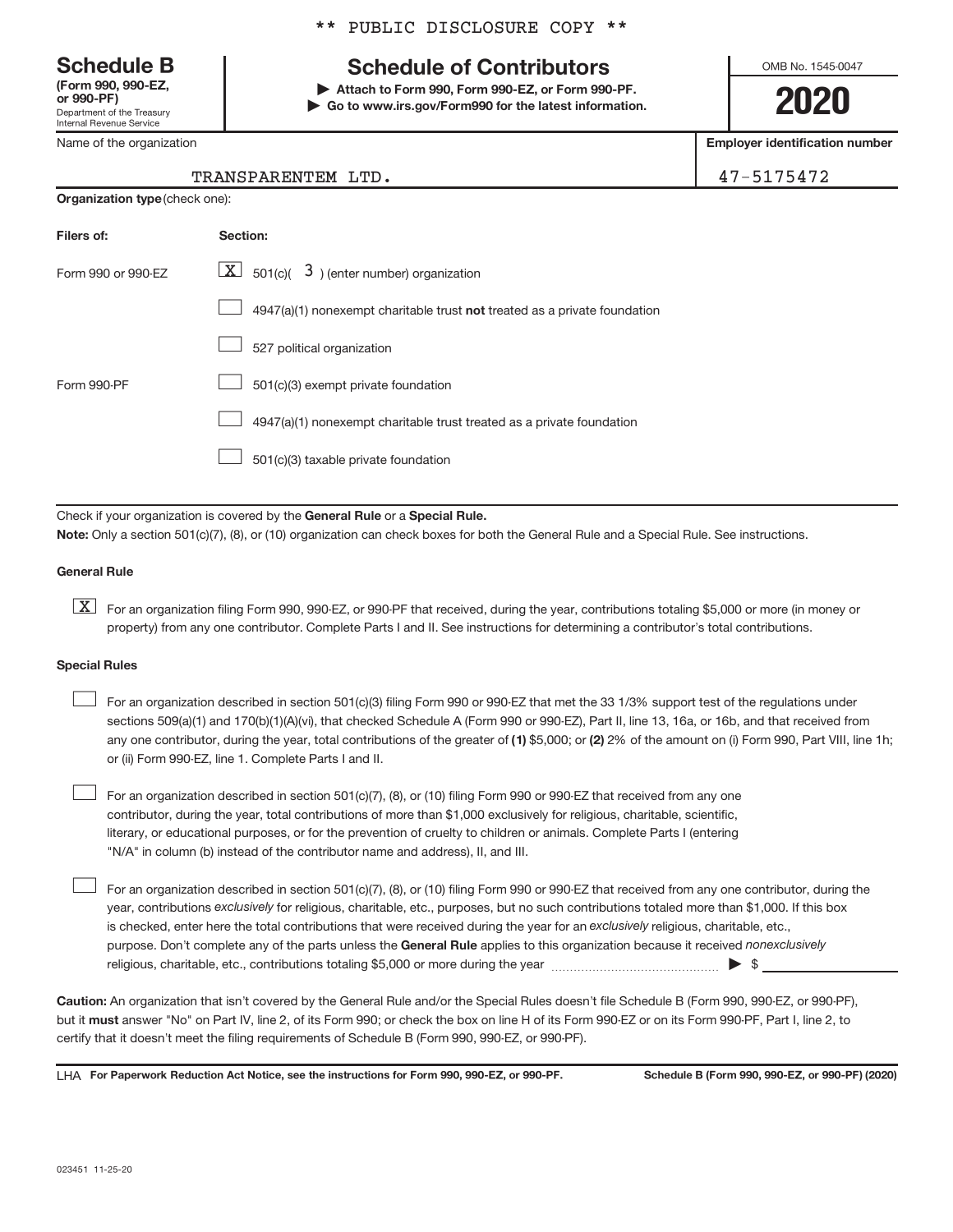## Schedule B (Form 990, 990-EZ, or 990-PF) (2020)

Name of organization

## TRANSPARENTEM LTD.  $47-5175472$

| Part I          | <b>Contributors</b> (see instructions). Use duplicate copies of Part I if additional space is needed. |                                   |                                                                                                                    |
|-----------------|-------------------------------------------------------------------------------------------------------|-----------------------------------|--------------------------------------------------------------------------------------------------------------------|
| (a)<br>No.      | (b)<br>Name, address, and ZIP + 4                                                                     | (c)<br><b>Total contributions</b> | (d)<br>Type of contribution                                                                                        |
| 1               |                                                                                                       | 250,000.<br>\$                    | $\mathbf{X}$<br>Person<br>Payroll<br><b>Noncash</b><br>(Complete Part II for<br>noncash contributions.)            |
| (a)<br>No.      | (b)<br>Name, address, and ZIP + 4                                                                     | (c)<br><b>Total contributions</b> | (d)<br>Type of contribution                                                                                        |
| 2               |                                                                                                       | 50,000.<br>\$                     | $\overline{\mathbf{X}}$<br>Person<br>Payroll<br><b>Noncash</b><br>(Complete Part II for<br>noncash contributions.) |
| (a)<br>No.      | (b)<br>Name, address, and ZIP + 4                                                                     | (c)<br><b>Total contributions</b> | (d)<br>Type of contribution                                                                                        |
| 3               |                                                                                                       | 10,000.<br>\$                     | $\overline{\mathbf{X}}$<br>Person<br>Payroll<br><b>Noncash</b><br>(Complete Part II for<br>noncash contributions.) |
| (a)<br>No.      | (b)<br>Name, address, and ZIP + 4                                                                     | (c)<br><b>Total contributions</b> | (d)<br>Type of contribution                                                                                        |
| 4               |                                                                                                       | 25,000.<br>\$                     | $\overline{\mathbf{X}}$<br>Person<br>Payroll<br>Noncash<br>(Complete Part II for<br>noncash contributions.)        |
| (a)<br>No.      | (b)<br>Name, address, and ZIP + 4                                                                     | (c)<br><b>Total contributions</b> | (d)<br>Type of contribution                                                                                        |
| 5               |                                                                                                       | 130,000.<br>\$                    | $\overline{\mathbf{X}}$<br>Person<br>Payroll<br><b>Noncash</b><br>(Complete Part II for<br>noncash contributions.) |
| (a)<br>No.      | (b)<br>Name, address, and ZIP + 4                                                                     | (c)<br><b>Total contributions</b> | (d)<br>Type of contribution                                                                                        |
| 6               |                                                                                                       | 5,000.<br>\$                      | $\overline{\mathbf{X}}$<br>Person<br>Payroll<br><b>Noncash</b><br>(Complete Part II for<br>noncash contributions.) |
| 023452 11-25-20 |                                                                                                       |                                   | Schedule B (Form 990, 990-EZ, or 990-PF) (2020)                                                                    |

08001110 793927 17590 2020.05000 TRANSPARENTEM LTD. 17590\_1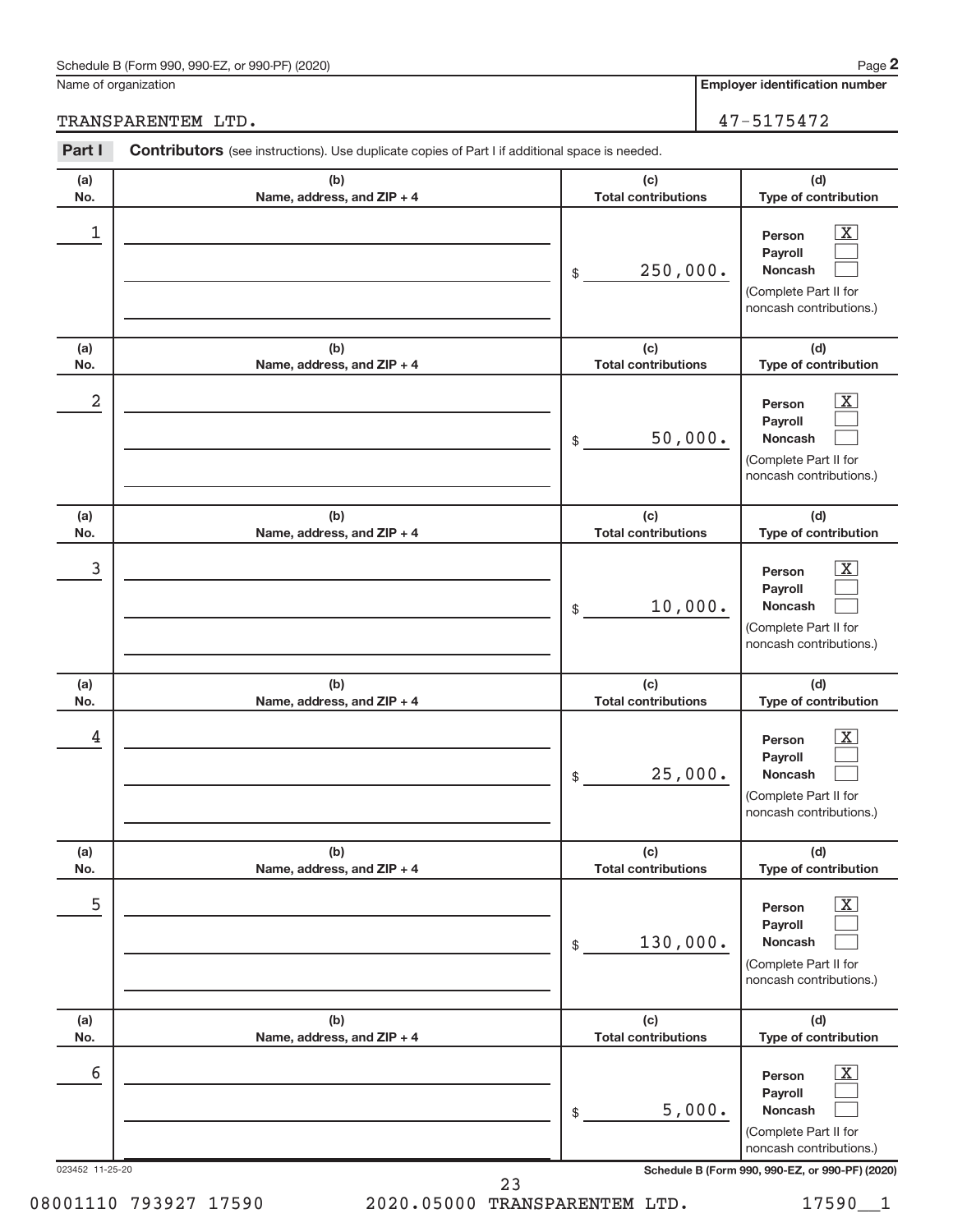## Schedule B (Form 990, 990-EZ, or 990-PF) (2020)

Name of organization

TRANSPARENTEM LTD. 47-5175472

| (b)<br>Name, address, and ZIP + 4<br>(b) | (c)<br><b>Total contributions</b><br>10,000.<br>\$ | (d)<br>Type of contribution<br>$\overline{\mathbf{X}}$<br>Person<br>Payroll<br><b>Noncash</b><br>(Complete Part II for |
|------------------------------------------|----------------------------------------------------|------------------------------------------------------------------------------------------------------------------------|
|                                          |                                                    |                                                                                                                        |
|                                          |                                                    | noncash contributions.)                                                                                                |
| Name, address, and ZIP + 4               | (c)<br><b>Total contributions</b>                  | (d)<br>Type of contribution                                                                                            |
|                                          | \$                                                 | Person<br>Payroll<br><b>Noncash</b><br>(Complete Part II for<br>noncash contributions.)                                |
| (b)<br>Name, address, and ZIP + 4        | (c)<br><b>Total contributions</b>                  | (d)<br>Type of contribution                                                                                            |
|                                          | \$                                                 | Person<br>Payroll<br>Noncash<br>(Complete Part II for<br>noncash contributions.)                                       |
| (b)<br>Name, address, and ZIP + 4        | (c)<br><b>Total contributions</b>                  | (d)<br>Type of contribution                                                                                            |
|                                          | \$                                                 | Person<br>Payroll<br><b>Noncash</b><br>(Complete Part II for<br>noncash contributions.)                                |
| (b)<br>Name, address, and ZIP + 4        | (c)<br><b>Total contributions</b>                  | (d)<br>Type of contribution                                                                                            |
|                                          | \$                                                 | Person<br>Payroll<br><b>Noncash</b><br>(Complete Part II for<br>noncash contributions.)                                |
| (b)<br>Name, address, and ZIP + 4        | (c)<br><b>Total contributions</b>                  | (d)<br>Type of contribution                                                                                            |
|                                          | \$                                                 | Person<br>Payroll<br>Noncash<br>(Complete Part II for<br>noncash contributions.)                                       |
| 023452 11-25-20                          |                                                    | Schedule B (Form 990, 990-EZ, or 990-PF) (2020)                                                                        |

08001110 793927 17590 2020.05000 TRANSPARENTEM LTD. 17590\_1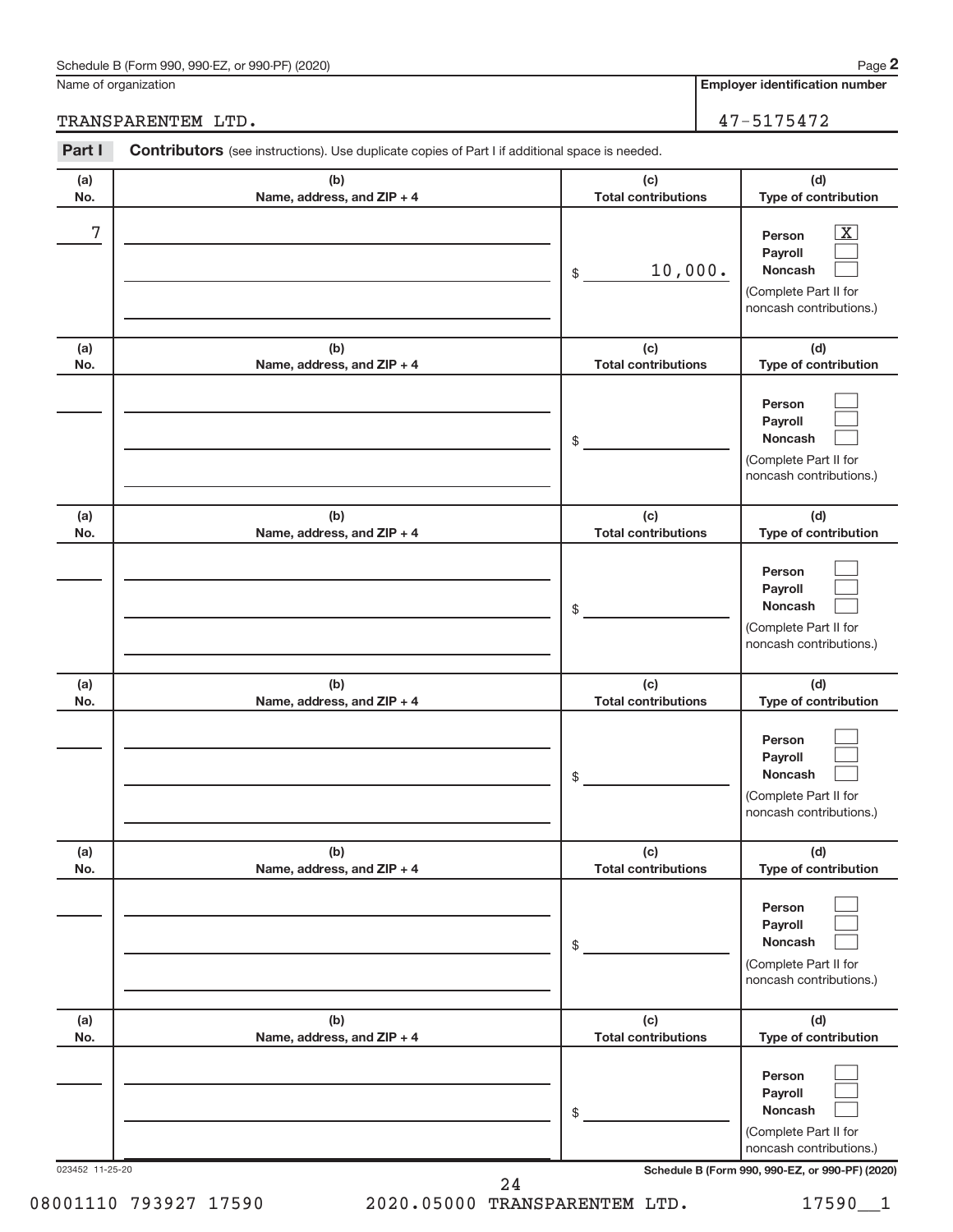| Schedule B (Form 990, 990-EZ, or 990-PF) (2020) | Page |
|-------------------------------------------------|------|
|-------------------------------------------------|------|

Name of organization

**Employer identification number**

TRANSPARENTEM LTD. 47-5175472

Part II Noncash Property (see instructions). Use duplicate copies of Part II if additional space is needed.

| (a)<br>No.<br>from<br>Part I | (b)<br>Description of noncash property given | (c)<br>FMV (or estimate)<br>(See instructions.) | (d)<br>Date received |
|------------------------------|----------------------------------------------|-------------------------------------------------|----------------------|
|                              |                                              | $$\tilde{\phantom{a}}$$                         |                      |
| (a)<br>No.<br>from<br>Part I | (b)<br>Description of noncash property given | (c)<br>FMV (or estimate)<br>(See instructions.) | (d)<br>Date received |
|                              |                                              | $\frac{1}{2}$                                   |                      |
| (a)<br>No.<br>from<br>Part I | (b)<br>Description of noncash property given | (c)<br>FMV (or estimate)<br>(See instructions.) | (d)<br>Date received |
|                              |                                              | $$\circ$$                                       |                      |
| (a)<br>No.<br>from<br>Part I | (b)<br>Description of noncash property given | (c)<br>FMV (or estimate)<br>(See instructions.) | (d)<br>Date received |
|                              |                                              | $$\mathbb{S}$$                                  |                      |
| (a)<br>No.<br>from<br>Part I | (b)<br>Description of noncash property given | (c)<br>FMV (or estimate)<br>(See instructions.) | (d)<br>Date received |
|                              |                                              | \$                                              |                      |
| (a)<br>No.<br>from<br>Part I | (b)<br>Description of noncash property given | (c)<br>FMV (or estimate)<br>(See instructions.) | (d)<br>Date received |
|                              |                                              | \$                                              |                      |

08001110 793927 17590 2020.05000 TRANSPARENTEM LTD. 17590\_1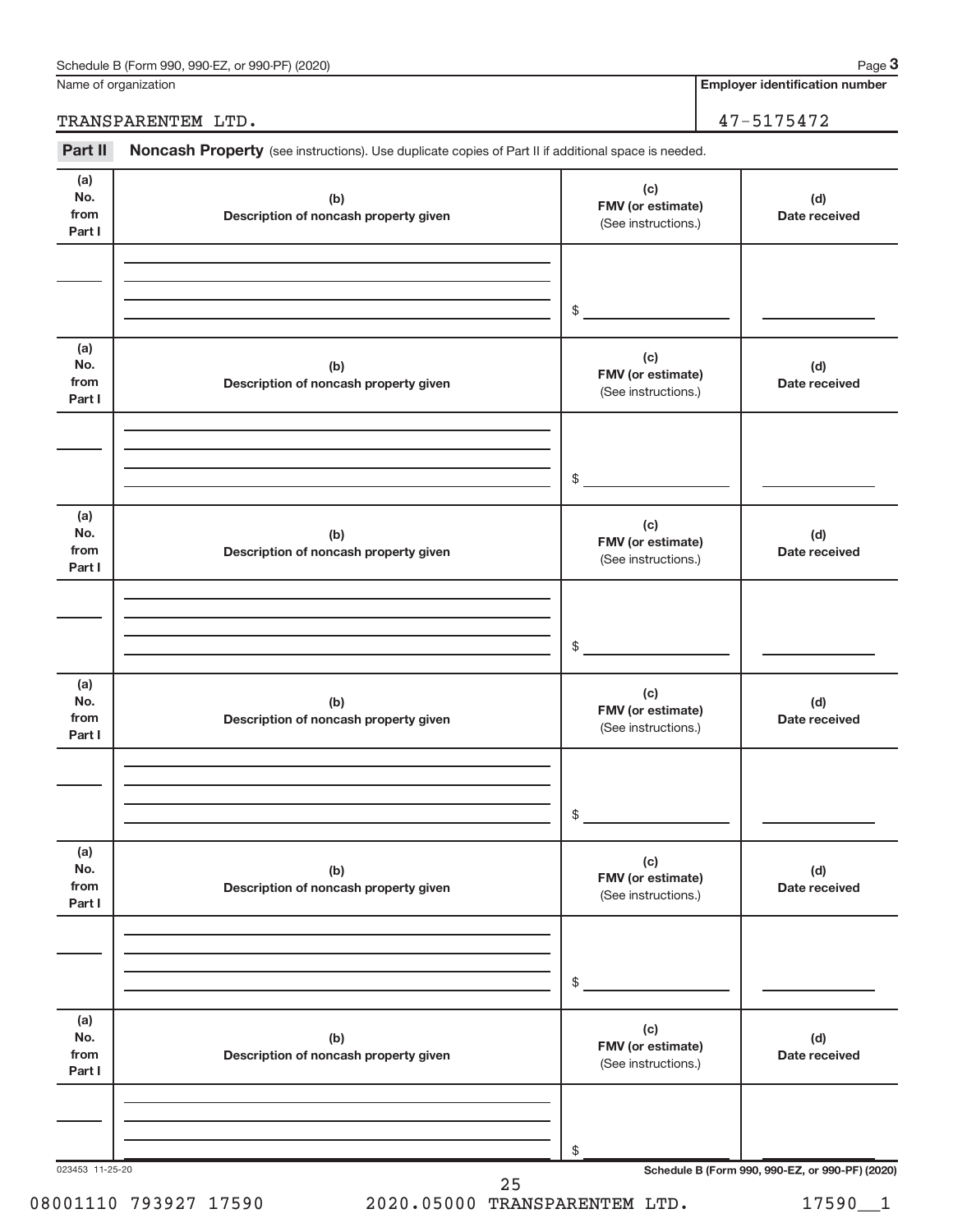|                           | Name of organization                                                                                                                                                          |                                          | <b>Employer identification number</b>                                                                                                                                                                                                                                                                                                               |  |  |  |  |
|---------------------------|-------------------------------------------------------------------------------------------------------------------------------------------------------------------------------|------------------------------------------|-----------------------------------------------------------------------------------------------------------------------------------------------------------------------------------------------------------------------------------------------------------------------------------------------------------------------------------------------------|--|--|--|--|
|                           | TRANSPARENTEM LTD.                                                                                                                                                            |                                          | 47-5175472                                                                                                                                                                                                                                                                                                                                          |  |  |  |  |
| Part III                  | from any one contributor. Complete columns (a) through (e) and the following line entry. For organizations<br>Use duplicate copies of Part III if additional space is needed. |                                          | Exclusively religious, charitable, etc., contributions to organizations described in section 501(c)(7), (8), or (10) that total more than \$1,000 for the year<br>completing Part III, enter the total of exclusively religious, charitable, etc., contributions of \$1,000 or less for the year. (Enter this info. once.) $\blacktriangleright$ \$ |  |  |  |  |
| (a) No.<br>from<br>Part I | (b) Purpose of gift                                                                                                                                                           | (c) Use of gift                          | (d) Description of how gift is held                                                                                                                                                                                                                                                                                                                 |  |  |  |  |
|                           |                                                                                                                                                                               |                                          |                                                                                                                                                                                                                                                                                                                                                     |  |  |  |  |
|                           | (e) Transfer of gift                                                                                                                                                          |                                          |                                                                                                                                                                                                                                                                                                                                                     |  |  |  |  |
|                           | Transferee's name, address, and ZIP + 4                                                                                                                                       | Relationship of transferor to transferee |                                                                                                                                                                                                                                                                                                                                                     |  |  |  |  |
|                           |                                                                                                                                                                               |                                          |                                                                                                                                                                                                                                                                                                                                                     |  |  |  |  |
| (a) No.<br>from<br>Part I | (b) Purpose of gift                                                                                                                                                           | (c) Use of gift                          | (d) Description of how gift is held                                                                                                                                                                                                                                                                                                                 |  |  |  |  |
|                           |                                                                                                                                                                               |                                          |                                                                                                                                                                                                                                                                                                                                                     |  |  |  |  |
|                           |                                                                                                                                                                               | (e) Transfer of gift                     |                                                                                                                                                                                                                                                                                                                                                     |  |  |  |  |
|                           | Transferee's name, address, and ZIP + 4                                                                                                                                       |                                          | Relationship of transferor to transferee                                                                                                                                                                                                                                                                                                            |  |  |  |  |
|                           |                                                                                                                                                                               |                                          |                                                                                                                                                                                                                                                                                                                                                     |  |  |  |  |
| (a) No.<br>from<br>Part I | (b) Purpose of gift                                                                                                                                                           | (c) Use of gift                          | (d) Description of how gift is held                                                                                                                                                                                                                                                                                                                 |  |  |  |  |
|                           |                                                                                                                                                                               |                                          |                                                                                                                                                                                                                                                                                                                                                     |  |  |  |  |
|                           | (e) Transfer of gift                                                                                                                                                          |                                          |                                                                                                                                                                                                                                                                                                                                                     |  |  |  |  |
|                           | Transferee's name, address, and ZIP + 4                                                                                                                                       |                                          | Relationship of transferor to transferee                                                                                                                                                                                                                                                                                                            |  |  |  |  |
|                           |                                                                                                                                                                               |                                          |                                                                                                                                                                                                                                                                                                                                                     |  |  |  |  |
| (a) No.<br>from<br>Part I | (b) Purpose of gift                                                                                                                                                           | (c) Use of gift                          | (d) Description of how gift is held                                                                                                                                                                                                                                                                                                                 |  |  |  |  |
|                           |                                                                                                                                                                               |                                          |                                                                                                                                                                                                                                                                                                                                                     |  |  |  |  |
|                           | (e) Transfer of gift                                                                                                                                                          |                                          |                                                                                                                                                                                                                                                                                                                                                     |  |  |  |  |
|                           | Transferee's name, address, and ZIP + 4                                                                                                                                       |                                          | Relationship of transferor to transferee                                                                                                                                                                                                                                                                                                            |  |  |  |  |
|                           |                                                                                                                                                                               |                                          |                                                                                                                                                                                                                                                                                                                                                     |  |  |  |  |
| 023454 11-25-20           |                                                                                                                                                                               | 26                                       | Schedule B (Form 990, 990-EZ, or 990-PF) (2020)                                                                                                                                                                                                                                                                                                     |  |  |  |  |

08001110 793927 17590 2020.05000 TRANSPARENTEM LTD. 17590\_1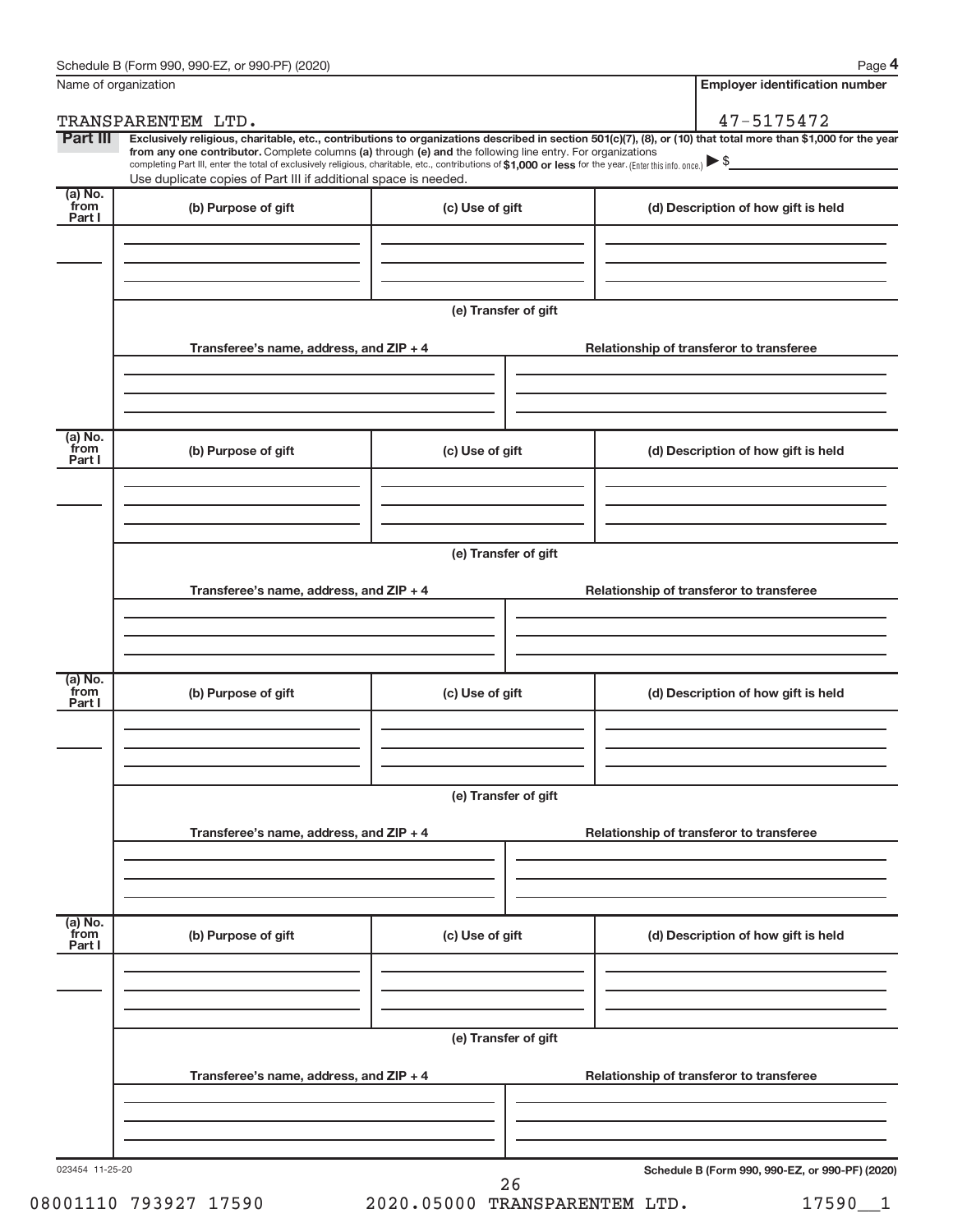| <b>SCHEDULE D</b> |  |
|-------------------|--|
|-------------------|--|

| (Form 990) |
|------------|
|------------|

# **SCHEDULE D Supplemental Financial Statements**<br> **Form 990 2020**<br>
Part IV line 6.7.8.9.10, 11a, 11b, 11d, 11d, 11d, 11d, 11d, 20, 07, 12b

**(Form 990) | Complete if the organization answered "Yes" on Form 990, Part IV, line 6, 7, 8, 9, 10, 11a, 11b, 11c, 11d, 11e, 11f, 12a, or 12b.**

**| Attach to Form 990. |Go to www.irs.gov/Form990 for instructions and the latest information.**



Department of the Treasury Internal Revenue Service **Name of the organization Employer identification Employer in the set of the organization Employer is a set of the organization** 

| mployer identification number |             |  |  |  |
|-------------------------------|-------------|--|--|--|
|                               | 1.7.7177170 |  |  |  |

|              | TRANSPARENTEM LTD.                                                                                                                             |                         | 47-5175472                                         |
|--------------|------------------------------------------------------------------------------------------------------------------------------------------------|-------------------------|----------------------------------------------------|
| Part I       | Organizations Maintaining Donor Advised Funds or Other Similar Funds or Accounts. Complete if the                                              |                         |                                                    |
|              | organization answered "Yes" on Form 990, Part IV, line 6.                                                                                      |                         |                                                    |
|              |                                                                                                                                                | (a) Donor advised funds | (b) Funds and other accounts                       |
| 1            |                                                                                                                                                |                         |                                                    |
| 2            | Aggregate value of contributions to (during year)                                                                                              |                         |                                                    |
| з            | Aggregate value of grants from (during year)                                                                                                   |                         |                                                    |
| 4            |                                                                                                                                                |                         |                                                    |
| 5            | Did the organization inform all donors and donor advisors in writing that the assets held in donor advised funds                               |                         |                                                    |
|              |                                                                                                                                                |                         | Yes<br>No                                          |
| 6            | Did the organization inform all grantees, donors, and donor advisors in writing that grant funds can be used only                              |                         |                                                    |
|              | for charitable purposes and not for the benefit of the donor or donor advisor, or for any other purpose conferring                             |                         |                                                    |
|              |                                                                                                                                                |                         | Yes<br>No                                          |
| Part II      |                                                                                                                                                |                         |                                                    |
|              | Conservation Easements. Complete if the organization answered "Yes" on Form 990, Part IV, line 7.                                              |                         |                                                    |
| 1            | Purpose(s) of conservation easements held by the organization (check all that apply).                                                          |                         |                                                    |
|              | Preservation of land for public use (for example, recreation or education)                                                                     |                         | Preservation of a historically important land area |
|              | Protection of natural habitat                                                                                                                  |                         | Preservation of a certified historic structure     |
|              | Preservation of open space                                                                                                                     |                         |                                                    |
| 2            | Complete lines 2a through 2d if the organization held a qualified conservation contribution in the form of a conservation easement on the last |                         |                                                    |
|              | day of the tax year.                                                                                                                           |                         | Held at the End of the Tax Year                    |
| а            |                                                                                                                                                |                         | 2a                                                 |
| b            |                                                                                                                                                |                         | 2 <sub>b</sub>                                     |
| с            |                                                                                                                                                |                         | 2c                                                 |
|              | d Number of conservation easements included in (c) acquired after 7/25/06, and not on a historic structure                                     |                         |                                                    |
|              | listed in the National Register [11, 120] March 1997 (120) March 1997 (120) March 1997 (120) March 1997 (120)                                  |                         | 2d                                                 |
| 3            | Number of conservation easements modified, transferred, released, extinguished, or terminated by the organization during the tax               |                         |                                                    |
|              | year                                                                                                                                           |                         |                                                    |
| 4            | Number of states where property subject to conservation easement is located                                                                    |                         |                                                    |
| 5            | Does the organization have a written policy regarding the periodic monitoring, inspection, handling of                                         |                         |                                                    |
|              | violations, and enforcement of the conservation easements it holds?                                                                            |                         | <b>No</b><br>Yes                                   |
| 6            | Staff and volunteer hours devoted to monitoring, inspecting, handling of violations, and enforcing conservation easements during the year      |                         |                                                    |
|              |                                                                                                                                                |                         |                                                    |
| 7            | Amount of expenses incurred in monitoring, inspecting, handling of violations, and enforcing conservation easements during the year            |                         |                                                    |
|              | $\blacktriangleright$ \$                                                                                                                       |                         |                                                    |
| 8            | Does each conservation easement reported on line 2(d) above satisfy the requirements of section 170(h)(4)(B)(i)                                |                         |                                                    |
|              |                                                                                                                                                |                         | Yes<br><b>No</b>                                   |
| 9            | In Part XIII, describe how the organization reports conservation easements in its revenue and expense statement and                            |                         |                                                    |
|              | balance sheet, and include, if applicable, the text of the footnote to the organization's financial statements that describes the              |                         |                                                    |
|              | organization's accounting for conservation easements.                                                                                          |                         |                                                    |
| Part III     | Organizations Maintaining Collections of Art, Historical Treasures, or Other Similar Assets.                                                   |                         |                                                    |
|              | Complete if the organization answered "Yes" on Form 990, Part IV, line 8.                                                                      |                         |                                                    |
|              | 1a If the organization elected, as permitted under FASB ASC 958, not to report in its revenue statement and balance sheet works                |                         |                                                    |
|              | of art, historical treasures, or other similar assets held for public exhibition, education, or research in furtherance of public              |                         |                                                    |
|              | service, provide in Part XIII the text of the footnote to its financial statements that describes these items.                                 |                         |                                                    |
|              | b If the organization elected, as permitted under FASB ASC 958, to report in its revenue statement and balance sheet works of                  |                         |                                                    |
|              | art, historical treasures, or other similar assets held for public exhibition, education, or research in furtherance of public service,        |                         |                                                    |
|              | provide the following amounts relating to these items:                                                                                         |                         |                                                    |
|              | (i)                                                                                                                                            |                         | $\frac{1}{2}$                                      |
|              | (ii) Assets included in Form 990, Part X                                                                                                       |                         | $\blacktriangleright$ \$                           |
| $\mathbf{2}$ | If the organization received or held works of art, historical treasures, or other similar assets for financial gain, provide                   |                         |                                                    |
|              | the following amounts required to be reported under FASB ASC 958 relating to these items:                                                      |                         |                                                    |
|              |                                                                                                                                                |                         | -\$                                                |
| a            |                                                                                                                                                |                         | - \$                                               |
| b            | LHA For Paperwork Reduction Act Notice, see the Instructions for Form 990.                                                                     |                         | Schedule D (Form 990) 2020                         |
|              |                                                                                                                                                |                         |                                                    |

032051 12-01-20

08001110 793927 17590 2020.05000 TRANSPARENTEM LTD. 17590\_1 27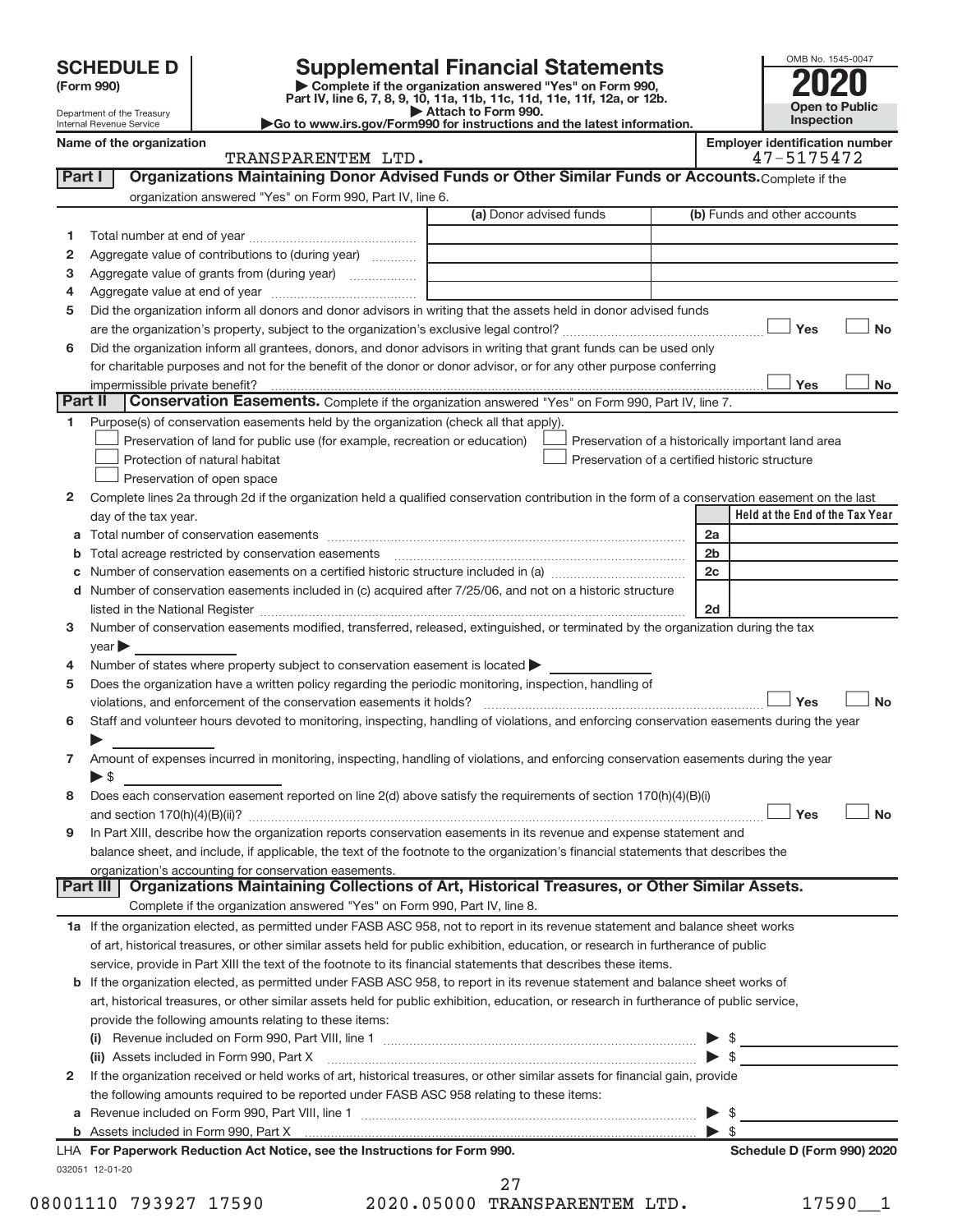|               | Schedule D (Form 990) 2020                                                                                                                                                                                                           | TRANSPARENTEM LTD.                      |   |                |                                                                                                                                                                                                                               |                                 | 47-5175472 Page 2 |                |         |           |
|---------------|--------------------------------------------------------------------------------------------------------------------------------------------------------------------------------------------------------------------------------------|-----------------------------------------|---|----------------|-------------------------------------------------------------------------------------------------------------------------------------------------------------------------------------------------------------------------------|---------------------------------|-------------------|----------------|---------|-----------|
|               | Part III  <br>Organizations Maintaining Collections of Art, Historical Treasures, or Other Similar Assets (continued)                                                                                                                |                                         |   |                |                                                                                                                                                                                                                               |                                 |                   |                |         |           |
| 3             | Using the organization's acquisition, accession, and other records, check any of the following that make significant use of its                                                                                                      |                                         |   |                |                                                                                                                                                                                                                               |                                 |                   |                |         |           |
|               | collection items (check all that apply):                                                                                                                                                                                             |                                         |   |                |                                                                                                                                                                                                                               |                                 |                   |                |         |           |
| a             | Public exhibition                                                                                                                                                                                                                    |                                         |   |                | Loan or exchange program                                                                                                                                                                                                      |                                 |                   |                |         |           |
| b             | Scholarly research                                                                                                                                                                                                                   |                                         |   |                | Other and the contract of the contract of the contract of the contract of the contract of the contract of the contract of the contract of the contract of the contract of the contract of the contract of the contract of the |                                 |                   |                |         |           |
| С             | Preservation for future generations                                                                                                                                                                                                  |                                         |   |                |                                                                                                                                                                                                                               |                                 |                   |                |         |           |
| 4             | Provide a description of the organization's collections and explain how they further the organization's exempt purpose in Part XIII.                                                                                                 |                                         |   |                |                                                                                                                                                                                                                               |                                 |                   |                |         |           |
| 5             | During the year, did the organization solicit or receive donations of art, historical treasures, or other similar assets                                                                                                             |                                         |   |                |                                                                                                                                                                                                                               |                                 |                   |                |         |           |
|               |                                                                                                                                                                                                                                      |                                         |   |                |                                                                                                                                                                                                                               |                                 |                   | Yes            |         | No        |
|               | Part IV<br><b>Escrow and Custodial Arrangements.</b> Complete if the organization answered "Yes" on Form 990, Part IV, line 9, or                                                                                                    |                                         |   |                |                                                                                                                                                                                                                               |                                 |                   |                |         |           |
|               | reported an amount on Form 990, Part X, line 21.                                                                                                                                                                                     |                                         |   |                |                                                                                                                                                                                                                               |                                 |                   |                |         |           |
|               | 1a Is the organization an agent, trustee, custodian or other intermediary for contributions or other assets not included                                                                                                             |                                         |   |                |                                                                                                                                                                                                                               |                                 |                   |                |         |           |
|               |                                                                                                                                                                                                                                      |                                         |   |                |                                                                                                                                                                                                                               |                                 |                   | Yes            |         | <b>No</b> |
|               | b If "Yes," explain the arrangement in Part XIII and complete the following table:                                                                                                                                                   |                                         |   |                |                                                                                                                                                                                                                               |                                 |                   |                |         |           |
|               |                                                                                                                                                                                                                                      |                                         |   |                |                                                                                                                                                                                                                               |                                 |                   | Amount         |         |           |
|               | c Beginning balance <b>contract to the contract of the contract of the contract of the contract of the contract of the contract of the contract of the contract of the contract of the contract of the contract of the contract </b> |                                         |   |                |                                                                                                                                                                                                                               | 1c                              |                   |                |         |           |
|               |                                                                                                                                                                                                                                      |                                         |   |                |                                                                                                                                                                                                                               | 1d<br>1e                        |                   |                |         |           |
| τ.            | e Distributions during the year manufactured and continuum and control of the control of the control of the control of the control of the control of the control of the control of the control of the control of the control o       |                                         |   |                |                                                                                                                                                                                                                               | 1f                              |                   |                |         |           |
|               | 2a Did the organization include an amount on Form 990, Part X, line 21, for escrow or custodial account liability?                                                                                                                   |                                         |   |                |                                                                                                                                                                                                                               |                                 |                   | Yes            |         | <b>No</b> |
|               | <b>b</b> If "Yes," explain the arrangement in Part XIII. Check here if the explanation has been provided on Part XIII                                                                                                                |                                         |   |                |                                                                                                                                                                                                                               |                                 |                   |                |         |           |
| <b>Part V</b> | <b>Endowment Funds.</b> Complete if the organization answered "Yes" on Form 990, Part IV, line 10.                                                                                                                                   |                                         |   |                |                                                                                                                                                                                                                               |                                 |                   |                |         |           |
|               |                                                                                                                                                                                                                                      | (a) Current year                        |   | (b) Prior year | (c) Two years back $\vert$ (d) Three years back $\vert$ (e) Four years back                                                                                                                                                   |                                 |                   |                |         |           |
|               | 1a Beginning of year balance                                                                                                                                                                                                         |                                         |   |                |                                                                                                                                                                                                                               |                                 |                   |                |         |           |
| b             |                                                                                                                                                                                                                                      |                                         |   |                |                                                                                                                                                                                                                               |                                 |                   |                |         |           |
|               | Net investment earnings, gains, and losses                                                                                                                                                                                           |                                         |   |                |                                                                                                                                                                                                                               |                                 |                   |                |         |           |
|               |                                                                                                                                                                                                                                      |                                         |   |                |                                                                                                                                                                                                                               |                                 |                   |                |         |           |
|               | e Other expenditures for facilities                                                                                                                                                                                                  |                                         |   |                |                                                                                                                                                                                                                               |                                 |                   |                |         |           |
|               | and programs                                                                                                                                                                                                                         |                                         |   |                |                                                                                                                                                                                                                               |                                 |                   |                |         |           |
|               |                                                                                                                                                                                                                                      |                                         |   |                |                                                                                                                                                                                                                               |                                 |                   |                |         |           |
| g             |                                                                                                                                                                                                                                      |                                         |   |                |                                                                                                                                                                                                                               |                                 |                   |                |         |           |
| 2             | Provide the estimated percentage of the current year end balance (line 1g, column (a)) held as:                                                                                                                                      |                                         |   |                |                                                                                                                                                                                                                               |                                 |                   |                |         |           |
| а             | Board designated or quasi-endowment                                                                                                                                                                                                  |                                         | % |                |                                                                                                                                                                                                                               |                                 |                   |                |         |           |
| b             | Permanent endowment                                                                                                                                                                                                                  | %                                       |   |                |                                                                                                                                                                                                                               |                                 |                   |                |         |           |
|               | <b>c</b> Term endowment $\blacktriangleright$                                                                                                                                                                                        | $\frac{0}{0}$                           |   |                |                                                                                                                                                                                                                               |                                 |                   |                |         |           |
|               | The percentages on lines 2a, 2b, and 2c should equal 100%.                                                                                                                                                                           |                                         |   |                |                                                                                                                                                                                                                               |                                 |                   |                |         |           |
|               | 3a Are there endowment funds not in the possession of the organization that are held and administered for the organization                                                                                                           |                                         |   |                |                                                                                                                                                                                                                               |                                 |                   |                |         |           |
|               | by:                                                                                                                                                                                                                                  |                                         |   |                |                                                                                                                                                                                                                               |                                 |                   |                | Yes     | No        |
|               | (i)                                                                                                                                                                                                                                  |                                         |   |                |                                                                                                                                                                                                                               |                                 |                   | 3a(i)          |         |           |
|               |                                                                                                                                                                                                                                      |                                         |   |                |                                                                                                                                                                                                                               |                                 |                   | 3a(ii)         |         |           |
|               |                                                                                                                                                                                                                                      |                                         |   |                |                                                                                                                                                                                                                               |                                 |                   | 3b             |         |           |
| 4             | Describe in Part XIII the intended uses of the organization's endowment funds.                                                                                                                                                       |                                         |   |                |                                                                                                                                                                                                                               |                                 |                   |                |         |           |
|               | Land, Buildings, and Equipment.<br><b>Part VI</b>                                                                                                                                                                                    |                                         |   |                |                                                                                                                                                                                                                               |                                 |                   |                |         |           |
|               | Complete if the organization answered "Yes" on Form 990, Part IV, line 11a. See Form 990, Part X, line 10.                                                                                                                           |                                         |   |                |                                                                                                                                                                                                                               |                                 |                   |                |         |           |
|               | Description of property                                                                                                                                                                                                              | (a) Cost or other<br>basis (investment) |   |                | (b) Cost or other<br>basis (other)                                                                                                                                                                                            | (c) Accumulated<br>depreciation |                   | (d) Book value |         |           |
|               |                                                                                                                                                                                                                                      |                                         |   |                |                                                                                                                                                                                                                               |                                 |                   |                |         |           |
| b             |                                                                                                                                                                                                                                      |                                         |   |                |                                                                                                                                                                                                                               |                                 |                   |                |         |           |
| С             |                                                                                                                                                                                                                                      |                                         |   |                |                                                                                                                                                                                                                               |                                 |                   |                |         |           |
|               |                                                                                                                                                                                                                                      |                                         |   |                | 78,747.                                                                                                                                                                                                                       | 65,879.                         |                   |                | 12,868. |           |
|               |                                                                                                                                                                                                                                      |                                         |   |                |                                                                                                                                                                                                                               |                                 |                   |                |         |           |
|               | Total. Add lines 1a through 1e. (Column (d) must equal Form 990, Part X, column (B), line 10c.)                                                                                                                                      |                                         |   |                |                                                                                                                                                                                                                               |                                 |                   |                | 12,868. |           |

**Schedule D (Form 990) 2020**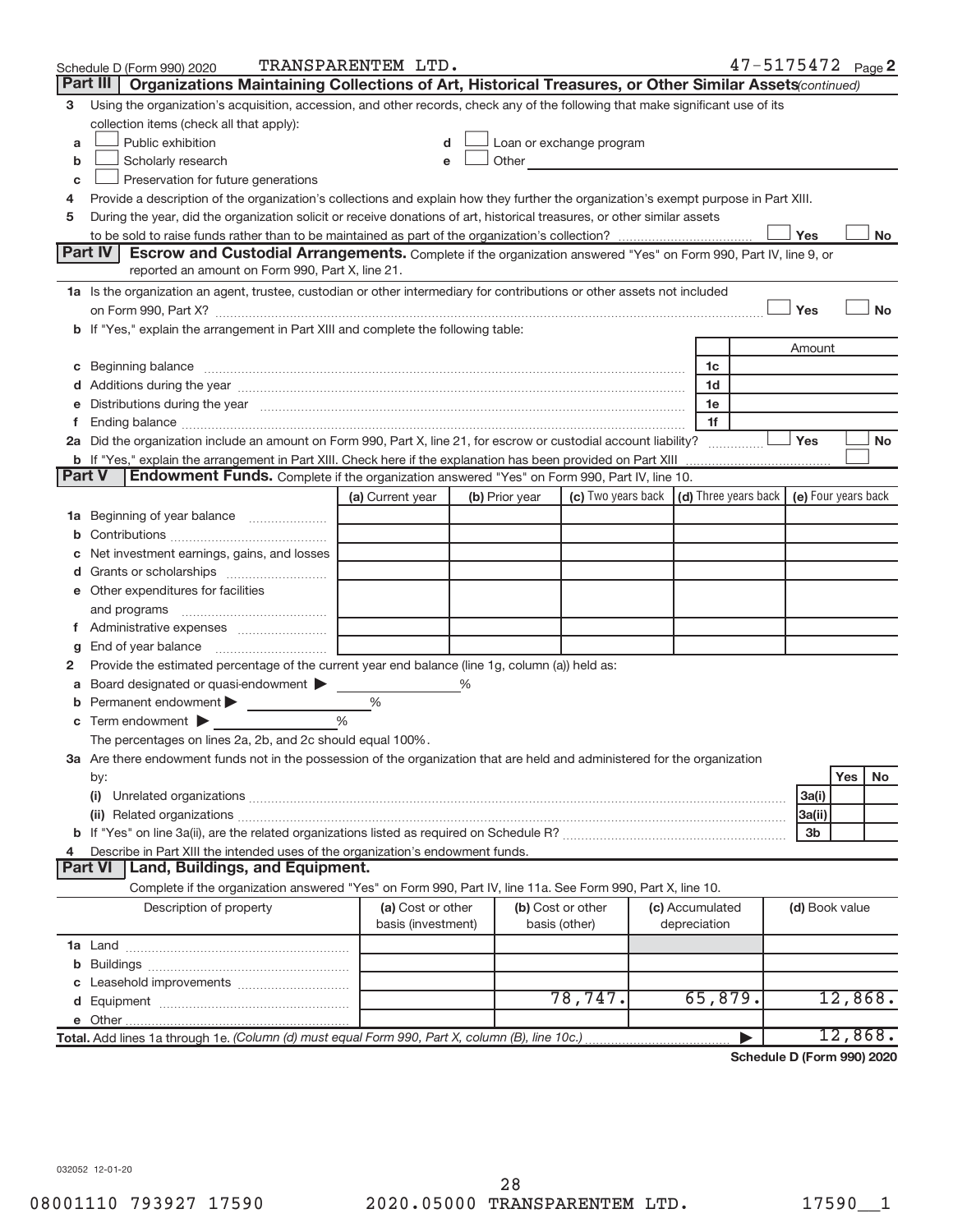| Complete if the organization answered "Yes" on Form 990, Part IV, line 11b. See Form 990, Part X, line 12.        |                 |                                                           |                |
|-------------------------------------------------------------------------------------------------------------------|-----------------|-----------------------------------------------------------|----------------|
| (a) Description of security or category (including name of security)                                              | (b) Book value  | (c) Method of valuation: Cost or end-of-year market value |                |
|                                                                                                                   |                 |                                                           |                |
|                                                                                                                   |                 |                                                           |                |
| $(3)$ Other                                                                                                       |                 |                                                           |                |
| (A)                                                                                                               |                 |                                                           |                |
| (B)                                                                                                               |                 |                                                           |                |
| (C)                                                                                                               |                 |                                                           |                |
| (D)                                                                                                               |                 |                                                           |                |
| (E)                                                                                                               |                 |                                                           |                |
| (F)                                                                                                               |                 |                                                           |                |
| (G)                                                                                                               |                 |                                                           |                |
| (H)                                                                                                               |                 |                                                           |                |
| Total. (Col. (b) must equal Form 990, Part X, col. (B) line 12.)                                                  |                 |                                                           |                |
| Part VIII Investments - Program Related.                                                                          |                 |                                                           |                |
| Complete if the organization answered "Yes" on Form 990, Part IV, line 11c. See Form 990, Part X, line 13.        |                 |                                                           |                |
| (a) Description of investment                                                                                     | (b) Book value  | (c) Method of valuation: Cost or end-of-year market value |                |
| (1)                                                                                                               |                 |                                                           |                |
| (2)                                                                                                               |                 |                                                           |                |
|                                                                                                                   |                 |                                                           |                |
| (3)<br>(4)                                                                                                        |                 |                                                           |                |
| (5)                                                                                                               |                 |                                                           |                |
| (6)                                                                                                               |                 |                                                           |                |
|                                                                                                                   |                 |                                                           |                |
| (7)<br>(8)                                                                                                        |                 |                                                           |                |
| (9)                                                                                                               |                 |                                                           |                |
| Total. (Col. (b) must equal Form 990, Part X, col. (B) line 13.)                                                  |                 |                                                           |                |
|                                                                                                                   |                 |                                                           |                |
|                                                                                                                   |                 |                                                           |                |
| Part IX<br><b>Other Assets.</b>                                                                                   |                 |                                                           |                |
| Complete if the organization answered "Yes" on Form 990, Part IV, line 11d. See Form 990, Part X, line 15.        |                 |                                                           |                |
|                                                                                                                   | (a) Description |                                                           | (b) Book value |
| (1)                                                                                                               |                 |                                                           |                |
| (2)                                                                                                               |                 |                                                           |                |
| (3)                                                                                                               |                 |                                                           |                |
| (4)                                                                                                               |                 |                                                           |                |
| (5)                                                                                                               |                 |                                                           |                |
| (6)                                                                                                               |                 |                                                           |                |
| (7)                                                                                                               |                 |                                                           |                |
| (8)                                                                                                               |                 |                                                           |                |
| (9)                                                                                                               |                 |                                                           |                |
| Total. (Column (b) must equal Form 990, Part X, col. (B) line 15.)                                                |                 |                                                           |                |
| Part X<br><b>Other Liabilities.</b>                                                                               |                 |                                                           |                |
| Complete if the organization answered "Yes" on Form 990, Part IV, line 11e or 11f. See Form 990, Part X, line 25. |                 |                                                           |                |
| (a) Description of liability<br>1.                                                                                |                 |                                                           | (b) Book value |
| (1)<br>Federal income taxes                                                                                       |                 |                                                           |                |
| (2)                                                                                                               |                 |                                                           |                |
| (3)                                                                                                               |                 |                                                           |                |
| (4)                                                                                                               |                 |                                                           |                |
| (5)                                                                                                               |                 |                                                           |                |
| (6)                                                                                                               |                 |                                                           |                |
| (7)                                                                                                               |                 |                                                           |                |
| (8)                                                                                                               |                 |                                                           |                |
| (9)                                                                                                               |                 |                                                           |                |

**2.** Liability for uncertain tax positions. In Part XIII, provide the text of the footnote to the organization's financial statements that reports the organization's liability for uncertain tax positions under FASB ASC 740. Check here if the text of the footnote has been provided in Part XIII..  $\boxed{\text{X}}$ 

**Schedule D (Form 990) 2020**

032053 12-01-20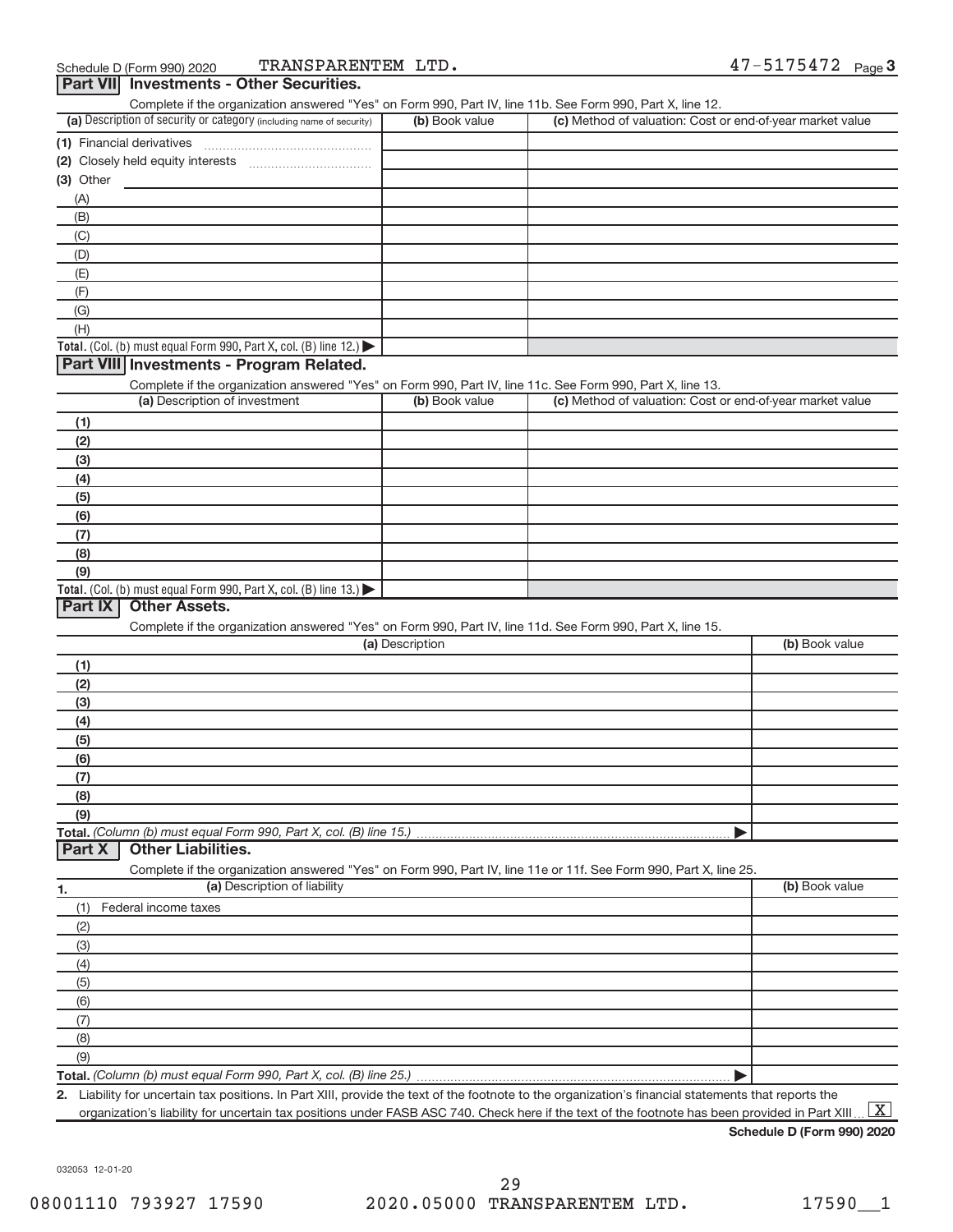|    | TRANSPARENTEM LTD.<br>Schedule D (Form 990) 2020                                                                                                                                                                                   |                |                | $47 - 5175472$ Page 4 |
|----|------------------------------------------------------------------------------------------------------------------------------------------------------------------------------------------------------------------------------------|----------------|----------------|-----------------------|
|    | Reconciliation of Revenue per Audited Financial Statements With Revenue per Return.<br>Part XI                                                                                                                                     |                |                |                       |
|    | Complete if the organization answered "Yes" on Form 990, Part IV, line 12a.                                                                                                                                                        |                |                |                       |
| 1  | Total revenue, gains, and other support per audited financial statements                                                                                                                                                           |                | $\mathbf{1}$   | 736, 617.             |
| 2  | Amounts included on line 1 but not on Form 990, Part VIII, line 12:                                                                                                                                                                |                |                |                       |
| a  |                                                                                                                                                                                                                                    | 2a             |                |                       |
|    |                                                                                                                                                                                                                                    | 2 <sub>b</sub> |                |                       |
|    |                                                                                                                                                                                                                                    | 2c             |                |                       |
| d  |                                                                                                                                                                                                                                    | 2d             |                |                       |
| e  | Add lines 2a through 2d                                                                                                                                                                                                            |                | 2e             | 0.                    |
| 3  |                                                                                                                                                                                                                                    |                | 3              | 736,617.              |
| 4  | Amounts included on Form 990, Part VIII, line 12, but not on line 1:                                                                                                                                                               |                |                |                       |
|    |                                                                                                                                                                                                                                    | l 4a           |                |                       |
| b  |                                                                                                                                                                                                                                    | 4 <sub>h</sub> |                |                       |
| c. | Add lines 4a and 4b                                                                                                                                                                                                                |                | 4c             | 0.                    |
|    |                                                                                                                                                                                                                                    |                | 5              | 736,617.              |
|    |                                                                                                                                                                                                                                    |                |                |                       |
|    | Part XII   Reconciliation of Expenses per Audited Financial Statements With Expenses per Return.                                                                                                                                   |                |                |                       |
|    | Complete if the organization answered "Yes" on Form 990, Part IV, line 12a.                                                                                                                                                        |                |                |                       |
| 1  |                                                                                                                                                                                                                                    |                | $\blacksquare$ | 3,645,225.            |
| 2  | Amounts included on line 1 but not on Form 990, Part IX, line 25:                                                                                                                                                                  |                |                |                       |
| a  |                                                                                                                                                                                                                                    | 2a             |                |                       |
| b  |                                                                                                                                                                                                                                    | 2 <sub>b</sub> |                |                       |
|    |                                                                                                                                                                                                                                    | 2c             |                |                       |
| d  |                                                                                                                                                                                                                                    | 2d             |                |                       |
| е  | Add lines 2a through 2d <b>contained a contained a contained a contained a</b> contained a contained a contained a contained a contact a contact a contact a contact a contact a contact a contact a contact a contact a contact a |                | 2e             |                       |
| 3  |                                                                                                                                                                                                                                    |                | 3              | 3,645,225.            |
| 4  | Amounts included on Form 990, Part IX, line 25, but not on line 1:                                                                                                                                                                 |                |                |                       |
| a  |                                                                                                                                                                                                                                    | 4a             |                |                       |
|    |                                                                                                                                                                                                                                    | 4 <sub>b</sub> |                |                       |
| c. | Add lines 4a and 4b                                                                                                                                                                                                                |                | 4c             |                       |
|    | Part XIII Supplemental Information.                                                                                                                                                                                                |                | 5              | 3,645,225.            |

Provide the descriptions required for Part II, lines 3, 5, and 9; Part III, lines 1a and 4; Part IV, lines 1b and 2b; Part V, line 4; Part X, line 2; Part XI, lines 2d and 4b; and Part XII, lines 2d and 4b. Also complete this part to provide any additional information.

## PART X, LINE 2:

TRANSPARENTEM RECOGNIZES THE EFFECT OF INCOME TAX POSITIONS ONLY IF THOSE

POSITIONS ARE MORE LIKELY THAN NOT OF BEING SUSTAINED. TRANSPARENTEM

BELIEVES THAT IT HAS APPROPRIATE SUPPORT FOR ANY TAX POSITIONS TAKEN, AND

AS SUCH, DOES NOT HAVE ANY UNCERTAIN TAX POSITIONS THAT ARE MATERIAL TO

THE FINANCIAL STATEMENTS.

032054 12-01-20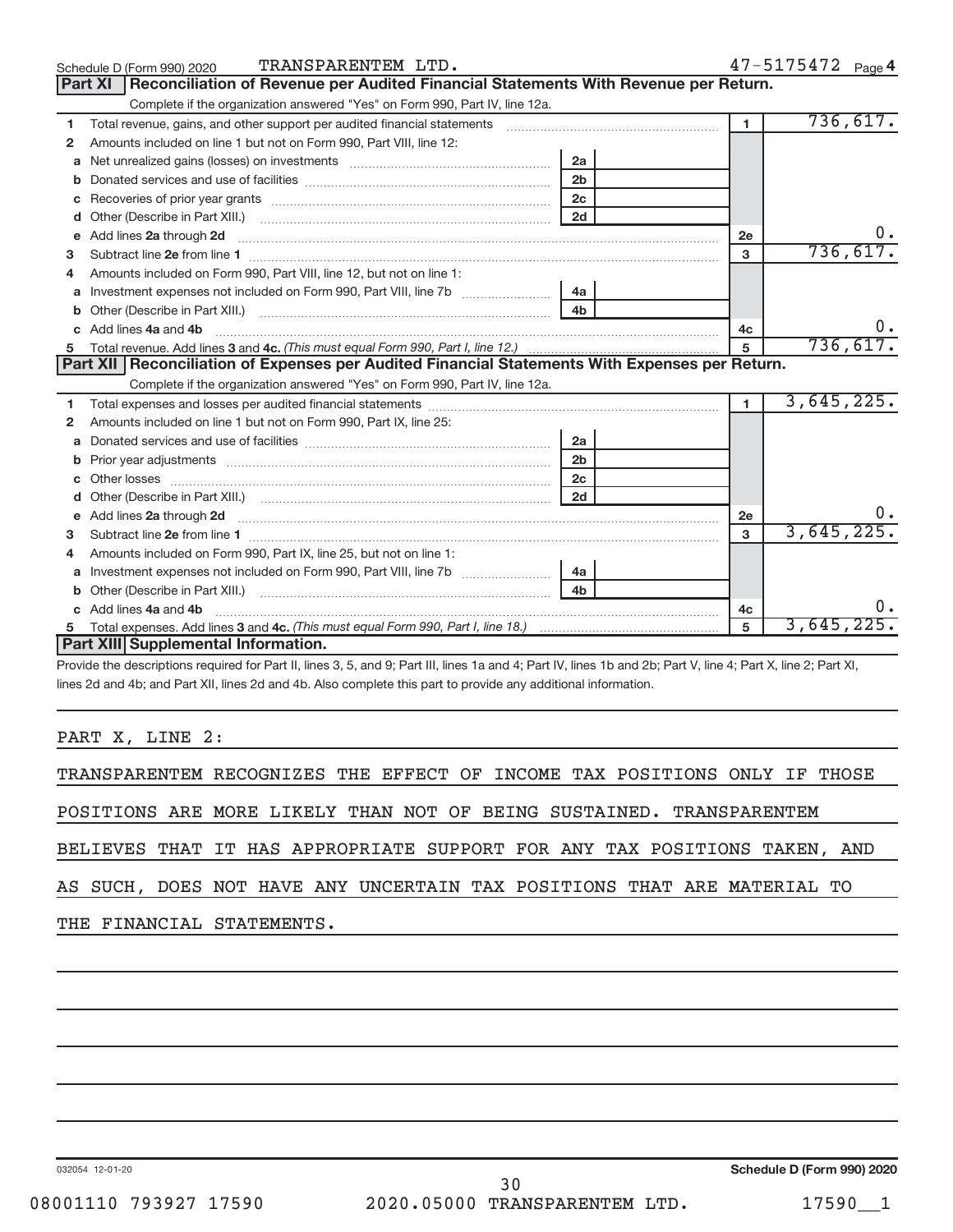| <b>SCHEDULE F</b> |  |
|-------------------|--|
| (Form 990)        |  |

Department of the Treasury Internal Revenue Service

## **Statement of Activities Outside the United States**

**| Complete if the organization answered "Yes" on Form 990, Part IV, line 14b, 15, or 16. | Attach to Form 990.**

 $\triangleright$  Go to www.irs.gov/Form990 for instructions and the latest information.

| OMB No. 1545-0047                   |  |
|-------------------------------------|--|
|                                     |  |
| <b>Open to Public</b><br>Inspection |  |

Name of the organization

TRANSPARENTEM LTD.

**Employer identification number**

| $\Delta$ |  | 75472 |
|----------|--|-------|

## Part I | General Information on Activities Outside the United States. Complete if the organization answered "Yes" on Form 990, Part IV, line 14b.

- **1 For grantmakers.**  Does the organization maintain records to substantiate the amount of its grants and other assistance, **Yes No** the grantees' eligibility for the grants or assistance, and the selection criteria used to award the grants or assistance? ......
- **2 For grantmakers.**  Describe in Part V the organization's procedures for monitoring the use of its grants and other assistance outside the United States.

**3** Activities per Region. (The following Part I, line 3 table can be duplicated if additional space is needed.)

| (a) Region                                                | (b) Number of<br>offices<br>in the region | employees,<br>agents, and<br>independent<br>contractors<br>in the region | (c) Number of $\vert$ (d) Activities conducted in the region<br>(by type) (such as, fundraising, pro-<br>gram services, investments, grants to<br>recipients located in the region) | (e) If activity listed in (d)<br>is a program service,<br>describe specific type<br>of service(s) in the region | (f) Total<br>expenditures<br>for and<br>investments<br>in the region |
|-----------------------------------------------------------|-------------------------------------------|--------------------------------------------------------------------------|-------------------------------------------------------------------------------------------------------------------------------------------------------------------------------------|-----------------------------------------------------------------------------------------------------------------|----------------------------------------------------------------------|
| EAST ASIA AND THE                                         |                                           |                                                                          |                                                                                                                                                                                     | CONSULTING PAYMENTS TO                                                                                          |                                                                      |
| PACIFIC - AUSTRALIA.                                      |                                           |                                                                          |                                                                                                                                                                                     | INVESTIGATORS, LOCAL                                                                                            |                                                                      |
| BRUNEI, BURMA,                                            |                                           |                                                                          |                                                                                                                                                                                     | TRAVEL, MEALS AND                                                                                               |                                                                      |
| CAMBODIA,                                                 | 0                                         | 4                                                                        | PROGRAM SERVICES                                                                                                                                                                    | HOTELS, ROUND TRIP                                                                                              | 277, 118.                                                            |
| SOUTH ASIA -                                              |                                           |                                                                          |                                                                                                                                                                                     | CONSULTING PAYMENTS TO                                                                                          |                                                                      |
| AFGHANISTAN,                                              |                                           |                                                                          |                                                                                                                                                                                     | INVESTIGATORS, LOCAL                                                                                            |                                                                      |
| BANGLADESH, BHUTAN,                                       |                                           |                                                                          |                                                                                                                                                                                     | TRAVEL, MEALS AND                                                                                               |                                                                      |
| INDIA, MALDIVES,                                          | $\mathbf{0}$                              | 6                                                                        | PROGRAM SERVICES                                                                                                                                                                    | HOTELS, ROUND TRIP                                                                                              | 220,449.                                                             |
| EUROPE (INCLUDING                                         |                                           |                                                                          |                                                                                                                                                                                     |                                                                                                                 |                                                                      |
| ICELAND & GREENLAND)                                      |                                           |                                                                          |                                                                                                                                                                                     |                                                                                                                 |                                                                      |
| - ALBANIA, ANDORRA,                                       |                                           |                                                                          |                                                                                                                                                                                     | ROUND TRIP AIR FARE,                                                                                            |                                                                      |
| AUSTRIA, BELGIUM                                          | 0                                         |                                                                          | 1 PROGRAM SERVICES                                                                                                                                                                  | HOTELS AND MEALS                                                                                                | 14,236.                                                              |
|                                                           |                                           |                                                                          |                                                                                                                                                                                     | CONSULTING EXPENSES FOR                                                                                         |                                                                      |
|                                                           |                                           |                                                                          |                                                                                                                                                                                     | INVESTIGATORS AND TRAVEL                                                                                        |                                                                      |
|                                                           |                                           |                                                                          |                                                                                                                                                                                     | EXPENSES, ROUND TRIP                                                                                            |                                                                      |
| SUB-SAHARAN AFRICA                                        | 0                                         |                                                                          | 1 PROGRAM SERVICES                                                                                                                                                                  | AIRFARE, HOTELS, AND                                                                                            | 474.                                                                 |
|                                                           |                                           |                                                                          |                                                                                                                                                                                     |                                                                                                                 |                                                                      |
| 3 a Subtotal<br><b>b</b> Total from continuation          | $\mathbf 0$                               | 12                                                                       |                                                                                                                                                                                     |                                                                                                                 | 512, 277.                                                            |
| sheets to Part I                                          | $\mathbf 0$                               | 0                                                                        |                                                                                                                                                                                     |                                                                                                                 | 0.                                                                   |
| c Totals (add lines 3a<br>and 3b)                         |                                           | 12                                                                       |                                                                                                                                                                                     |                                                                                                                 | 512, 277.                                                            |
| LUA Fou Demonsteric Dedication Ant Nation and the Instru- |                                           |                                                                          | $\mathbf{A}$ and $\mathbf{A}$ and $\mathbf{B}$ and $\mathbf{A}$                                                                                                                     |                                                                                                                 | Calcadole F (Fause 000) 0000                                         |

LHA For Paperwork Reduction Act Notice, see the Instructions for Form 990. **In the case of the Schedule F (Form 990) 2020** SEE PART V FOR COLUMN (E) DESCRIPTIONS

032071 12-03-20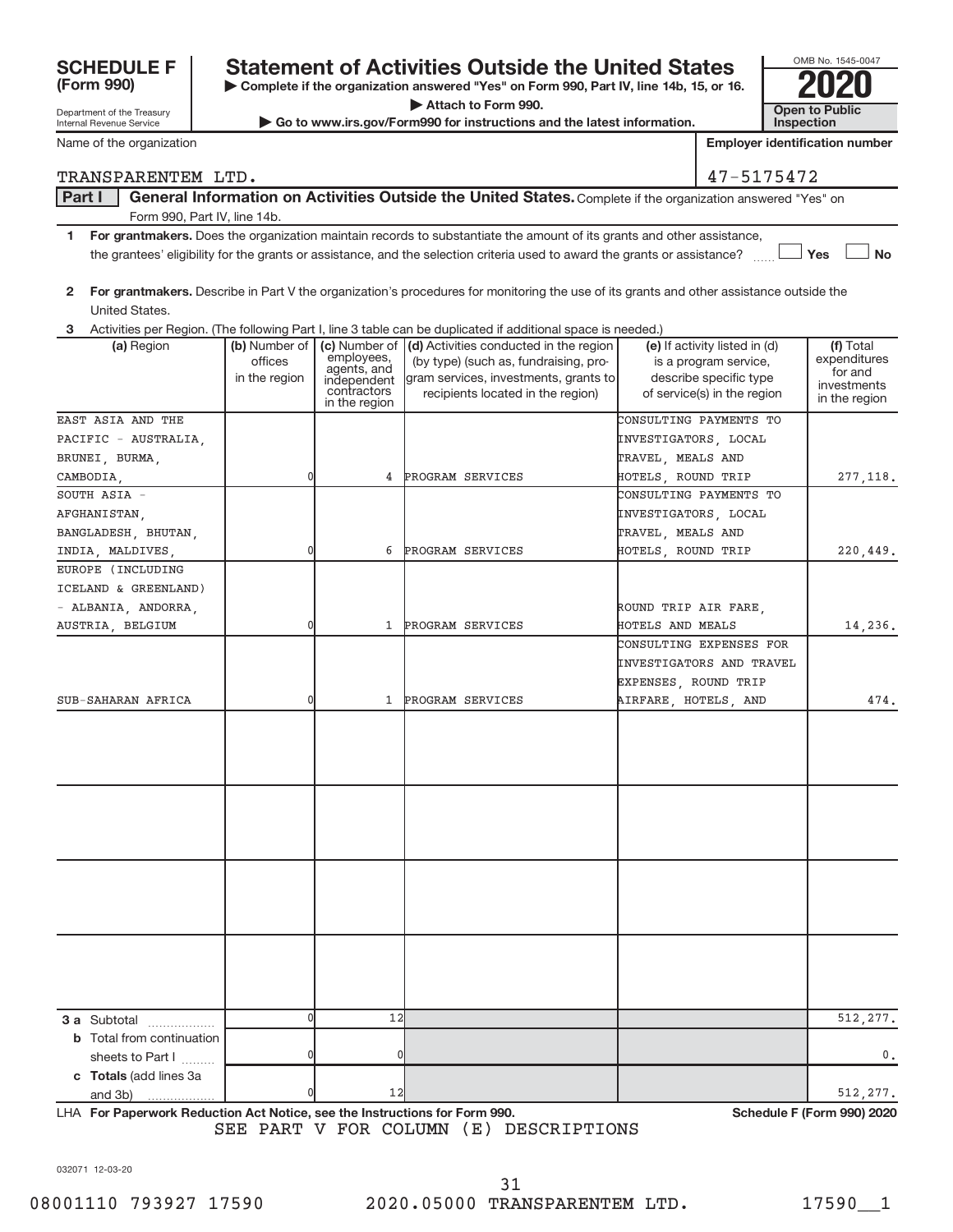| Page 2                         |                                                                                                                                                                                                                                                                              | valuation (book, FMV,<br>appraisal, other)<br>(i) Method of |  |  |  |  | Schedule F (Form 990) 2020                                                                                                                                                                                                                                                   |
|--------------------------------|------------------------------------------------------------------------------------------------------------------------------------------------------------------------------------------------------------------------------------------------------------------------------|-------------------------------------------------------------|--|--|--|--|------------------------------------------------------------------------------------------------------------------------------------------------------------------------------------------------------------------------------------------------------------------------------|
|                                |                                                                                                                                                                                                                                                                              | (h) Description<br>of noncash<br>assistance                 |  |  |  |  |                                                                                                                                                                                                                                                                              |
| 5175472                        |                                                                                                                                                                                                                                                                              | (g) Amount of<br>assistance<br>noncash                      |  |  |  |  |                                                                                                                                                                                                                                                                              |
| $\overline{\phantom{a}}$<br>47 |                                                                                                                                                                                                                                                                              | cash disbursement<br>(f) Manner of                          |  |  |  |  |                                                                                                                                                                                                                                                                              |
|                                |                                                                                                                                                                                                                                                                              | of cash grant<br>(e) Amount                                 |  |  |  |  |                                                                                                                                                                                                                                                                              |
|                                | Grants and Other Assistance to Organizations or Entities Outside the United States. Complete if the organization answered "Yes" on Form 990, Part IV, line 15, for any<br>recipient who received more than \$5,000. Part II can be duplicated if additional space is needed. | (d) Purpose of<br>grant                                     |  |  |  |  | Enter total number of recipient organizations listed above that are recognized as charities by the foreign country, recognized as a tax<br>exempt 501(c)(3) organization by the IRS, or for which the grantee or counsel has provided a section 501(c)(3) equivalency letter |
| TRANSPARENTEM LTD.             |                                                                                                                                                                                                                                                                              | (c) Region                                                  |  |  |  |  |                                                                                                                                                                                                                                                                              |
|                                |                                                                                                                                                                                                                                                                              | and EIN (if applicable)<br>(b) IRS code section             |  |  |  |  |                                                                                                                                                                                                                                                                              |
| Schedule F (Form 990) 2020     | Part II                                                                                                                                                                                                                                                                      | (a) Name of organization<br>٣                               |  |  |  |  | Enter total number of other organizations or entities<br>ო<br>$\mathbf{\Omega}$                                                                                                                                                                                              |

032072 12-03-20 032072 12-03-20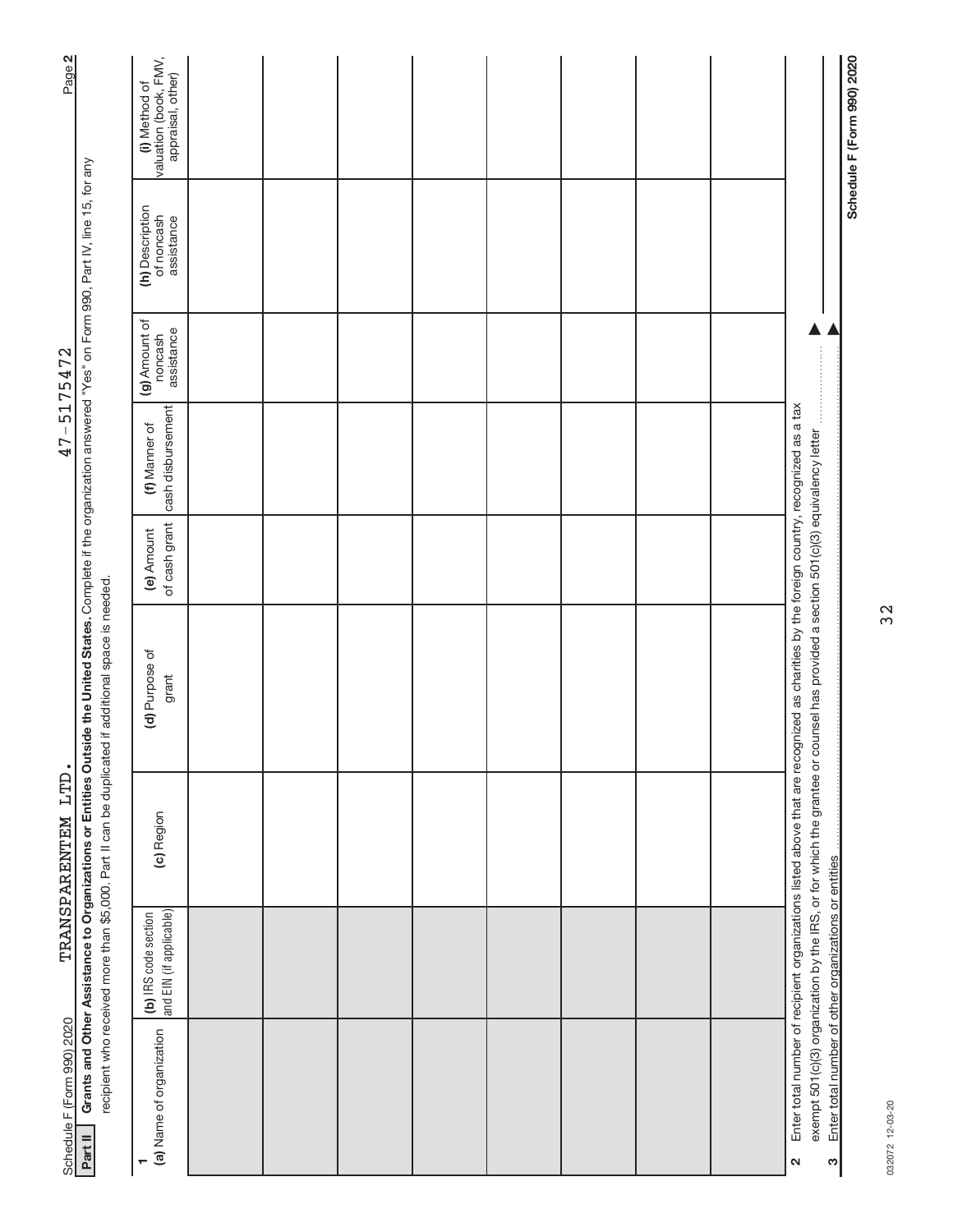| Page 3                     |                                                                                                                                                  | (h) Method of<br>valuation<br>(book, FMV,<br>appraisal, other) |  |  |  |  | Schedule F (Form 990) 2020 |
|----------------------------|--------------------------------------------------------------------------------------------------------------------------------------------------|----------------------------------------------------------------|--|--|--|--|----------------------------|
|                            |                                                                                                                                                  | (g) Description of<br>noncash assistance                       |  |  |  |  |                            |
| 47-5175472                 |                                                                                                                                                  | (f) Amount of<br>assistance<br>noncash                         |  |  |  |  |                            |
|                            | Grants and Other Assistance to Individuals Outside the United States. Complete if the organization answered "Yes" on Form 990, Part IV, line 16. | cash disbursement<br>(e) Manner of                             |  |  |  |  |                            |
|                            |                                                                                                                                                  | (d) Amount of<br>cash grant                                    |  |  |  |  |                            |
|                            |                                                                                                                                                  | (c) Number of<br>recipients                                    |  |  |  |  |                            |
| TRANSPARENTEM LTD.         |                                                                                                                                                  | (b) Region                                                     |  |  |  |  |                            |
| Schedule F (Form 990) 2020 | Part III can be duplicated if additional space is needed.<br>Part III                                                                            | (a) Type of grant or assistance                                |  |  |  |  |                            |

33

032073 12-03-20 032073 12-03-20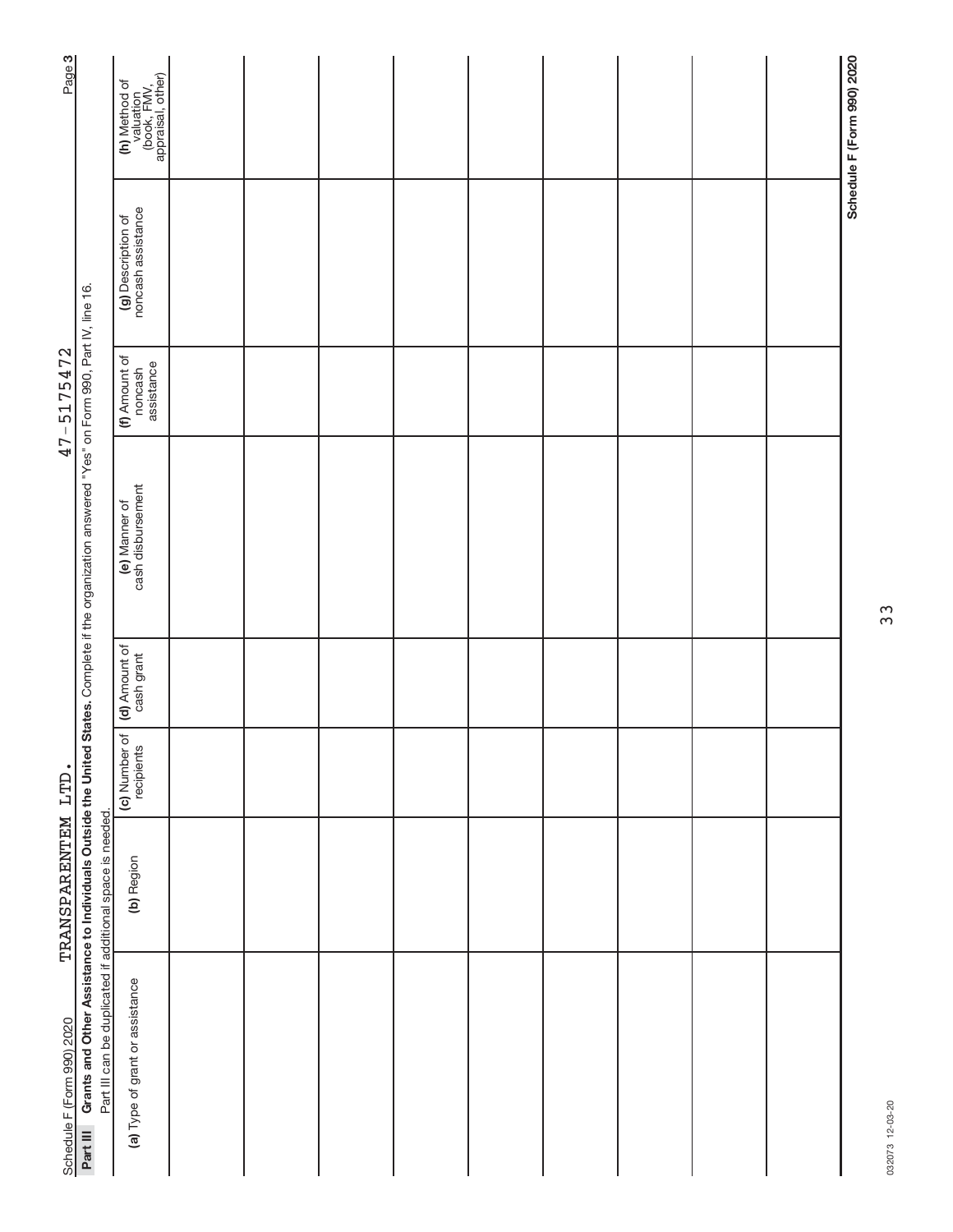| $\mathbf{1}$   | Was the organization a U.S. transferor of property to a foreign corporation during the tax year? If "Yes,"<br>the organization may be required to file Form 926, Return by a U.S. Transferor of Property to a Foreign<br>Corporation (see Instructions for Form 926) [11] Corporation (See Instruction of Torn Parameters of Torn Parameters A                                                                         | Yes | $ X _{\mathsf{No}}$ |
|----------------|------------------------------------------------------------------------------------------------------------------------------------------------------------------------------------------------------------------------------------------------------------------------------------------------------------------------------------------------------------------------------------------------------------------------|-----|---------------------|
| $\overline{2}$ | Did the organization have an interest in a foreign trust during the tax year? If "Yes," the organization may<br>be required to separately file Form 3520, Annual Return To Report Transactions With Foreign Trusts and<br>Receipt of Certain Foreign Gifts, and/or Form 3520-A, Annual Information Return of Foreign Trust With a<br>U.S. Owner (see Instructions for Forms 3520 and 3520-A; don't file with Form 990) | Yes | $X $ No             |
| 3              | Did the organization have an ownership interest in a foreign corporation during the tax year? If "Yes,"<br>the organization may be required to file Form 5471, Information Return of U.S. Persons With Respect to                                                                                                                                                                                                      | Yes | $X _{N_{\Omega}}$   |
| $\overline{4}$ | Was the organization a direct or indirect shareholder of a passive foreign investment company or a<br>qualified electing fund during the tax year? If "Yes," the organization may be required to file Form 8621,<br>Information Return by a Shareholder of a Passive Foreign Investment Company or Qualified Electing                                                                                                  | Yes | $X _{\text{No}}$    |
| 5              | Did the organization have an ownership interest in a foreign partnership during the tax year? If "Yes,"<br>the organization may be required to file Form 8865, Return of U.S. Persons With Respect to Certain<br>Foreign Partnerships (see Instructions for Form 8865)                                                                                                                                                 | Yes | $X _{N_{\Omega}}$   |
| 6              | Did the organization have any operations in or related to any boycotting countries during the tax year? If<br>"Yes," the organization may be required to separately file Form 5713, International Boycott Report (see                                                                                                                                                                                                  | Yes |                     |

**Schedule F (Form 990) 2020**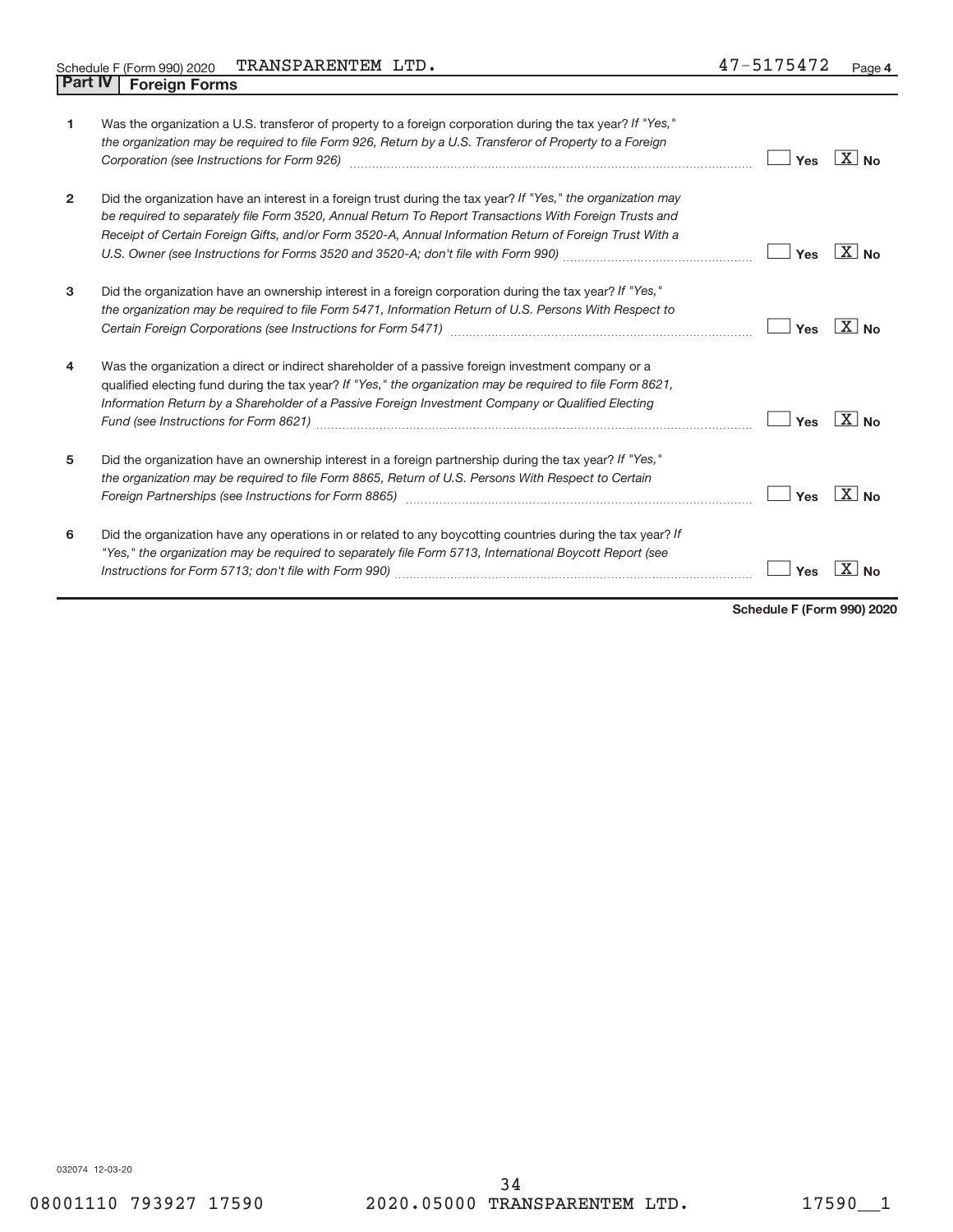| TRANSPARENTEM LTD.<br>Schedule F (Form 990) 2020                                                                                                                                                                                                                             | 47-5175472<br>Page 5 |
|------------------------------------------------------------------------------------------------------------------------------------------------------------------------------------------------------------------------------------------------------------------------------|----------------------|
| Part V<br><b>Supplemental Information</b>                                                                                                                                                                                                                                    |                      |
| Provide the information required by Part I, line 2 (monitoring of funds); Part I, line 3, column (f) (accounting method; amounts of<br>investments vs. expenditures per region); Part II, line 1 (accounting method); Part III (accounting method); and Part III, column (c) |                      |
| (estimated number of recipients), as applicable. Also complete this part to provide any additional information. See instructions.                                                                                                                                            |                      |
| PART I, LINE 3, COLUMN (E):                                                                                                                                                                                                                                                  |                      |
| REGION: EAST ASIA AND THE PACIFIC - AUSTRALIA, BRUNEI, BURMA, CAMBODIA,                                                                                                                                                                                                      |                      |
| (E)<br>SPECIFIC TYPES OF SERVICES IN REGION: CONSULTING PAYMENTS TO                                                                                                                                                                                                          |                      |
| INVESTIGATORS, LOCAL TRAVEL, MEALS AND HOTELS, ROUND TRIP AIRFARE                                                                                                                                                                                                            |                      |
| REGION:<br>(A)                                                                                                                                                                                                                                                               |                      |
| SOUTH ASIA - AFGHANISTAN, BANGLADESH, BHUTAN, INDIA, MALDIVES, NEPAL,                                                                                                                                                                                                        |                      |
| SPECIFIC TYPES OF SERVICES IN REGION: CONSULTING PAYMENTS TO<br>(E)                                                                                                                                                                                                          |                      |
| INVESTIGATORS, LOCAL TRAVEL, MEALS AND HOTELS, ROUND TRIP AIRFARE                                                                                                                                                                                                            |                      |
|                                                                                                                                                                                                                                                                              |                      |
| REGION: SUB-SAHARAN AFRICA                                                                                                                                                                                                                                                   |                      |
| SPECIFIC TYPES OF SERVICES IN REGION: CONSULTING EXPENSES FOR<br>(E)                                                                                                                                                                                                         |                      |
| INVESTIGATORS AND TRAVEL EXPENSES, ROUND TRIP AIRFARE, HOTELS, AND MEALS.                                                                                                                                                                                                    |                      |
|                                                                                                                                                                                                                                                                              |                      |
|                                                                                                                                                                                                                                                                              |                      |
|                                                                                                                                                                                                                                                                              |                      |
|                                                                                                                                                                                                                                                                              |                      |
|                                                                                                                                                                                                                                                                              |                      |
|                                                                                                                                                                                                                                                                              |                      |
|                                                                                                                                                                                                                                                                              |                      |
|                                                                                                                                                                                                                                                                              |                      |
|                                                                                                                                                                                                                                                                              |                      |
|                                                                                                                                                                                                                                                                              |                      |
|                                                                                                                                                                                                                                                                              |                      |

032075 12-03-20

**Schedule F (Form 990) 2020**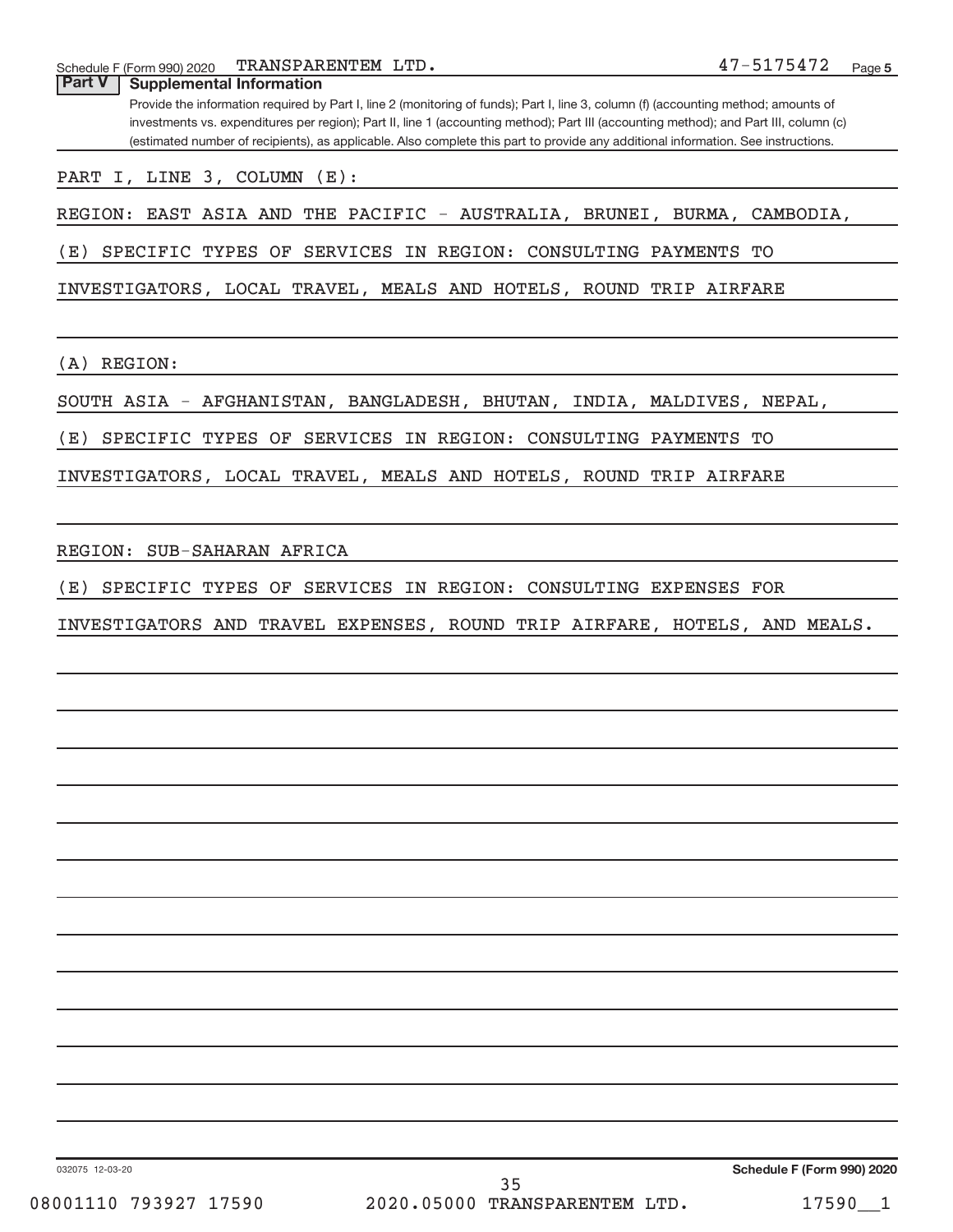|    | <b>SCHEDULE J</b>                                      | <b>Compensation Information</b>                                                                                        |                                       | OMB No. 1545-0047          |     |                             |  |  |  |  |
|----|--------------------------------------------------------|------------------------------------------------------------------------------------------------------------------------|---------------------------------------|----------------------------|-----|-----------------------------|--|--|--|--|
|    | (Form 990)                                             | For certain Officers, Directors, Trustees, Key Employees, and Highest                                                  |                                       | <b>2020</b>                |     |                             |  |  |  |  |
|    |                                                        | <b>Compensated Employees</b><br>Complete if the organization answered "Yes" on Form 990, Part IV, line 23.             |                                       |                            |     |                             |  |  |  |  |
|    | Department of the Treasury                             | Attach to Form 990.                                                                                                    |                                       | <b>Open to Public</b>      |     |                             |  |  |  |  |
|    | Internal Revenue Service                               | Go to www.irs.gov/Form990 for instructions and the latest information.                                                 |                                       | Inspection                 |     |                             |  |  |  |  |
|    | Name of the organization                               |                                                                                                                        | <b>Employer identification number</b> |                            |     |                             |  |  |  |  |
|    |                                                        | TRANSPARENTEM LTD.                                                                                                     |                                       | 47-5175472                 |     |                             |  |  |  |  |
|    | Part I                                                 | <b>Questions Regarding Compensation</b>                                                                                |                                       |                            |     |                             |  |  |  |  |
|    |                                                        |                                                                                                                        |                                       |                            | Yes | No.                         |  |  |  |  |
| 1a |                                                        | Check the appropriate box(es) if the organization provided any of the following to or for a person listed on Form 990, |                                       |                            |     |                             |  |  |  |  |
|    |                                                        | Part VII, Section A, line 1a. Complete Part III to provide any relevant information regarding these items.             |                                       |                            |     |                             |  |  |  |  |
|    | First-class or charter travel                          | Housing allowance or residence for personal use                                                                        |                                       |                            |     |                             |  |  |  |  |
|    | Travel for companions                                  | Payments for business use of personal residence                                                                        |                                       |                            |     |                             |  |  |  |  |
|    |                                                        | Tax indemnification and gross-up payments<br>Health or social club dues or initiation fees                             |                                       |                            |     |                             |  |  |  |  |
|    |                                                        | Discretionary spending account<br>Personal services (such as maid, chauffeur, chef)                                    |                                       |                            |     |                             |  |  |  |  |
|    |                                                        |                                                                                                                        |                                       |                            |     |                             |  |  |  |  |
|    |                                                        | <b>b</b> If any of the boxes on line 1a are checked, did the organization follow a written policy regarding payment or |                                       | 1b                         |     |                             |  |  |  |  |
| 2  |                                                        | Did the organization require substantiation prior to reimbursing or allowing expenses incurred by all directors,       |                                       |                            |     |                             |  |  |  |  |
|    |                                                        |                                                                                                                        |                                       | $\mathbf{2}$               |     |                             |  |  |  |  |
|    |                                                        |                                                                                                                        |                                       |                            |     |                             |  |  |  |  |
| з  |                                                        | Indicate which, if any, of the following the organization used to establish the compensation of the organization's     |                                       |                            |     |                             |  |  |  |  |
|    |                                                        | CEO/Executive Director. Check all that apply. Do not check any boxes for methods used by a related organization to     |                                       |                            |     |                             |  |  |  |  |
|    |                                                        | establish compensation of the CEO/Executive Director, but explain in Part III.                                         |                                       |                            |     |                             |  |  |  |  |
|    | $\lfloor \underline{X} \rfloor$ Compensation committee | Written employment contract                                                                                            |                                       |                            |     |                             |  |  |  |  |
|    |                                                        | $ \mathbf{X} $ Compensation survey or study<br>Independent compensation consultant                                     |                                       |                            |     |                             |  |  |  |  |
|    |                                                        | $ \mathbf{X} $ Approval by the board or compensation committee                                                         |                                       |                            |     |                             |  |  |  |  |
|    | $\lfloor x \rfloor$ Form 990 of other organizations    |                                                                                                                        |                                       |                            |     |                             |  |  |  |  |
| 4  |                                                        | During the year, did any person listed on Form 990, Part VII, Section A, line 1a, with respect to the filing           |                                       |                            |     |                             |  |  |  |  |
|    | organization or a related organization:                |                                                                                                                        |                                       |                            |     |                             |  |  |  |  |
|    |                                                        | Receive a severance payment or change-of-control payment?                                                              |                                       | 4a                         |     | x                           |  |  |  |  |
| b  |                                                        |                                                                                                                        |                                       | 4b                         |     | $\overline{\mathbf{X}}$     |  |  |  |  |
| c  |                                                        |                                                                                                                        |                                       | 4c                         |     | $\overline{\textnormal{x}}$ |  |  |  |  |
|    |                                                        | If "Yes" to any of lines 4a-c, list the persons and provide the applicable amounts for each item in Part III.          |                                       |                            |     |                             |  |  |  |  |
|    |                                                        |                                                                                                                        |                                       |                            |     |                             |  |  |  |  |
|    |                                                        | Only section 501(c)(3), 501(c)(4), and 501(c)(29) organizations must complete lines 5-9.                               |                                       |                            |     |                             |  |  |  |  |
|    |                                                        | For persons listed on Form 990, Part VII, Section A, line 1a, did the organization pay or accrue any compensation      |                                       |                            |     |                             |  |  |  |  |
|    | contingent on the revenues of:                         |                                                                                                                        |                                       |                            |     |                             |  |  |  |  |
|    |                                                        |                                                                                                                        |                                       | 5a                         |     | X                           |  |  |  |  |
|    |                                                        |                                                                                                                        |                                       | 5b                         |     | X                           |  |  |  |  |
|    |                                                        | If "Yes" on line 5a or 5b, describe in Part III.                                                                       |                                       |                            |     |                             |  |  |  |  |
| 6. |                                                        | For persons listed on Form 990, Part VII, Section A, line 1a, did the organization pay or accrue any compensation      |                                       |                            |     |                             |  |  |  |  |
|    | contingent on the net earnings of:                     |                                                                                                                        |                                       |                            |     |                             |  |  |  |  |
|    |                                                        |                                                                                                                        |                                       | 6a                         |     | x                           |  |  |  |  |
|    |                                                        |                                                                                                                        |                                       | 6b                         |     | $\overline{\mathbf{X}}$     |  |  |  |  |
|    |                                                        | If "Yes" on line 6a or 6b, describe in Part III.                                                                       |                                       |                            |     |                             |  |  |  |  |
|    |                                                        | 7 For persons listed on Form 990, Part VII, Section A, line 1a, did the organization provide any nonfixed payments     |                                       |                            |     |                             |  |  |  |  |
|    |                                                        |                                                                                                                        |                                       | 7                          |     | x                           |  |  |  |  |
| 8  |                                                        | Were any amounts reported on Form 990, Part VII, paid or accrued pursuant to a contract that was subject to the        |                                       |                            |     |                             |  |  |  |  |
|    |                                                        |                                                                                                                        |                                       | 8                          |     | x                           |  |  |  |  |
| 9  |                                                        | If "Yes" on line 8, did the organization also follow the rebuttable presumption procedure described in                 |                                       |                            |     |                             |  |  |  |  |
|    |                                                        |                                                                                                                        |                                       | 9                          |     |                             |  |  |  |  |
|    |                                                        | LHA For Paperwork Reduction Act Notice, see the Instructions for Form 990.                                             |                                       | Schedule J (Form 990) 2020 |     |                             |  |  |  |  |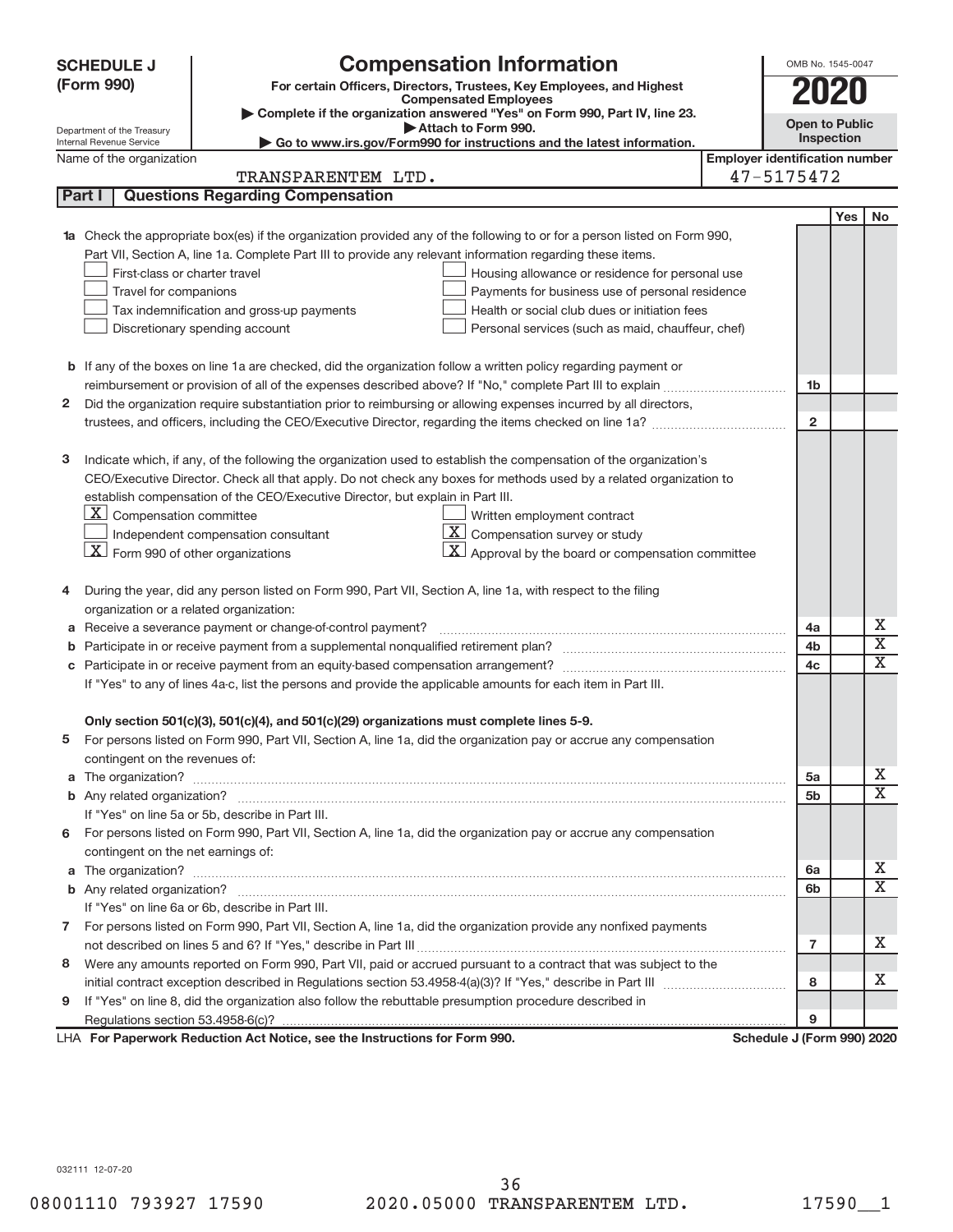| Officers, Directors, Trustees, Key Employees, and Highest Compensated Employees. Use duplicate copies if additional space is needed<br>Schedule J (Form 990) 2020<br>Part II                                                                                                     |                                     | TRANSPARENTEM LTD.                   |                                           |                                           | $47 - 517547$                                  | N                          |                                                          | $\mathbf{N}$<br>Page                      |
|----------------------------------------------------------------------------------------------------------------------------------------------------------------------------------------------------------------------------------------------------------------------------------|-------------------------------------|--------------------------------------|-------------------------------------------|-------------------------------------------|------------------------------------------------|----------------------------|----------------------------------------------------------|-------------------------------------------|
| For each individual whose compensation must be reported on Schedule J, report compensation from the organization on row (i) and from related organizations, described in the instructions, on row (ii).<br>Do not list any individuals that aren't listed on Form 990, Part VII. |                                     |                                      |                                           |                                           |                                                |                            |                                                          |                                           |
| Note: The sum of columns (B)(i)-(iii) for each listed individual must equal the total amount of Form 990, Part VII, Section A, line 1a, applicable column (D) and (E) amounts for that individual.                                                                               |                                     |                                      |                                           |                                           |                                                |                            |                                                          |                                           |
|                                                                                                                                                                                                                                                                                  |                                     | (B) Breakdown of W-2                 |                                           | and/or 1099-MISC compensation             | (C) Retirement and<br>other deferred           | (D) Nontaxable<br>benefits | Total of columns<br>(B)(i)-(D)<br>$\widehat{\mathbb{E}}$ | (F) Compensation<br>in column (B)         |
| (A) Name and Title                                                                                                                                                                                                                                                               |                                     | compensation<br>(i) Base             | compensation<br>(ii) Bonus &<br>incentive | compensation<br>reportable<br>(iii) Other | compensation                                   |                            |                                                          | reported as deferred<br>on prior Form 990 |
| SANDLER<br>TIMOTHY R.                                                                                                                                                                                                                                                            | $\widehat{=}$                       | 852.<br>234,                         | $\dot{\circ}$                             | $\dot{\circ}$                             | $\bullet$<br>0.093<br>o                        | 042<br>1<br>$\mathcal{L}$  | 987<br>264                                               | $\dot{\circ}$                             |
| VP OF INVESTIGATIONS                                                                                                                                                                                                                                                             | ε                                   | $\bullet$<br>$\circ$                 | $\dot{\circ}$                             | $\dot{\circ}$                             | $\bullet$<br>$\circ$                           | 0                          | ٠<br>$\overline{\phantom{0}}$                            | $\dot{\circ}$                             |
| E. BENJAMIN SKINNER                                                                                                                                                                                                                                                              | $\widehat{=}$                       | $\overline{000}$ .<br>$\frac{6}{20}$ | $\overline{\vphantom{a}}$                 | $  \cdot \rangle$                         | 240.<br>$\infty$                               | 824.                       | $\overline{064}$<br>$\frac{15}{21}$                      | $ \cdot $                                 |
| PRESIDENT                                                                                                                                                                                                                                                                        | ⊜                                   | ٠<br>$\circ$                         | $  \cdot  $                               | $\overline{\circ}$                        | $\overline{\phantom{0}}\phantom{0}\phantom{0}$ | $\dot{\circ}$              | $\dot{\circ}$                                            | $\overline{\circ}$                        |
| STRATEGIC ENGAGEMENT<br>CAM TU RINSCHE                                                                                                                                                                                                                                           | $\widehat{=}$                       | 274.<br>10<br>191                    | $\dot{\circ}$<br>10                       | $\overline{\bullet}$<br>0                 | .008 <br>10<br>⊢                               | 10<br>481                  | ٠<br>$\frac{1}{2}$<br>210                                | $\overline{0}$ .<br>$\mathsf{L}$          |
|                                                                                                                                                                                                                                                                                  | $\widehat{\equiv}$                  | $\bullet$                            |                                           |                                           | $\bullet$                                      |                            |                                                          |                                           |
|                                                                                                                                                                                                                                                                                  | $\widehat{=}$                       |                                      |                                           |                                           |                                                |                            |                                                          |                                           |
|                                                                                                                                                                                                                                                                                  | ε                                   |                                      |                                           |                                           |                                                |                            |                                                          |                                           |
|                                                                                                                                                                                                                                                                                  | $\widehat{\equiv}$<br>$\widehat{=}$ |                                      |                                           |                                           |                                                |                            |                                                          |                                           |
|                                                                                                                                                                                                                                                                                  |                                     |                                      |                                           |                                           |                                                |                            |                                                          |                                           |
|                                                                                                                                                                                                                                                                                  | $\widehat{\equiv}$<br>$\widehat{=}$ |                                      |                                           |                                           |                                                |                            |                                                          |                                           |
|                                                                                                                                                                                                                                                                                  | $\widehat{=}$                       |                                      |                                           |                                           |                                                |                            |                                                          |                                           |
|                                                                                                                                                                                                                                                                                  | $\widehat{\equiv}$                  |                                      |                                           |                                           |                                                |                            |                                                          |                                           |
|                                                                                                                                                                                                                                                                                  | $\widehat{=}$                       |                                      |                                           |                                           |                                                |                            |                                                          |                                           |
|                                                                                                                                                                                                                                                                                  | $\widehat{\equiv}$                  |                                      |                                           |                                           |                                                |                            |                                                          |                                           |
|                                                                                                                                                                                                                                                                                  | $\widehat{=}$                       |                                      |                                           |                                           |                                                |                            |                                                          |                                           |
|                                                                                                                                                                                                                                                                                  | $\widehat{\equiv}$                  |                                      |                                           |                                           |                                                |                            |                                                          |                                           |
|                                                                                                                                                                                                                                                                                  | $\widehat{=}$                       |                                      |                                           |                                           |                                                |                            |                                                          |                                           |
|                                                                                                                                                                                                                                                                                  | $\widehat{\equiv}$                  |                                      |                                           |                                           |                                                |                            |                                                          |                                           |
|                                                                                                                                                                                                                                                                                  | $\widehat{=}$                       |                                      |                                           |                                           |                                                |                            |                                                          |                                           |
|                                                                                                                                                                                                                                                                                  | $\widehat{\equiv}$                  |                                      |                                           |                                           |                                                |                            |                                                          |                                           |
|                                                                                                                                                                                                                                                                                  | $\widehat{=}$                       |                                      |                                           |                                           |                                                |                            |                                                          |                                           |
|                                                                                                                                                                                                                                                                                  | $\widehat{\equiv}$                  |                                      |                                           |                                           |                                                |                            |                                                          |                                           |
|                                                                                                                                                                                                                                                                                  | $\widehat{=}$                       |                                      |                                           |                                           |                                                |                            |                                                          |                                           |
|                                                                                                                                                                                                                                                                                  | $\widehat{\equiv}$                  |                                      |                                           |                                           |                                                |                            |                                                          |                                           |
|                                                                                                                                                                                                                                                                                  | $\widehat{=}$                       |                                      |                                           |                                           |                                                |                            |                                                          |                                           |
|                                                                                                                                                                                                                                                                                  | $\widehat{\equiv}$                  |                                      |                                           |                                           |                                                |                            |                                                          |                                           |
|                                                                                                                                                                                                                                                                                  | $\widehat{=}$                       |                                      |                                           |                                           |                                                |                            |                                                          |                                           |
|                                                                                                                                                                                                                                                                                  | $\widehat{\equiv}$                  |                                      |                                           |                                           |                                                |                            |                                                          |                                           |
|                                                                                                                                                                                                                                                                                  | $\widehat{=}$                       |                                      |                                           |                                           |                                                |                            |                                                          |                                           |
|                                                                                                                                                                                                                                                                                  | ⊜                                   |                                      |                                           |                                           |                                                |                            |                                                          |                                           |
|                                                                                                                                                                                                                                                                                  |                                     |                                      |                                           |                                           |                                                |                            |                                                          | Schedule J (Form 990) 2020                |
| 032112 12-07-20                                                                                                                                                                                                                                                                  |                                     |                                      |                                           | 37                                        |                                                |                            |                                                          |                                           |

032112 12-07-20 032112 12-07-20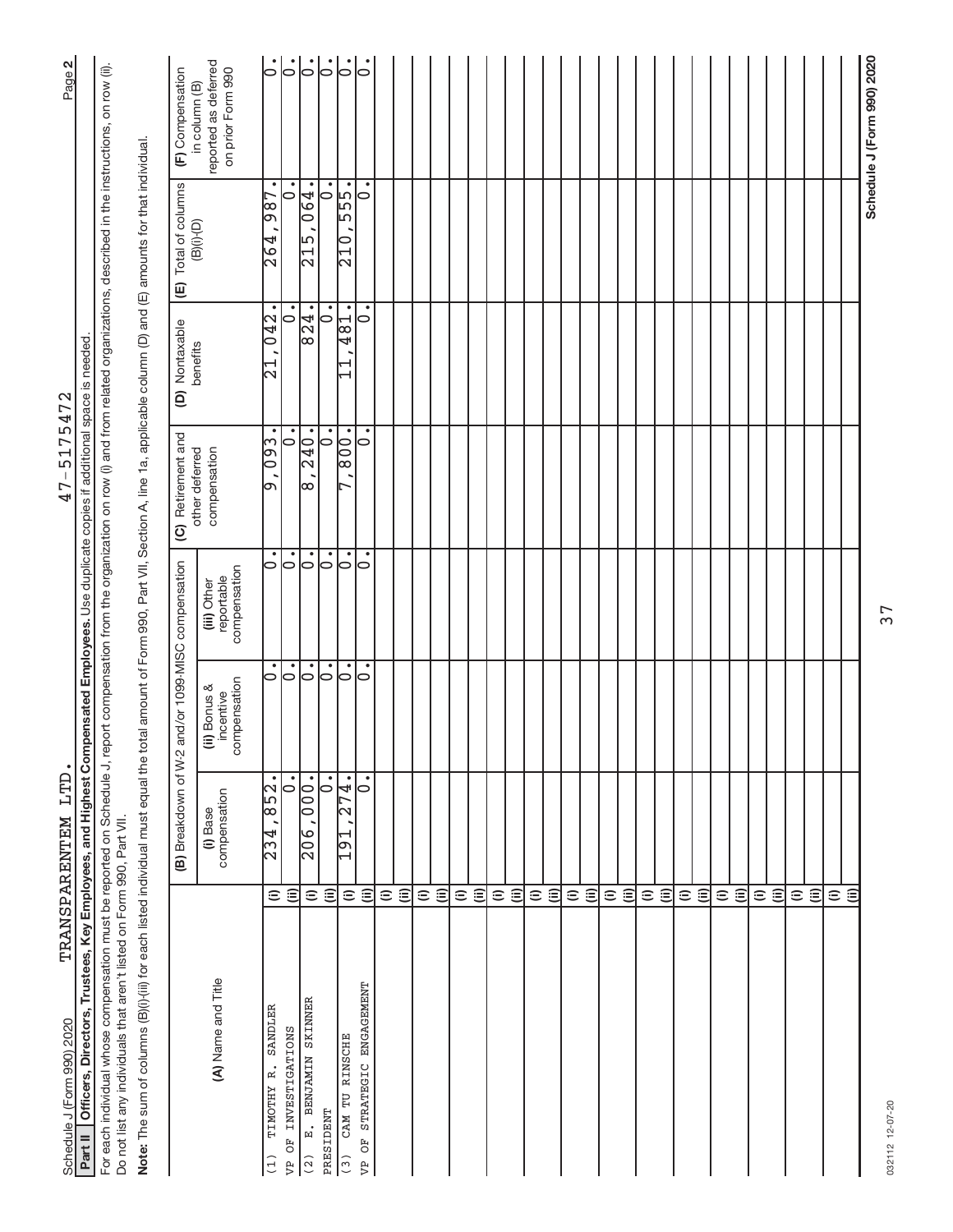| Page 3                                                                                |                                                                                                                                                                                                            |  |  |  |  |  |  |  |  |  |                            |
|---------------------------------------------------------------------------------------|------------------------------------------------------------------------------------------------------------------------------------------------------------------------------------------------------------|--|--|--|--|--|--|--|--|--|----------------------------|
| 47-5175472                                                                            |                                                                                                                                                                                                            |  |  |  |  |  |  |  |  |  | Schedule J (Form 990) 2020 |
| TRANSPARENTEM LTD.<br>Part III Supplemental Information<br>Schedule J (Form 990) 2020 | Provide the information, explanation, or descriptions required for Part I, lines 1a, 1b, 3, 4a, 4b, 4c, 5a, 5b, 6a, 6b, 7, and 8, and for Part II. Also complete this part for any additional information. |  |  |  |  |  |  |  |  |  |                            |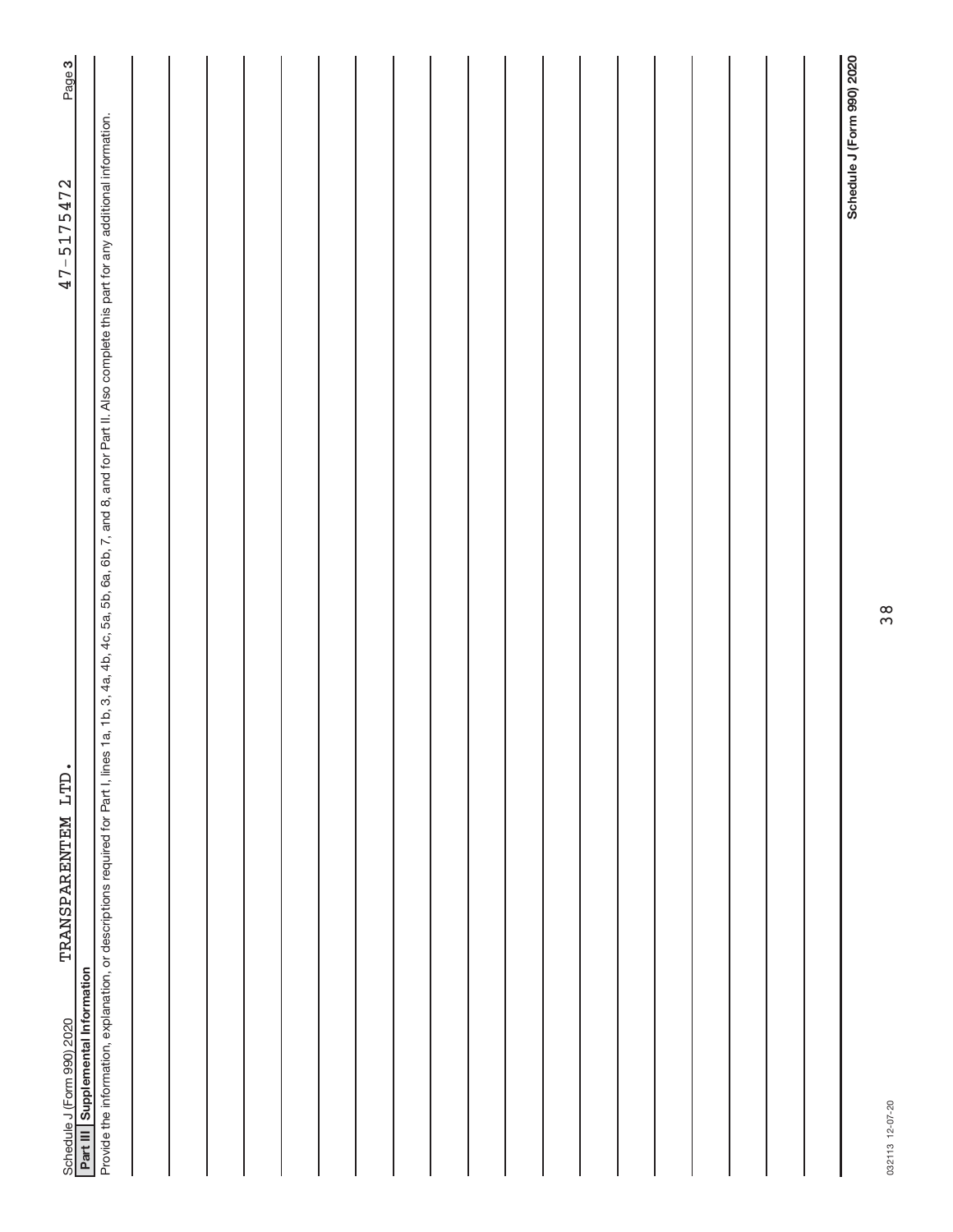**(Form 990 or 990-EZ)**

Internal Revenue Service

Department of the Treasury

Name of the organization

**Complete to provide information for responses to specific questions on Form 990 or 990-EZ or to provide any additional information. | Attach to Form 990 or 990-EZ. SCHEDULE O Supplemental Information to Form 990 or 990-EZ 2020**<br>(Form 990 or 990-EZ) **2020** Complete to provide information for responses to specific questions on

**| Go to www.irs.gov/Form990 for the latest information.**

**Open to Public Inspection**

OMB No. 1545-0047

TRANSPARENTEM LTD. 47-5175472

**Employer identification number**

FORM 990, PART III, LINE 1, DESCRIPTION OF ORGANIZATION MISSION:

ABUSES IN GLOBAL SUPPLY CHAINS.

FORM 990, PART VI, SECTION B, LINE 11B:

THE 990 IS REVIEWED BY THE BOARD TREASURER. THE FULL BOARD IS PROVIDED A

COPY OF THE RETURN BEFORE IT IS SIGNED BY THE PRESIDENT AND FILED WITH THE IRS.

FORM 990, PART VI, SECTION B, LINE 12C:

ALL OFFICERS, BOARD MEMBERS AND STAFF ARE REQUIRED TO DISCLOSE ANY

CONFLICTS AND SIGN A CONFLICT OF INTEREST POLICY WHEN THEY FIRST JOIN THE BOARD OR ORGANIZATION, AND EVERY YEAR AFTER. THE BOARD SECRETARY FOLLOWS UP AND ENFORCES COMPLIANCE WITH THE POLICY.

FORM 990, PART VI, SECTION B, LINE 15:

THE BOARD COMPENSATION COMMITTEE USES MARKET DATA FOR SIMILAR ORGANIZATIONS IN THE NEW YORK AREA, AS WELL AS THE 990S OF OTHER SIMILAR NON-PROFIT ORGANIZATIONS IN DETERMINING THE COMPENSATION FOR THE PRESIDENT, OFFICERS AND KEY EMPLOYEES. THE COMPENSATION COMMITTEE THEN RECOMMENDS THE COMPENSATION OF THE PRESIDENT, OFFICERS AND KEY EMPLOYEES TO THE BOARD, WHO WILL CONSIDER IT AND VOTE ON IT. THE LAST SUCH COMPENSATION REVIEW TOOK PLACE IN FEBRUARY 2019. THE ORGANIZATION HIRED A CONSULTING FIRM IN 2021 IN WHICH A COMPREHENSIVE COMPENSATION REVIEW WILL BE COMPLETED.

FORM 990, PART VI, SECTION C, LINE 19:

032211 11-20-20 **For Paperwork Reduction Act Notice, see the Instructions for Form 990 or 990-EZ. Schedule O (Form 990 or 990-EZ) 2020** LHA THE ORGANIZATION MAKES ITS GOVERNING DOCUMENTS, CONFLICT OF INTEREST POLICY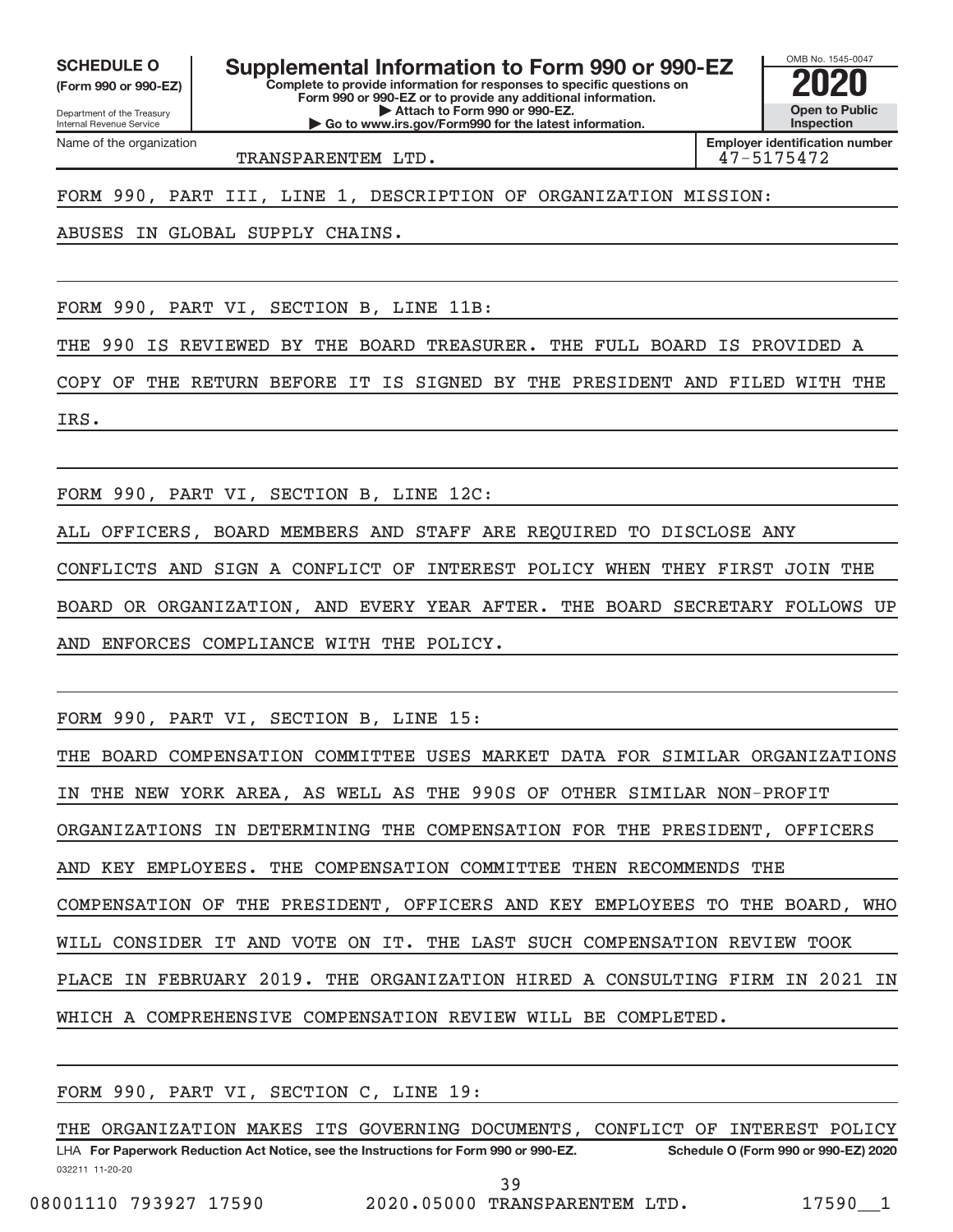| Schedule O (Form 990 or 990-EZ) 2020                                | Page 2                                              |
|---------------------------------------------------------------------|-----------------------------------------------------|
| Name of the organization<br>TRANSPARENTEM LTD.                      | <b>Employer identification number</b><br>47-5175472 |
| AND FINANCIAL STATEMENTS AVAILABLE TO THE PUBLIC UPON REQUEST.      |                                                     |
| FORM 990, PART IX, LINE 11G, OTHER FEES:                            |                                                     |
| PAYROLL SERVICE FEES:                                               |                                                     |
| PROGRAM SERVICE EXPENSES                                            | 6,544.                                              |
| MANAGEMENT AND GENERAL EXPENSES                                     | 723.                                                |
| FUNDRAISING EXPENSES                                                | 241.                                                |
| <b>TOTAL EXPENSES</b>                                               | 7,508.                                              |
| CONTRACTED SERVICES:                                                |                                                     |
| PROGRAM SERVICE EXPENSES                                            | 518,623.                                            |
| MANAGEMENT AND GENERAL EXPENSES                                     | 470.                                                |
| FUNDRAISING EXPENSES                                                | 3,799.                                              |
| <b>TOTAL EXPENSES</b>                                               | 522,892.                                            |
| SERVICES:<br>IТ                                                     |                                                     |
| PROGRAM SERVICE EXPENSES                                            | 86,806.                                             |
| MANAGEMENT AND GENERAL EXPENSES                                     | 9,596.                                              |
| FUNDRAISING EXPENSES                                                | 3,199.                                              |
| TOTAL EXPENSES                                                      | 99,601.                                             |
| TOTAL OTHER FEES ON FORM 990, PART IX, LINE 11G, COL A              | 630,001.                                            |
| FORM 990, PART XII, LINE 2C:                                        |                                                     |
| THE ORGANIZATION HAS NOT CHANGED ITS OVERSIGHT PROCESS OR SELECTION |                                                     |
| PROCESS DURING THE YEAR.                                            |                                                     |
|                                                                     |                                                     |

032212 11-20-20

**Schedule O (Form 990 or 990-EZ) 2020**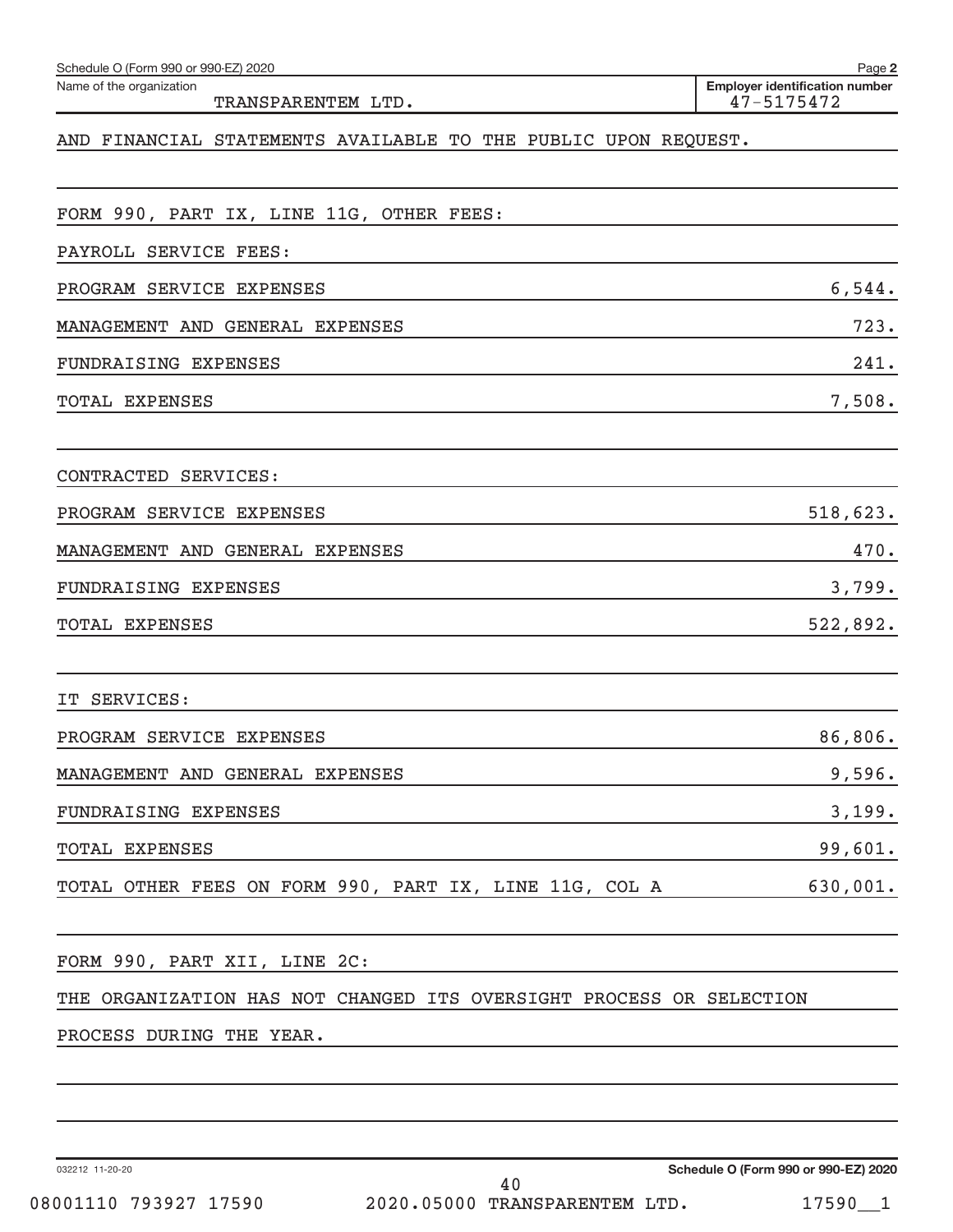| <b>SCHEDULE R</b><br>(Form 990)                                  |                                                                                 | Complete if the organization answered "Yes" on Form 990, Part IV, line 33, 34, 35b, 36, or 37.<br>Related Organizations and Unrelated Partnerships                                  |                                                                        |                                              |                                                                             |                                              | OMB No. 1545-0047<br><b>2020</b>                                               |
|------------------------------------------------------------------|---------------------------------------------------------------------------------|-------------------------------------------------------------------------------------------------------------------------------------------------------------------------------------|------------------------------------------------------------------------|----------------------------------------------|-----------------------------------------------------------------------------|----------------------------------------------|--------------------------------------------------------------------------------|
| Department of the Treasury<br>Internal Revenue Service           |                                                                                 | ▶ Go to www.irs.gov/Form990 for instructions and the latest information.                                                                                                            | Attach to Form 990.                                                    |                                              |                                                                             |                                              | Open to Public<br>Inspection                                                   |
| Name of the organization                                         | TRANSPARENTEM                                                                   | LTD.                                                                                                                                                                                |                                                                        |                                              |                                                                             | Employer identification number<br>47-5175472 |                                                                                |
| Part I                                                           |                                                                                 | Identification of Disregarded Entities. Complete if the organization answered "Yes" on Form 990, Part IV, line 33.                                                                  |                                                                        |                                              |                                                                             |                                              |                                                                                |
|                                                                  | Name, address, and EIN (if applicable)<br>of disregarded entity<br>$\mathbf{a}$ | Primary activity<br>ê                                                                                                                                                               | Legal domicile (state or<br>foreign country)<br>$\widehat{\mathbf{c}}$ | Total income<br>$\overline{c}$               | End-of-year assets<br>$\widehat{e}$                                         |                                              | Direct controlling<br>entity<br>$\widehat{\epsilon}$                           |
| 10174<br>405 LEXINGTON AVE.,<br>APPLIED RESEARCH<br>NEW YORK, NY | $32 - 0529508$<br>$\mathsf I$<br>LLC<br>29A<br>SERVICES<br>STE.                 | PROCESSING CONTRACTOR<br><b>TRANSACTIONS</b>                                                                                                                                        | DELAWARE                                                               |                                              |                                                                             | 3,370. TRANSPARENTEM                         |                                                                                |
|                                                                  |                                                                                 |                                                                                                                                                                                     |                                                                        |                                              |                                                                             |                                              |                                                                                |
|                                                                  |                                                                                 |                                                                                                                                                                                     |                                                                        |                                              |                                                                             |                                              |                                                                                |
|                                                                  |                                                                                 |                                                                                                                                                                                     |                                                                        |                                              |                                                                             |                                              |                                                                                |
| Part II                                                          | organizations during the tax year.                                              | <b>Identification of Related Tax-Exempt Organizations.</b> Complete if the organization answered "Yes" on Form 990, Part IV, line 34, because it had one or more related tax-exempt |                                                                        |                                              |                                                                             |                                              |                                                                                |
|                                                                  | Name, address, and EIN<br>of related organization<br>$\widehat{a}$              | Primary activity<br>$\widehat{a}$                                                                                                                                                   | Legal domicile (state or<br>foreign country)<br>$\widehat{c}$          | Exempt Code<br>section<br>$\widehat{\sigma}$ | status (if section<br>Public charity<br>501(c)(3)<br>$\widehat{\mathbf{e}}$ | Direct controlling<br>entity<br>$\epsilon$   | Section $\mathbf{g}$ 2(b)(13)<br>$\frac{1}{2}$<br>controlled<br>entity?<br>Yes |
|                                                                  |                                                                                 |                                                                                                                                                                                     |                                                                        |                                              |                                                                             |                                              |                                                                                |
|                                                                  |                                                                                 |                                                                                                                                                                                     |                                                                        |                                              |                                                                             |                                              |                                                                                |
|                                                                  |                                                                                 |                                                                                                                                                                                     |                                                                        |                                              |                                                                             |                                              |                                                                                |
|                                                                  |                                                                                 |                                                                                                                                                                                     |                                                                        |                                              |                                                                             |                                              |                                                                                |
|                                                                  | For Paperwork Reduction Act Notice, see the Instructions for Form 990.          |                                                                                                                                                                                     |                                                                        |                                              |                                                                             |                                              | Schedule R (Form 990) 2020                                                     |

032161 10-28-20 032161 10-28-20 LHA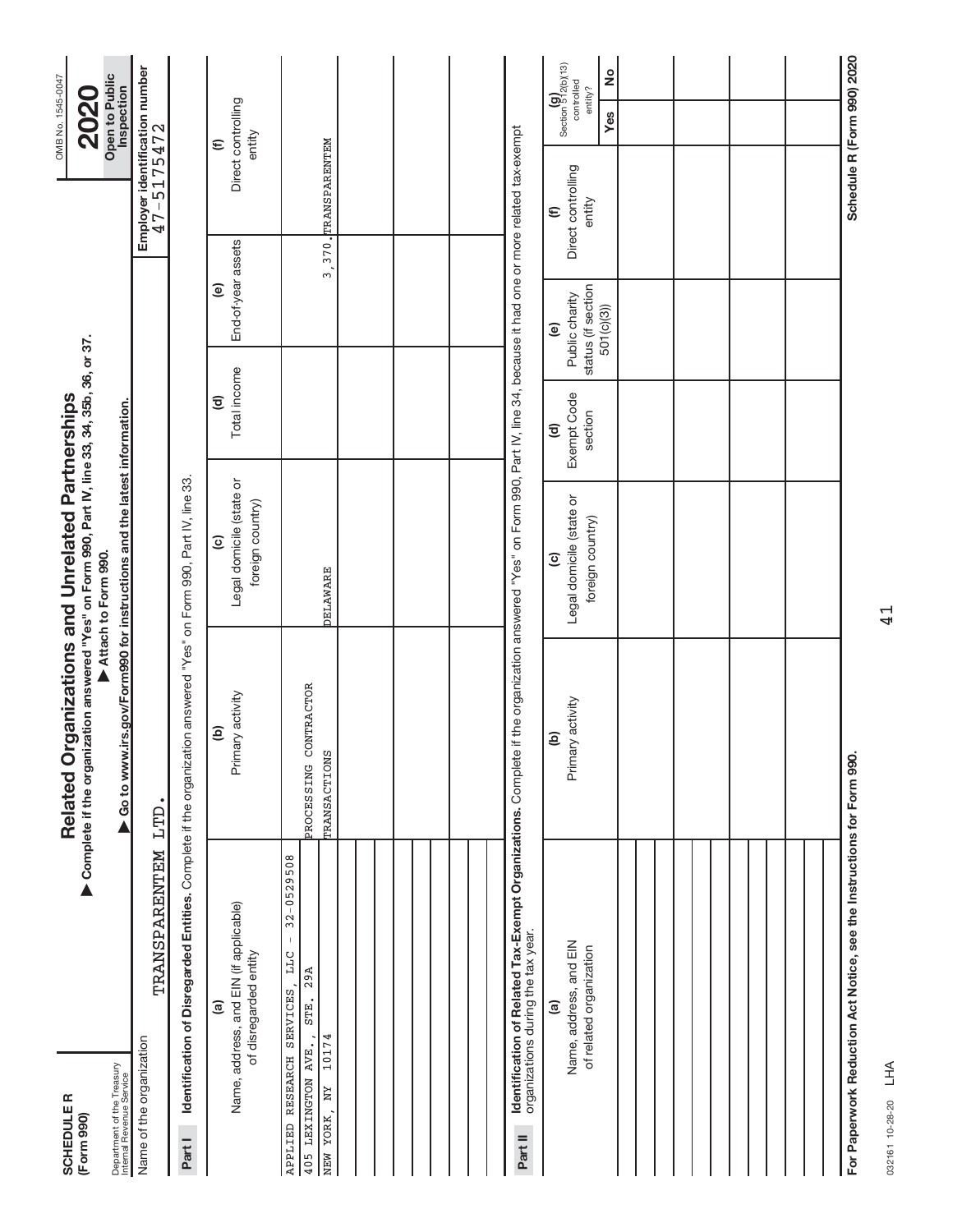| Page 2                         |                                                                                                                                                                                                                                                           | ownership<br>$\mathbf{\widehat{\mathbf{z}}}$                                                     |  |  |                                                                                                                                                  | $\frac{1}{2}$<br>$\begin{array}{c} \textbf{(i)}\\ \text{Section}\\ 512 \text{(b)} \text{(13)}\\ \text{controlled}\\ \text{continued}\\ \text{entity?} \end{array}$ |  |  |                            |
|--------------------------------|-----------------------------------------------------------------------------------------------------------------------------------------------------------------------------------------------------------------------------------------------------------|--------------------------------------------------------------------------------------------------|--|--|--------------------------------------------------------------------------------------------------------------------------------------------------|--------------------------------------------------------------------------------------------------------------------------------------------------------------------|--|--|----------------------------|
| 5175472                        |                                                                                                                                                                                                                                                           | General or Percentage<br>managing<br><b>Ves</b> No<br>⊜                                          |  |  |                                                                                                                                                  | Yes<br>Percentage<br>Ξ                                                                                                                                             |  |  | Schedule R (Form 990) 2020 |
| $\overline{\phantom{a}}$<br>47 |                                                                                                                                                                                                                                                           | Code V-UBI<br>amount in box<br>20 of Schedule<br>K-1 (Form 1065)<br>$\widehat{=}$                |  |  | "Yes" on Form 990, Part IV, line 34, because it had one or more related                                                                          | end-of-year<br>Share of<br>assets<br>ම                                                                                                                             |  |  |                            |
|                                |                                                                                                                                                                                                                                                           | Disproportionate<br>$\frac{1}{2}$<br>allocations?<br>Ξ<br><b>Yes</b>                             |  |  |                                                                                                                                                  |                                                                                                                                                                    |  |  |                            |
|                                |                                                                                                                                                                                                                                                           | end-of-year<br>Share of<br>assets<br>ම                                                           |  |  |                                                                                                                                                  | Share of total<br>income<br>$\widehat{\epsilon}$                                                                                                                   |  |  |                            |
|                                |                                                                                                                                                                                                                                                           |                                                                                                  |  |  |                                                                                                                                                  | Type of entity<br>(C corp, S corp,<br>or trust)<br>ම                                                                                                               |  |  |                            |
|                                |                                                                                                                                                                                                                                                           | Share of total<br>income<br>$\widehat{\epsilon}$                                                 |  |  |                                                                                                                                                  |                                                                                                                                                                    |  |  |                            |
|                                |                                                                                                                                                                                                                                                           |                                                                                                  |  |  |                                                                                                                                                  | Direct controlling<br>entity<br>$\mathbf{E}$                                                                                                                       |  |  |                            |
|                                |                                                                                                                                                                                                                                                           | Predominant income<br>(related, unrelated,<br>excluded from tax under<br>sections 512-514)<br>@) |  |  |                                                                                                                                                  | Legal domicile<br>foreign<br>country)<br>$\widehat{\mathbf{c}}$                                                                                                    |  |  | ⊲                          |
|                                |                                                                                                                                                                                                                                                           | rect controlling<br>entity<br>$\widehat{\mathbf{c}}$<br>هٔ                                       |  |  | on or Trust. Complete if the organization answered                                                                                               | Primary activity<br><u>ව</u>                                                                                                                                       |  |  |                            |
| LTD                            |                                                                                                                                                                                                                                                           | Legal<br>domicile<br>(state or<br>foreign<br>country)<br>$\overline{c}$                          |  |  |                                                                                                                                                  |                                                                                                                                                                    |  |  |                            |
| TRANSPARENTEM                  |                                                                                                                                                                                                                                                           | Primary activity<br>ව                                                                            |  |  |                                                                                                                                                  |                                                                                                                                                                    |  |  |                            |
| Schedule R (Form 990) 2020     | Identification of Related Organizations Taxable as a Partnership. Complete if the organization answered "Yes" on Form 990, Part IV, line 34, because it had one or more related<br>organizations treated as a partnership during the tax year<br>Part III | Name, address, and EIN<br>of related organization<br>$\widehat{a}$                               |  |  | Identification of Related Organizations Taxable as a Corporati<br>organizations treated as a corporation or trust during the tax year<br>Part IV | Name, address, and EIN<br>of related organization<br><u>ම</u>                                                                                                      |  |  | 032162 10-28-20            |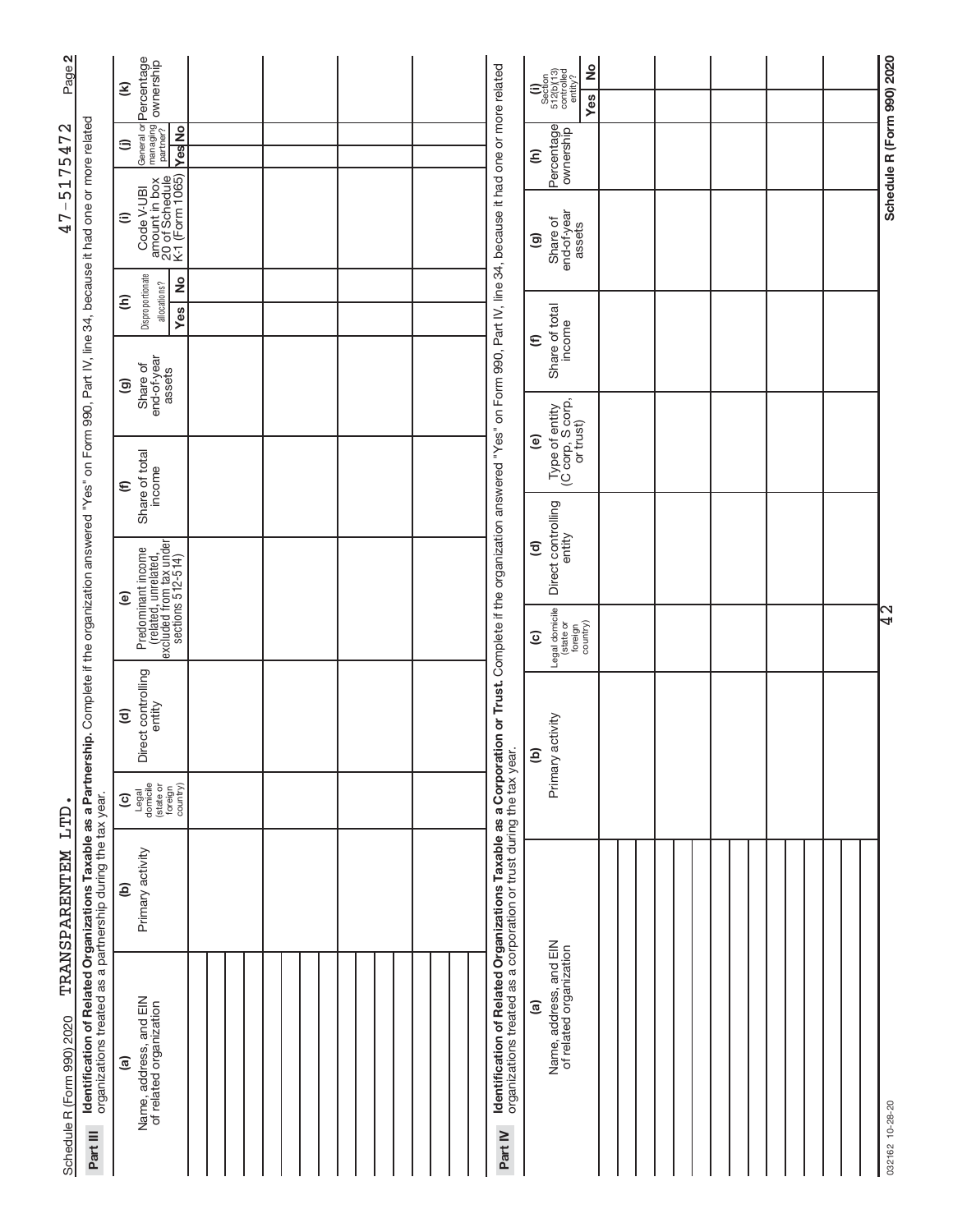Schedule R (Form 990) 2020 'L'KANNS Page L'L'LID' , Page Page TRANSPARENTEM LTD. 47-5175472 TRANSPARENTEM LTD. Schedule R (Form 990) 2020

က| 47-5175472

> Part V Transactions With Related Organizations. Complete if the organization answered "Yes" on Form 990, Part IV, line 34, 35b, or 36. Complete if the organization answered "Yes" on Form 990, Part IV, line 34, 35b, or 36. **Part V Transactions With Related Organizations.**

| $\stackrel{\circ}{=}$<br>Note: Complete line 1 if any entity is listed in Parts II, III, or IV of this schedu                                                                                     |                                |                                                                            |                                                                 |                                 | Yes   No |
|---------------------------------------------------------------------------------------------------------------------------------------------------------------------------------------------------|--------------------------------|----------------------------------------------------------------------------|-----------------------------------------------------------------|---------------------------------|----------|
| During the tax year, did the organization engage in any of the following<br>÷                                                                                                                     |                                | transactions with one or more related organizations listed in Parts II-IV? |                                                                 |                                 |          |
| Receipt of (i) interest, (ii) annuities, (iii) royalties, or (iv) rent from a controlled entity<br>G                                                                                              |                                |                                                                            |                                                                 | $\frac{1}{2}$                   |          |
| Gift, grant, or capital contribution to related organization(s)<br>$\Omega$                                                                                                                       |                                |                                                                            |                                                                 | 윽                               |          |
| Gift, grant, or capital contribution from related organization(s)<br>ပ                                                                                                                            |                                |                                                                            |                                                                 | $\frac{1}{2}$                   |          |
| Loans or loan guarantees to or for related organization(s)<br>ਹ                                                                                                                                   |                                |                                                                            |                                                                 | $\overline{c}$                  |          |
| Ĵ<br>Loans or loan guarantees by related organization(s)<br>Φ                                                                                                                                     |                                |                                                                            |                                                                 | $\frac{6}{1}$                   |          |
|                                                                                                                                                                                                   |                                |                                                                            |                                                                 |                                 |          |
| Dividends from related organization(s).                                                                                                                                                           |                                |                                                                            |                                                                 | #                               |          |
| Sale of assets to related organization(s)<br>ග                                                                                                                                                    |                                |                                                                            |                                                                 | $\overline{a}$                  |          |
| Purchase of assets from related organization(s)<br><u>ء</u>                                                                                                                                       |                                |                                                                            |                                                                 | ≑                               |          |
| <u>.</u><br>.<br>.<br>.<br>.<br>Exchange of assets with related organization(s)                                                                                                                   |                                |                                                                            |                                                                 | ₩                               |          |
| Lease of facilities, equipment, or other assets to related organization(s)                                                                                                                        |                                |                                                                            |                                                                 | Ξ                               |          |
| Lease of facilities, equipment, or other assets from related organization(s)<br>×                                                                                                                 |                                |                                                                            |                                                                 | ≚                               |          |
| Performance of services or membership or fundraising solicitations for                                                                                                                            | related organization(s)        |                                                                            |                                                                 | $\equiv$                        |          |
| Performance of services or membership or fundraising solicitations by<br>E                                                                                                                        | related organization(s)        |                                                                            |                                                                 | $\mathop{\mathsf{E}}$           |          |
| $\epsilon$                                                                                                                                                                                        |                                |                                                                            |                                                                 | $\ddot{=}$                      |          |
| Sharing of paid employees with related organization(s)<br>$\circ$                                                                                                                                 |                                |                                                                            |                                                                 | $\overline{a}$                  |          |
| Reimbursement paid to related organization(s) for expenses                                                                                                                                        |                                |                                                                            |                                                                 | $\frac{\mathsf{d}}{\mathsf{d}}$ |          |
| $\Omega$<br>$\sigma$                                                                                                                                                                              |                                |                                                                            |                                                                 |                                 |          |
| Reimbursement paid by related organization(s) for expenses                                                                                                                                        |                                |                                                                            |                                                                 | $\frac{1}{2}$                   |          |
| Other transfer of cash or property to related organization(s)<br>$\overline{a}$                                                                                                                   |                                |                                                                            |                                                                 | $\doteq$                        |          |
| Other transfer of cash or property from related organization(s)<br><b>U)</b>                                                                                                                      |                                |                                                                            |                                                                 | $\frac{6}{1}$                   |          |
| If the answer to any of the above is "Yes," see the instructions for information on who must complete this line, including covered relationships and transaction thresholds.<br>$\mathbf{\Omega}$ |                                |                                                                            |                                                                 |                                 |          |
| Name of related organization<br>$\widehat{\mathbf{a}}$                                                                                                                                            | Transaction<br>type (a-s)<br>ව | Amount involved<br>$\widehat{\mathbf{c}}$                                  | Method of determining amount involved<br>$\widehat{\mathbf{c}}$ |                                 |          |
| Ξ                                                                                                                                                                                                 |                                |                                                                            |                                                                 |                                 |          |
| ହ                                                                                                                                                                                                 |                                |                                                                            |                                                                 |                                 |          |
| ම                                                                                                                                                                                                 |                                |                                                                            |                                                                 |                                 |          |
| E)                                                                                                                                                                                                |                                |                                                                            |                                                                 |                                 |          |
| ල)                                                                                                                                                                                                |                                |                                                                            |                                                                 |                                 |          |
| <u>ම</u>                                                                                                                                                                                          |                                |                                                                            |                                                                 |                                 |          |
| 032163 10-28-20                                                                                                                                                                                   | ငြို                           |                                                                            | Schedule R (Form 990) 2020                                      |                                 |          |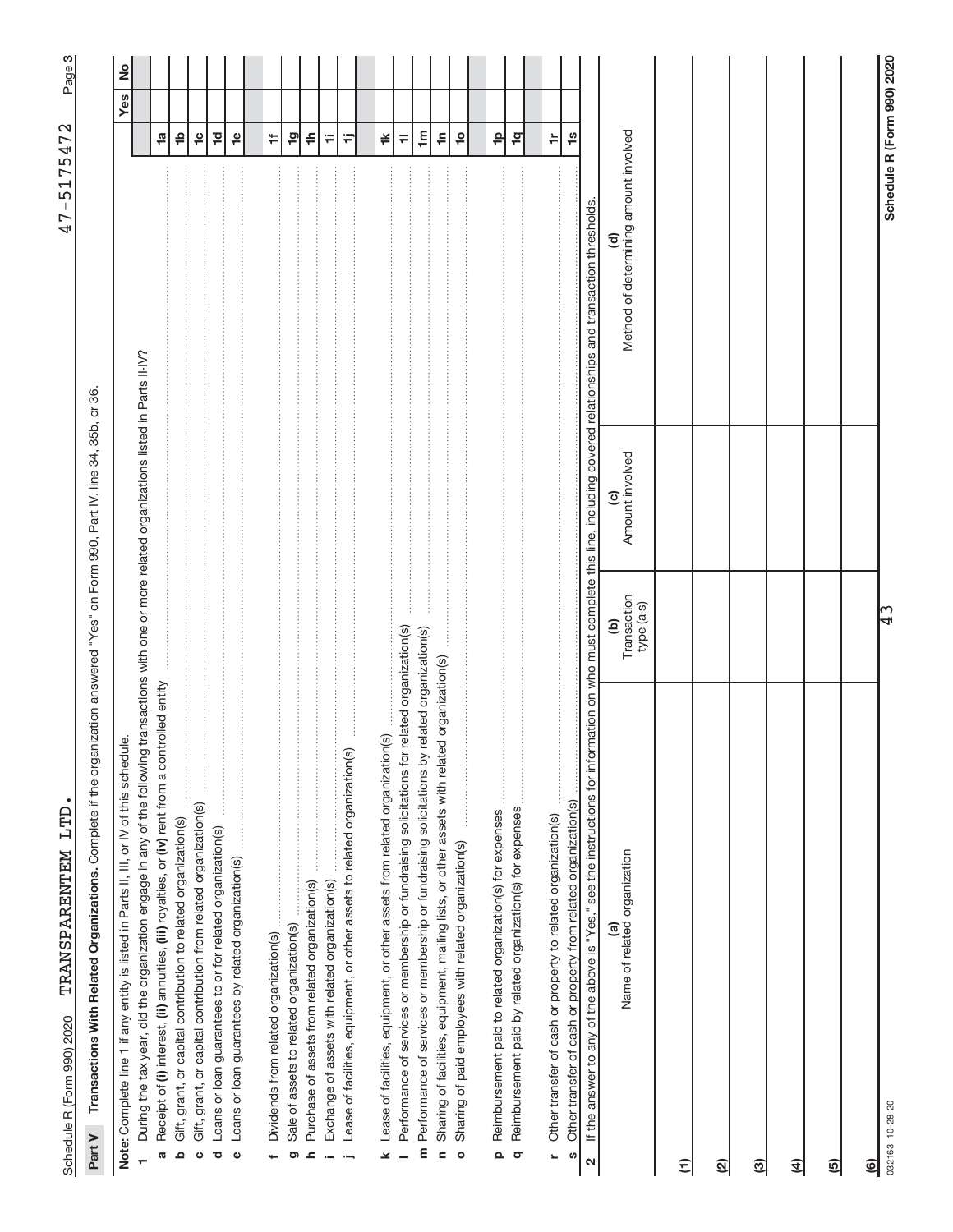| Page 4                       |                                                                          |                                                                                                                                                                                                                                                                                         | $\mathbf{\widehat{\epsilon}}$ |                                                                                                                                                                                           |  |  |  |  |  |  |  |  |  |  |  |  |  |  |  |                            |
|------------------------------|--------------------------------------------------------------------------|-----------------------------------------------------------------------------------------------------------------------------------------------------------------------------------------------------------------------------------------------------------------------------------------|-------------------------------|-------------------------------------------------------------------------------------------------------------------------------------------------------------------------------------------|--|--|--|--|--|--|--|--|--|--|--|--|--|--|--|----------------------------|
|                              |                                                                          |                                                                                                                                                                                                                                                                                         | ⊜                             | <b>Yes</b> No                                                                                                                                                                             |  |  |  |  |  |  |  |  |  |  |  |  |  |  |  |                            |
| 5175472<br>$\mathsf I$<br>47 |                                                                          |                                                                                                                                                                                                                                                                                         | $\widehat{=}$                 | Code V-UBI   General or Percentage<br>  amount in box 20 <sup>managing</sup>   ownership<br>  of Schedule K-1   partner?   ownership<br>  (Form 1065)   <sub>Mee   NO</sub>               |  |  |  |  |  |  |  |  |  |  |  |  |  |  |  | Schedule R (Form 990) 2020 |
|                              |                                                                          |                                                                                                                                                                                                                                                                                         | $\widehat{\epsilon}$          | Dispropor-<br>tionate<br>allocations?<br><b>Yes</b> No                                                                                                                                    |  |  |  |  |  |  |  |  |  |  |  |  |  |  |  |                            |
|                              |                                                                          |                                                                                                                                                                                                                                                                                         | ම                             | end-of-year<br>Share of<br>assets                                                                                                                                                         |  |  |  |  |  |  |  |  |  |  |  |  |  |  |  |                            |
|                              |                                                                          |                                                                                                                                                                                                                                                                                         | $\epsilon$                    | Share of<br>income<br>total                                                                                                                                                               |  |  |  |  |  |  |  |  |  |  |  |  |  |  |  |                            |
|                              |                                                                          |                                                                                                                                                                                                                                                                                         |                               | $\begin{array}{c} \textbf{(e)}\\ \texttt{Area}\\\texttt{Area}\\\texttt{parameters}\\\texttt{301(0)}\xspace(3)\\ \texttt{501(0)}\xspace(3)\\ \texttt{0rgs.?} \end{array}$<br><b>Yes</b> No |  |  |  |  |  |  |  |  |  |  |  |  |  |  |  |                            |
|                              | the organization answered "Yes" on Form 990, Part IV, line 37            | certain investment partnerships.                                                                                                                                                                                                                                                        | $\widehat{\mathbf{c}}$        | Predominant income<br>(related, unrelated,<br>excluded from tax under<br>sections 512-514)                                                                                                |  |  |  |  |  |  |  |  |  |  |  |  |  |  |  |                            |
|                              |                                                                          |                                                                                                                                                                                                                                                                                         | $\overline{c}$                | (state or foreign<br>domicile<br>country)<br>Legal                                                                                                                                        |  |  |  |  |  |  |  |  |  |  |  |  |  |  |  |                            |
| TRANSPARENTEM LTD            |                                                                          |                                                                                                                                                                                                                                                                                         | ê                             | Primary activity                                                                                                                                                                          |  |  |  |  |  |  |  |  |  |  |  |  |  |  |  |                            |
| Schedule R (Form 990) 2020   | Unrelated Organizations Taxable as a Partnership. Complete if<br>Part VI | Provide the following information for each entity taxed as a partnership through which the organization conducted more than five percent of its activities (measured by total assets or gross revenue)<br>that was not a related organization. See instructions regarding exclusion for | <u>ි</u>                      | Name, address, and EIN<br>of entity                                                                                                                                                       |  |  |  |  |  |  |  |  |  |  |  |  |  |  |  |                            |

**4**47-5175472 TRANSPARENTEM LTD. 47-5175472